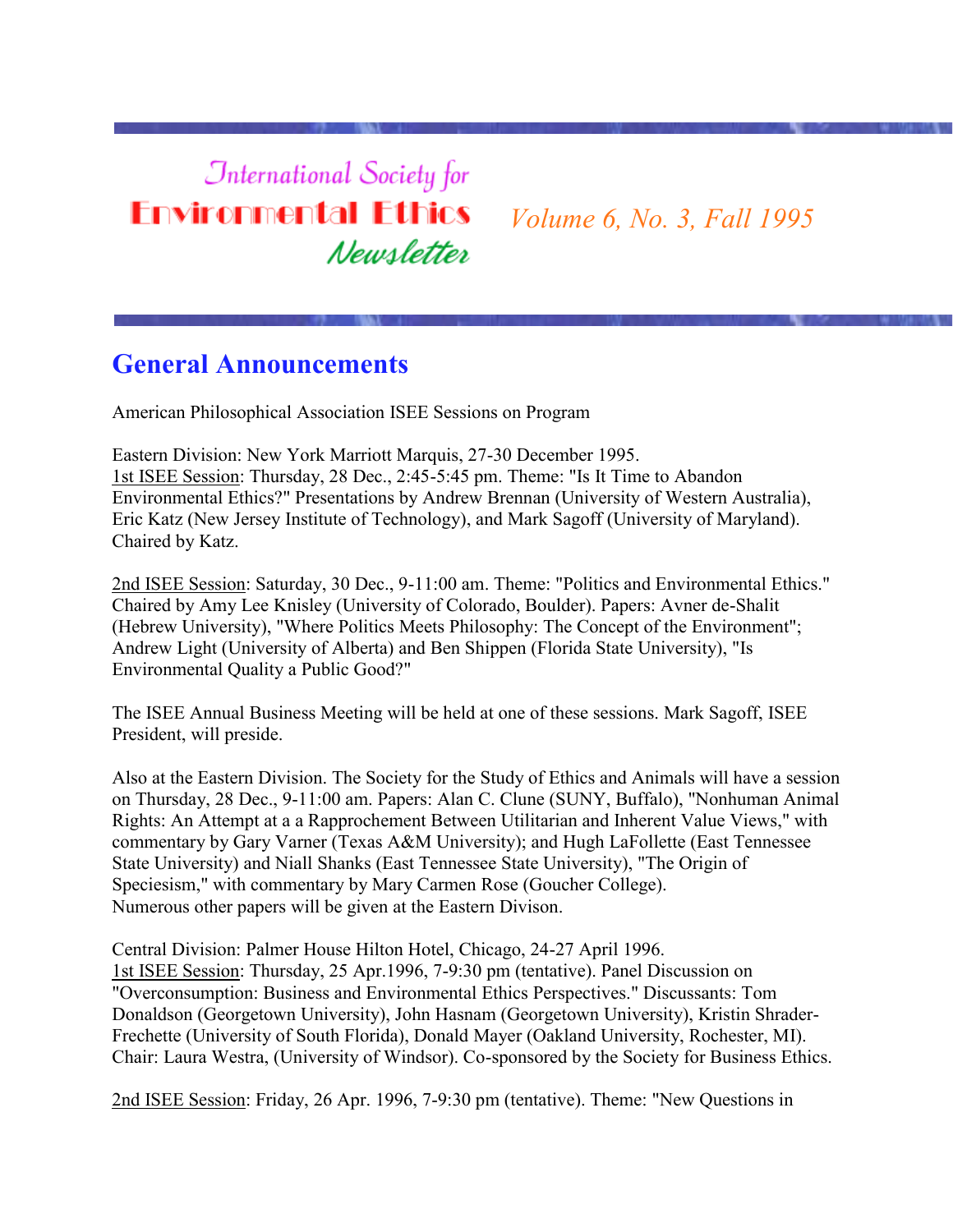Environmental Ethics." Chair: Mary Mahowald (University of Chicago, School of Medicine). Papers: Dr. Lainie Freedman Ross and Prof. Mary Mahowald (University of Chicago, School of Medicine), "Environmental Impact of Contagious Illness: Is Coercion Justified?" Commentator: Laura Westra, (University of Windsor). Ernest Partridge (Northland College), "Now Is the Time for All Good Philosophers to Come to the Aid of the Planet." Bart Gruzalski (Center for Sustainable Living, Redway, CA), "Contemporary Affluent Hallucination." Jack Weir (Morehead State University), "Pluralistic Casuistry and Environmental Ethics."

American Philosophical Association: Call for Papers. The annual deadlines for paper submissions for the ISEE sessions regularly held at the three divisional meetings of the American Philosophical Association are:

--Eastern Division: March 1

--Central Division: proposals by October 15, papers by January 1

--Pacific Division: proposals by October 15, papers by January 1

--Submit Eastern Division proposals to Professor Eric Katz, Department of Humanities, New Jersey Institute of Technology, Newark, NJ 07102 USA.

--Submit Central Division proposals to Professor Laura Westra, Department of Philosophy, University of Windsor, Windsor, Ontario N9B 3P4 CANADA.

--Submit Pacific division proposals to Professor James Heffernan, Department of Philosophy, University of the Pacific, 3601 Pacific Avenue, Stockton, CA 95211 USA.

Society for Conservation Biology: 1996 Call for Papers. SCB will meet 11-15 August 1996 at Brown University, Providence, Rhode Island, USA. With over 850 in recent attendence, SCB is the largest annual meeting in the world of scientists specializing in environmental science, conservation, wildlife and zoo management, and related professions. These scientists are genuinely interested in and appreciative of participation by environmental ethicists and philosophers. The 1996 meeting is being hosted by Brown University and the Manomet Observatory for Conservation Science. Meeting in collaboration with SCB will be the Ecological Society of America, the Society of American Naturalists, and ISEE. SCB's instructions for submitting papers will be mailed in November, and abstracts will be due in March or April. To be on the SCB program, participants must be members of SCB. For information about submitting a paper for ISEE's sessions, contact: Jack Weir, UPO 662, Morehead State University, Morehead, KY 40351, Tel. 606-784-0046, Email j.weir@msuacad.morehead-st.edu; or Phil Pister, Desert Fishes Council, P. O. Box 337, Bishop, CA 93514 USA, Tel. 619-872-8751.

Society for Philosophy in the Contemporary World will hold its 1996 Annual Conference, 9-15 August 1996, at the YMCA of the Rockies in Estes Park, Colorado. This is a conference with time allotted for formal and informal discussion, and exploring the landscape of the Rocky Mountains. It's family friendly, with provisions for children, relatives, and friends. The General Theme is: "Philosophy in Everyday Life." Papers are invited on: environmental philosophy, utopias, ethics and politics, religion, family life, housekeeping, food, parenting, alternative lifestyles, institutional structures, gender and sexuality, race, ethnicity, violence, and other topics. Papers up to 40 minutes reading time are welcome, and poster sessions for works-in-progress are planned. Papers are blind-reviewed, and acceptable papers are published in the Society's journal, Philosophy in the Contemporary World (comments are given to authors and revision of papers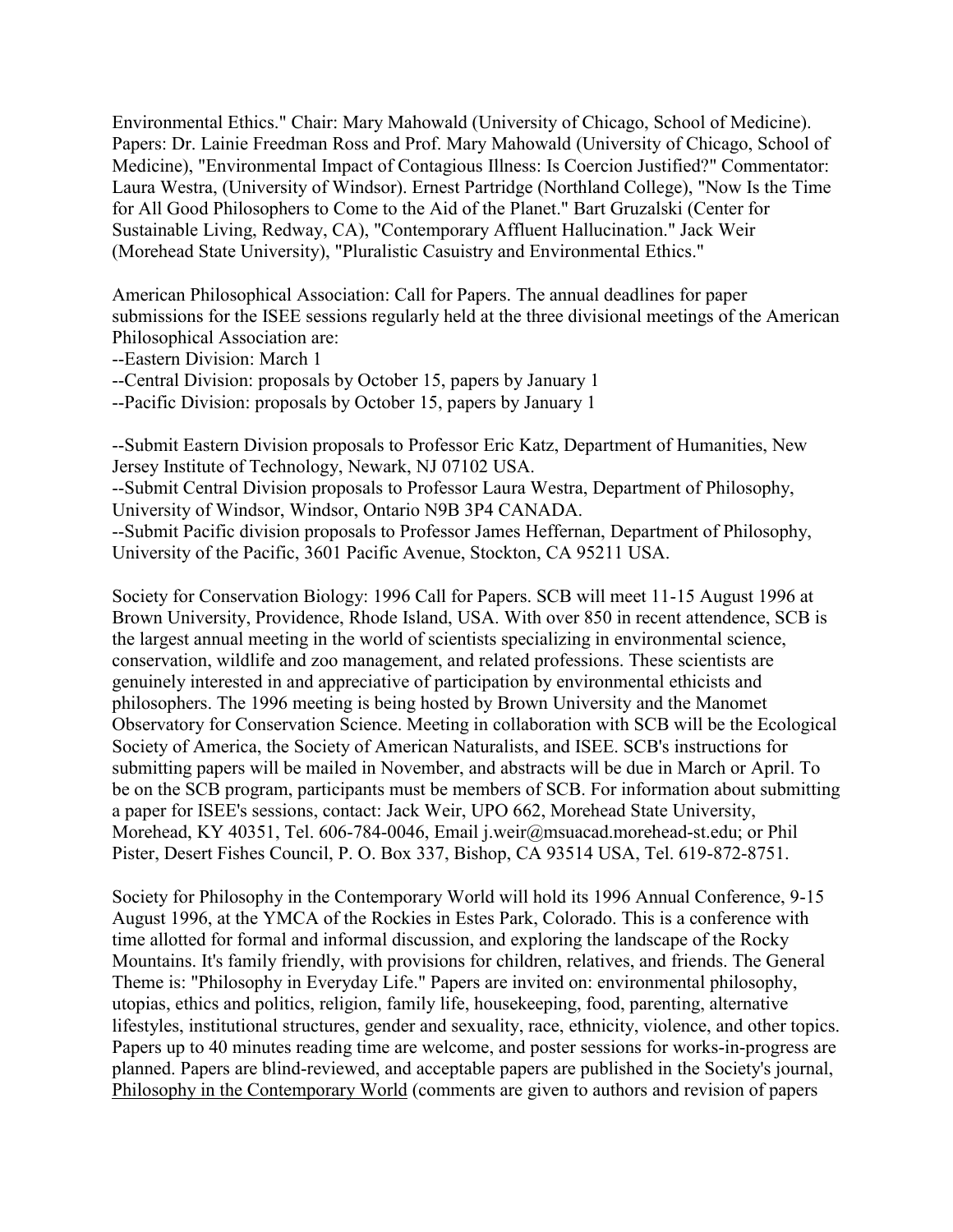for publication is encouraged). For more information or to submit a proposal, contact one of the program chairs: Prof. Erin McKenna, Philosophy Dept., Pacific Lutheran University, Tacoma, WA 98447 USA, Tel. 206-535-7213, Email mckenna@plu.edu, or Prof. Sally J. Scholz, Dept. of Philosophy, Villanova University, Villanova, PA 19085 USA, Tel. 610-519-4099, Email scholz@ucis.vill.edu.

Graduate Studies in Environmental Ethics. Considerable information is now available on World Wide Web. Go to the site http://www.cep.unt.edu, which is maintained at the University of North Texas. After the University of North Texas information, take OTHER GRADUATE PROGRAMS. There are "pages" for Colorado State University, Lancaster University (U.K.), Bowling Green State University, Texas A&M University, and the University of Stellenbosch, South Africa. Under "Graduate Programs Elsewhere" there is detailed information about how environmental ethics and philosophy have been done at other schools, with titles and summaries of recent theses completed. Also there is information on related programs in religion and environmental ethics. Tell prospective students about this; it is quite informative. (Also from this page you can reach the ISEE Bibliography, see below.)

PLEASE PAY YOUR ISEE DUES. Annual membership dues for ISEE are U.S. \$15 per year in the United States, and CND \$20 in Canada. Students are \$10 U.S. or CND. Dues overseas are the equivalent of U.S. funds. If you've not done so, please send in your dues now (address and form below).

Robin Attfield spent a short period in early August at the Man and Nature Humanities Center of Odense University, as the guest of Finn Arler, now a Research Fellow there. Attfield made two seminar presentations on "Ethics and Global Environmental Problems" and on "Habitability and Objections to Sustainable Development." His presentations are to be published as a Working Paper of the Center (which funded his visit to Denmark), under the joint title "Ethics and Problems for Sustainable Development." The Center's address is: Man and Nature Humanities Research Center, Odense University, Hollufgard, Hestehaven 201, DK 5220 Odense SO, Denmark.

Attfield was also a Guest Speaker at the XI Internordic Symposium of the Internordic Institute of Philosophy, speaking on "Progress, Nature and Metaphysics." The theme of this Symposium, which took place from 11 to 13 August 1995, and was hosted by the University of Odense, was "Nature and Lifeworld." The other Guest Speaker was Professor Vittorio Hosle, University of Essen, "The Metaphysics of the Ecological Crisis." Other plenary speakers included Professor Ingvar Johansson, University of Umea, "Perception as the Bridge Between Nature and Lifeworld"; Professor Simo Knuuttila, University of Helsinki, "Plenitude, Reason and Value: Old and New in the Metaphysics of Nature"; Professor Ragnar Fjelland, University of Bergen, "From Evolutionary Epistemology to the Life World A Priori"; Associate Professor Carsten Bengt-Pedersen, University of Odense, "Man and Nature"; and Research Fellow Robert H. Haraldson, University of Iceland, "From Metaphysical Subjects to Naturalized Selves."

Kristin Shrader-Frechette, Distinguished Research Professor, University of South Florida, and some of her doctoral students have been working with Afro-Americans in Louisiana and with Native Americans in Nevada on issues of environmental racism. In both Nevada and Louisiana, Shrader-Frechette and the students have critically evaluated the environmental impact statements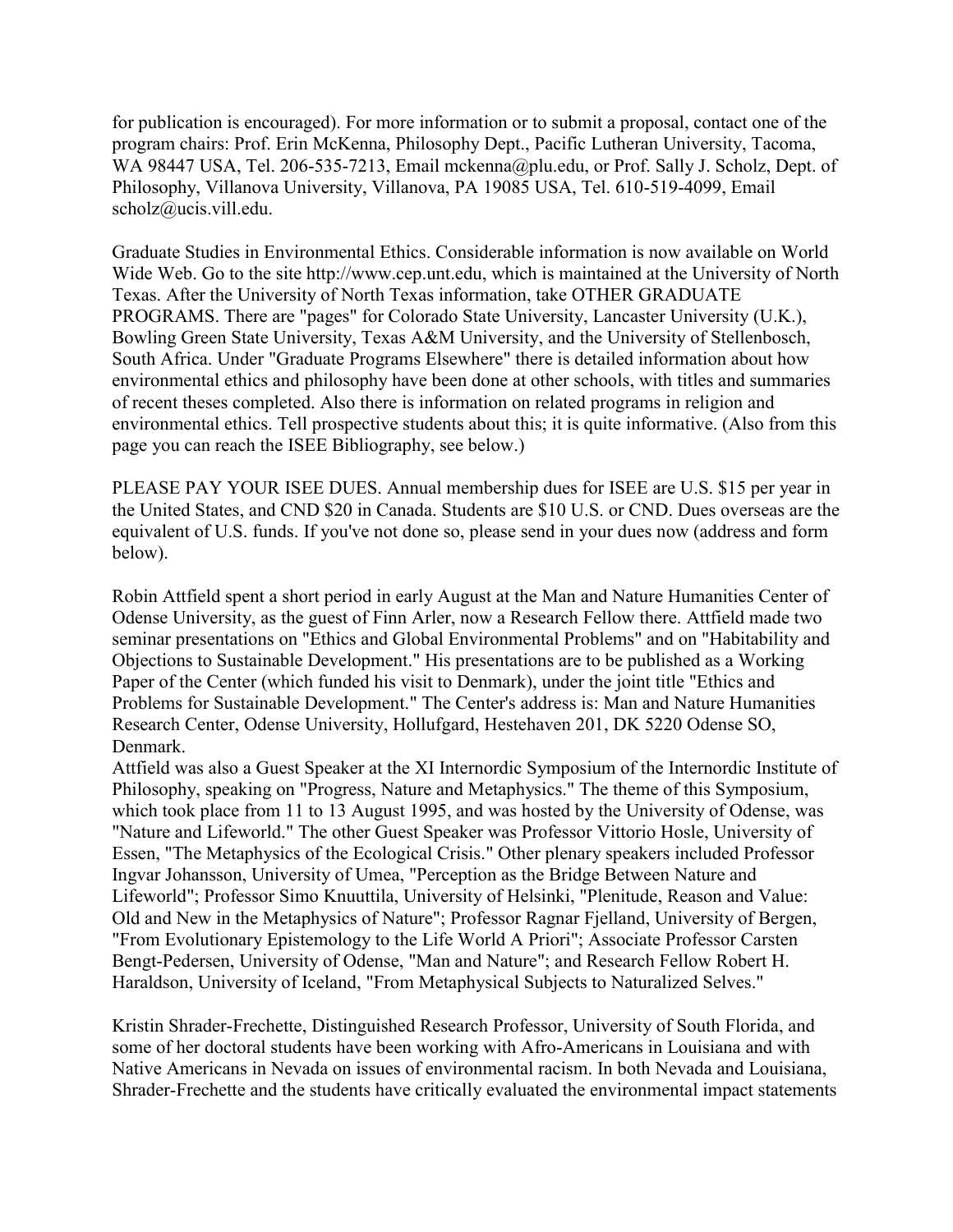submitted by U.S. groups or multinational corporations that propose to site hazardous facilities in Native American or Afro-American communities where the residents oppose the facilities. In all these communities, unemployment is high (up to 80 percent), per capita income is low (down to \$5,000 per year), and environmental damage is extreme. Working to stop these facilities, Shrader-Frechette and the students have argued that the environmental impact assessments fail to insure environmental protection and violate the citizens's rights to free and informed consent, due process, and equal treatment. Their work is in process of being published in environmental and philosophical journals, and some of the environmental racism material appears in Shrader-Frechette's latest book, Ethics of Scientific Research.

Shrader-Frechette is also currently a member of the committee of the U.S. National Research Council/National Academy of Sciences that is helping to evaluate the environmental and public health effects of the U.S. Army's testing of biological and chemical warfare agents on U.S. citizens. From 1949 to 1969, the Army tested warfare agents, such as zinc-cadmium-sulfide, on citizens without their knowledge. These warfare agents posed threats to both humans and the environment. The Committee's deliberations are private until the National Academy releases its report. However, to those who request it, Shrader-Frechette will send available, non-restricted information about environmental and public health threats from Army testing. Shrader-Frechette serves on the Board on Environmental Studies and Toxicology of the National Academy of Sciences.

To receive copies of the work on environmental racism, environmental testing of weapons on U.S. citizens, or Shrader-Frechette's recent publications on ethical principles related to ecological management, interested persons should write to her at: University of South Florida, Environmental Sciences and Policy Program and Department of Philosophy, Cooper 107, Tampa, FL 33620-5550 USA.

The XIV World Conference of the World Futures Studies Federation met in July in Nairobi, Kenya. The Conference was chaired by WFSF president, Pentti Malaska (University of Turku, Finland); local arrangements were by H. Odera Oruka (University of Nairobi). Plenary speakers included: Eleonora B. Masini (Italy), "Women's Vision: Poverty and Beyond" (presented by M. S. Fukunaga [Japan]); C. Mallman (Argentina), "Poverty and Distribution of Power"; I. M. van Hulten (Netherlands), "Poverty Redefined"; A. Nandy (India), "Poverty and Freedom"; Ibrahim Abdel-Rahman (Egypt), "African Population Prospects"; Ioanna Kucuradi (Turkey), "Goals and Traps in the Ways Out of the Current Stalemate of Poverty"; and P. K. Spies (South Africa), "Making the Future: Practical Steps to an Idealised Redesign of Africa." The guest speaker, Archbishop Desmond Tutu (South Africa) spoke on "Hope for Africa." Robin Attfield chaired the group session on ecophilosophy and environmental ethics, with a paper, "Ecophilosophy, Poverty and the Future." Other papers: W. Kelbessa (Ethiopia), "Traditional Perceptions and Environmental Protection in Ethiopia"; P. Novacek and P. Mederly (Czech Republic), "Czech and Slovak Sustainable Development Study: Landscape Ecological Approach"; J. J. Hukka (Kenya), "Institutional Organisation and Financial Performance: A Future Model for Sustainable Water Supplies in Kenya"; V. Nikolajew (Germany), "The New Age of Enlightenment"; J. A. Odhiambo (Kenya), "Ecology and Man: Mutual Service"; A. Sungarov (Russia), "The Concept of the Noosphere and the Problems of Contemporary Life";

and Jose Perez Adan (Spain), "The Ecological Crisis, Capitalism and Human Survival." (Thanks to Robin Attfield.)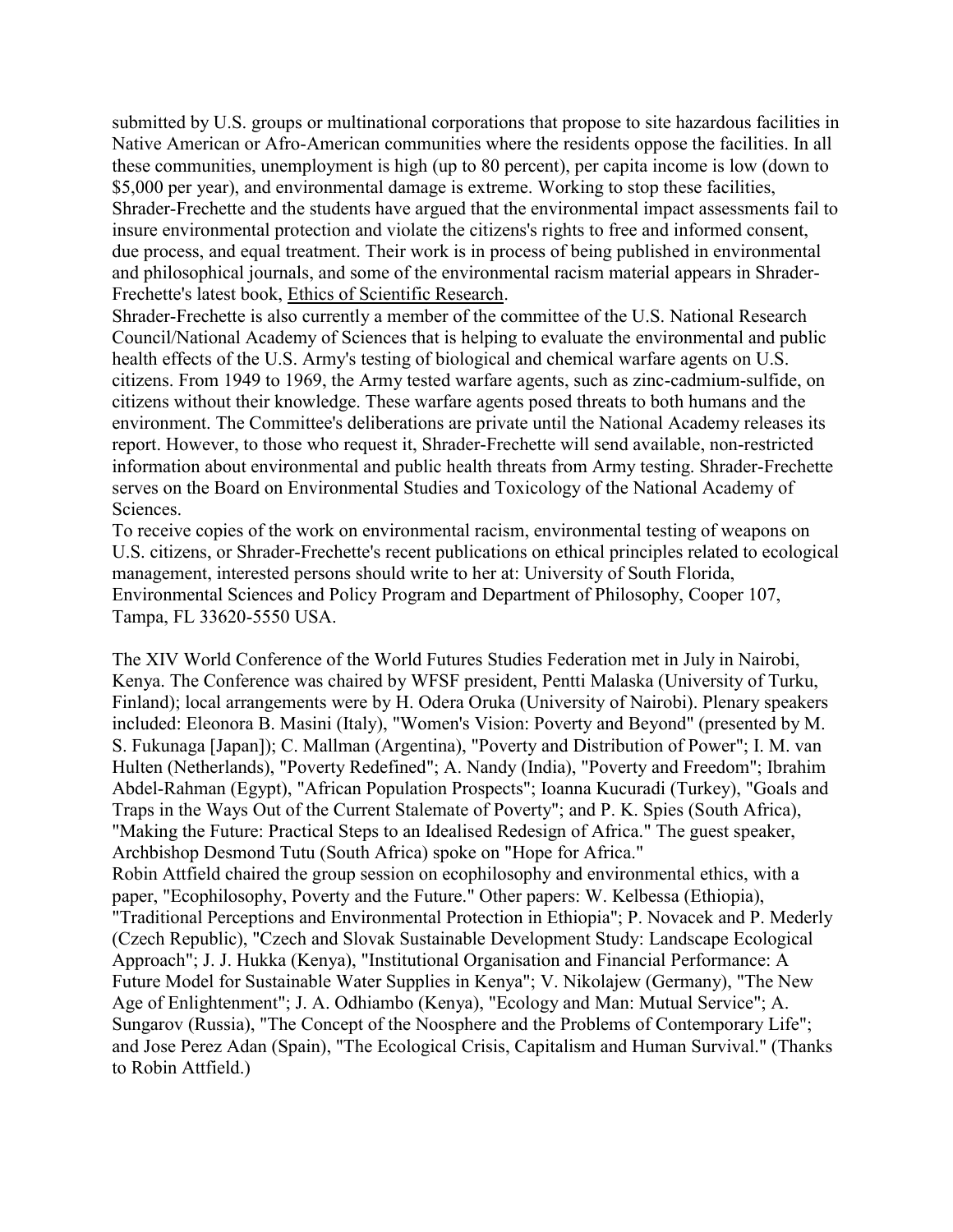The Swedish Collegium for Advanced Study in the Social Sciences (SCASSS), Uppsala, sponsored a "Workshop on Ethics, Economics and Environmental Management," 25-27 August 1995, at a country hotel near Uppsala. The keynote speaker was Partha Dasgupta (Cambridge), who addressed population ethics. Other speakers included Jorge Rabinovich (Argentina), James Wilen (USA), Peter Bohm (Sweden), Tom Tietenberg (USA), Daniel Bromley (USA), Robert Costanza (USA), Gisli Pálsson (Iceland), Uno Svedin (Sweden), Alla Frolova (Russia), Mark Sagoff (USA), Dale Jamieson (USA), Tim Ingold (UK), Per Ariansen (Norway), Stefan Anderberg (Sweden), Hans Lanberg (Sweden), Harry Scheiber (USA), Robin Attfield (UK), and Bo Gustafsson, the principal organizer (Sweden). Bartil Strömberg presented the paper of the late Getachew Woldemeskel (Ethiopia and Sweden), who conceived and planned this Workshop.

The Senter for Utvikling og Miljo (SUM) (Center for Environment and Development) has Andrew Brennan (Philosophy, University of Western Australia) and Bayard Catron (Public Administration, George Washington University) as guest professors for the fall term 1995. Brennan and Catron contributed, with Arne Naess and others, to a one-day conference, September 5th, on "Rethinking Deep Ecology."

Avner de-Shalit, of the Department of Political Science, The Hebrew University of Jerusalem, is Visiting Fellow fall term 1995 at the Oxford Centre for Environment, Ethics and Society, Mansfield College, Oxford. He is the author of Why Posterity Matters, Routledge, 1995, in the series, Environmental Philosophies.

Val Plumwood, Australian environmental philosopher and ecofeminist, is currently Visiting Scholar in the Department of Women's Studies at North Carolina State University, and is speaking at various other colleges and universities this fall, among them the University of Georgia and Colorado State University.

The Conservation of Nature Outside Protected Areas is a conference to be held at the University of Ljubljana, Slovenia, 9-10 November 1995. The conference is being organized by the Ministry of Environment and Regional Planning and the Institute of Landscape Architecture, University of Ljubljana, with sponsorship by various other European groups. Holmes Rolston will be the introductory keynote speaker, and will speak on "Nature, Culture, and Environmental Ethics."

Patti H. Clayton completed a PhD degree in the Curriculum in Ecology at the University of North Carolina in May 1995 with a thesis in environmental ethics, "Connection on the Ice: Environmental Ethics in Theory and Practice." She mixes theory and practice by taking the case of three whales saved in Alaska in 1988 when ice threatened to enclose them, and by interpreting this incident from the traditions of Western rationalism and its moral point of view, of feminist caring, and of Martin Heidegger and environmental phenomenology. The interpretations are especially oriented to the teaching of environmental ethics. Address: 300 Swiss Lake Drive, Cary, NC 27513 USA. E-mail: patti@nando.net.

Philosophies of Nature, a Boston University Symposium in Honor of Erazim Kohak, November 13-17, 1995, has some two dozen speakers, with wide-ranging topics in the philosophy of nature. For more information, contact: The Boston Colloquium for Philosophy of Science, Center for Philosophy and History of Science, Boston University, Boston, MA 02215.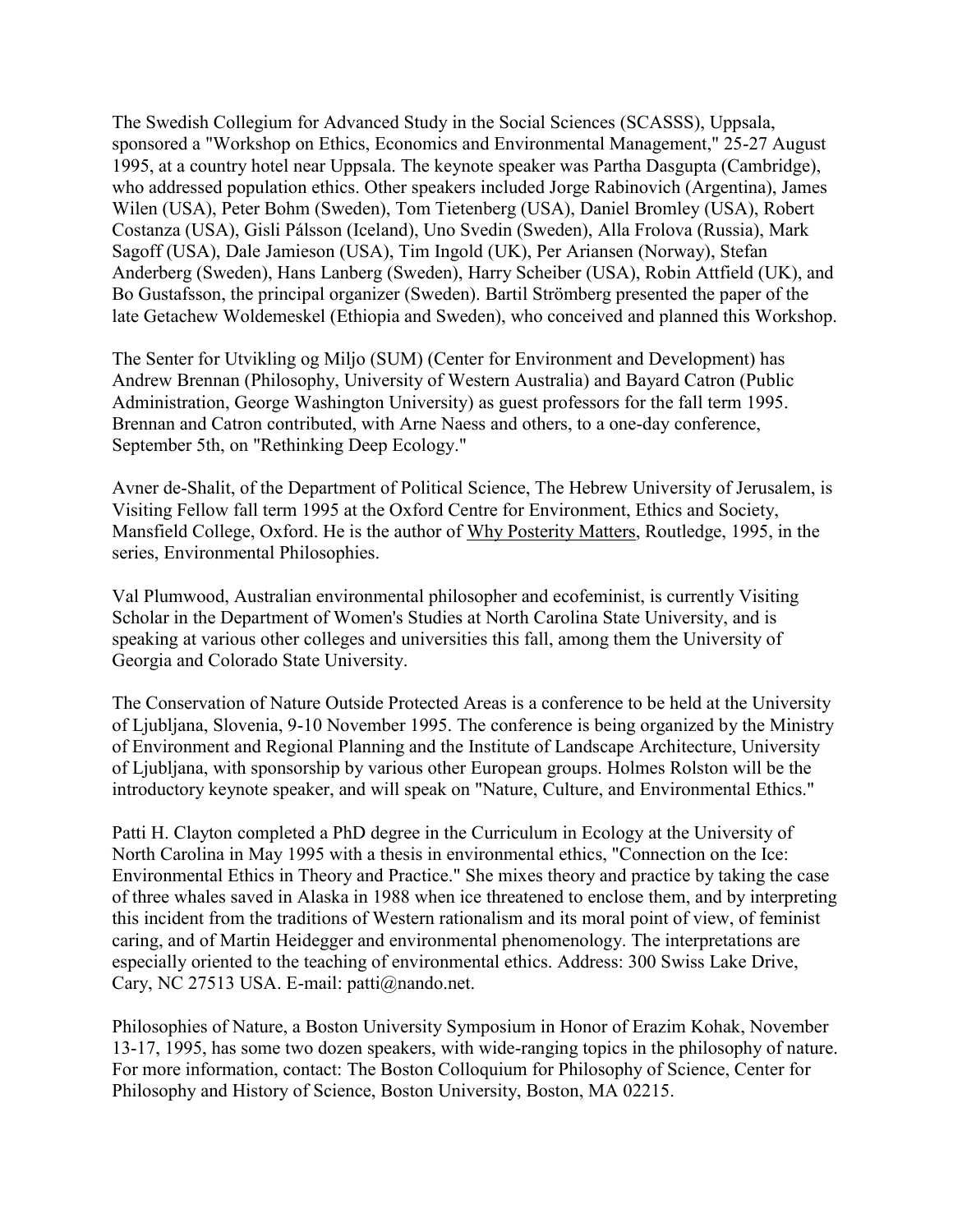The Society of American Foresters will hold its 1995 annual conference in Portland, Maine. On November 1st, ISEE will co-sponsor two sessions on the SAF Land Ethic canon. Participants: Jim Coufal, Laura Westra, Sy Balch, Patricia Straka, Eric Freyfogle, Jack Ward Thomas. (Thanks to Bill Forbes, Siskiyou National Forest, Brookings OR, for arranging this.)

The National Biological Service and the Fish and Wildlife Information Exchange are developing a directory of state biodiversity databases and information sources. The address is http://www.nbs.gov/nbii/.

The American Association for the Advancement of Science (AAAS) will meet in Baltimore, MD, 8-13 February 1996. The general theme is "Science and Society." ISEE will co-sponsor a session with the International Society for Environmental Epidemiologists (another ISEE), organized by Dr. Colin Sookoine (Epidemiology, University of Alberta) and Laura Westra (University of Windsor), on the topic "Intersection of Environmental Health, Professional Ethics and Law." Speakers will include Dale Jamieson, Clarice Gaylord, Don Brown, Colin Soskolne, and Laura Westra.

Call for Papers: An international meeting on Geoethics is projected for October 1996 in Pribram, Czech Republic, with special emphasis on ethics in relation to geology, mining, engineering, and energy. Languages will include English, French, German, Italian, Polish, Russian, Spanish, and Czech. The Pribram Mining Symposium 1995 was held in Prague, 9-14 October 1995, and included speakers from several European countries and Russia. To submit papers for 1996 or for more information, contact: Dr. Vaclav Nemec and Dr. Lidmila Nemeova (conveners), Krybnickum 17, 100 00 Praha 10-Strasnice, Czech Republic; tel. +422-7811801. Information is available from Laura Westra, address below.

The Conference on Environmental Ethics, Philosophy of Ecology and Bioethics was held 26-28 August 1995, at Sala Sant'Agostino, Cortona, Italy. Organized by Laura Westra, the interdisciplinary conference was co-sponsored by: ISEE; the Institute for the Study of Man and Global Bioethics; the Institute for Research on Environment and Economics, Ottawa, ON; and the University of Windsor Research Board. Plenary Speakers included: James Karr, Reed Noss, B. Chiaralli, Don Brown, Robert Goodland, Orie Loucks, Jim Sterba, Philippe Crabbe, Pierre Di Toro, Klaus Meyer-Abich, Alan Holland, and Ernest Partridge. Also presenting were Greg Cooper, Michael Jacobs, Kate Rawles, Otto Neumaier, Stig Wanden, Leena Vilkka, David Schmitz, Elizabeth Willott, and many others from Switzerland, Russia, Poland, Belgium, and the US. Plenary papers and some others will be published in the first issue of Global Bioethics, which will be published by Kluwer Academic Publishers starting in 1996.

Call for Papers: International Congress of Scientists and Engineers. Theme: "Towards a Sustainable World." Amsterdam, The Netherlands, 22-25 August 1996. Participants will include the Club of Rome, UNEP and many NGO groups. Workshop topics include: "Ethical Foundations and Basic Attitudes," "Challenges to Economy: Concepts and Strategies for Sustainable Economics," "Sustainable Development on a Local, Regional, and Global Scale," "Elements of a Safe and Secure World." One ISEE Session is being organized by Eric Hol, 438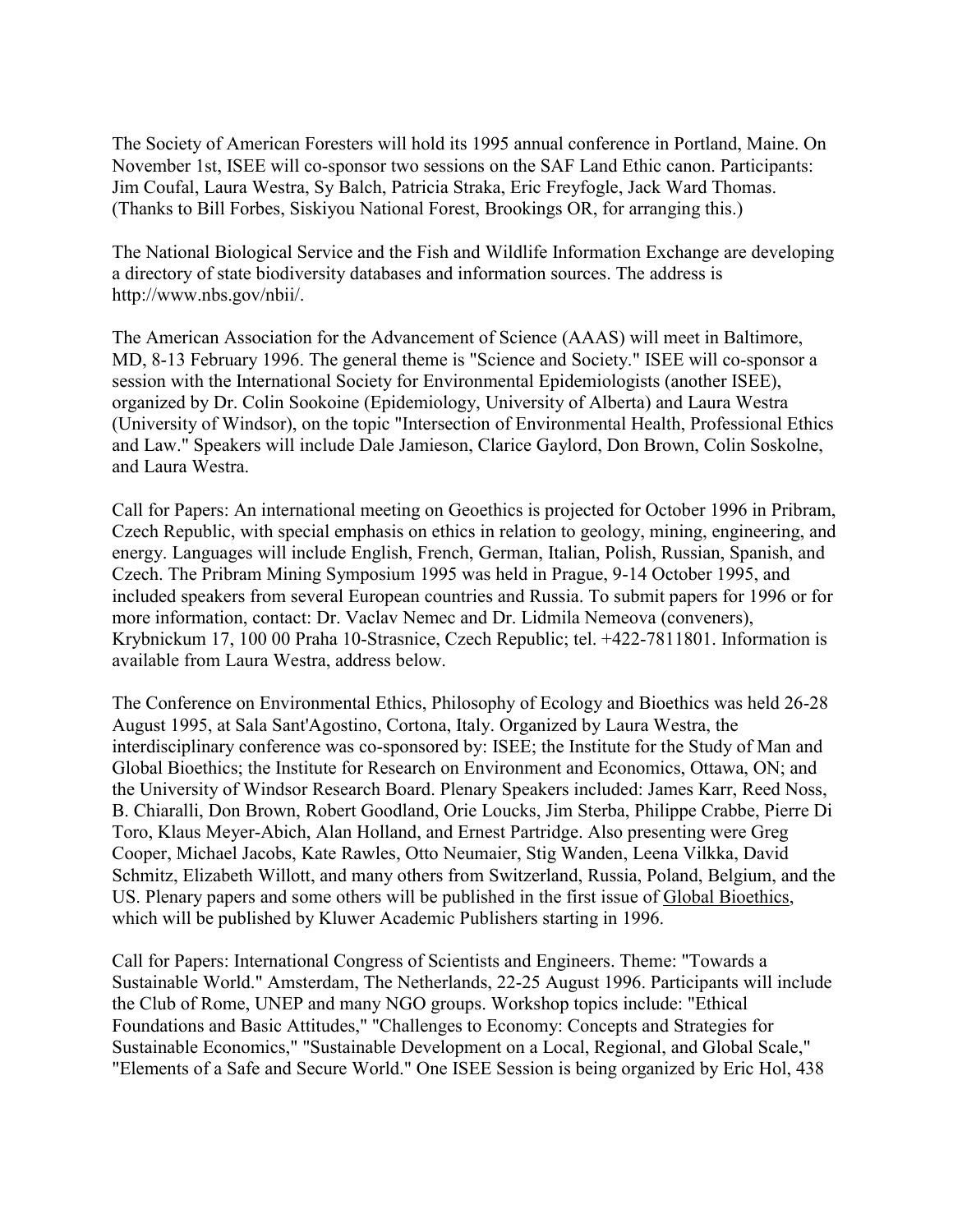North C Street, Springfield, OR 97477 USA. For more information, contact: Dr. Philip B. Smith, Steenhouwerskade 22, 9718 DB - Groningent, The Netherlands, Fax 31-50-3129186.

Doug Daigle presented a paper, "Whose Property, Which Rights? Deconstructing `Property Rights' Legislation," at the Institute for Advanced Philosophic Research, Annual Conference, Estes Park, in August. For a copy, contact him: Coalition to Restore Coastal Louisiana, 200 Lafayette St., Suite 500, Baton Route, LA 70801.

Announcing a new quarterly journal: Science and Engineering Ethics. Editors: Stephanie J. Bird, Massachusetts Institute of Technology, USA, and Raymond E. Spier, University of Surrey, UK. Published by Opragen Publications, PO Box 54, Guildford, GU1 2YF, UK. Multi-disciplinary, the journal was launched in January 1995 and is dedicated to exploring ethical issues of direct concern to scientists and engineers covering professional education, research and practice as well as the effects of innovations on the wider society. An international editorial board has been appointed which represents a broad range of expertise. The journal will publish original research papers, reviews, comment pieces, letters, editorials, book reviews and conference reports. It will also publish special issues devoted to single topics of importance; these include Trustworthy Research (in 1995), Computer Ethics (in 1996) and Peer Review (in 1997). In this new journal both science and engineering are defined broadly and include all aspects of human endeavour that seek to increase the range and quality of our knowledge and the application of this knowledge to the generation of goods and services that benefit us as individuals and as members of societies. Although the focus of this publication is primarily directed towards practitioners of science and engineering, contributions from a broad range of disciplines will be included. The journal presents an opportunity for the discussion of ethical values and professional standards as well as exploring the expectations and concerns of professionals in science. In addition, Science and Engineering Ethics will provide material which will be useful for the education and training of scientists and engineers in the ethical issues that they will encounter in their workplaces - a matter receiving increasing attention. The journal will also provide a forum for the exchange of views on the many issues that are presented to society by innovations in science and engineering. These include new products that have arisen from genetic engineering, informatics, nucleonics, robotics and our abilities to manipulate the fertilization process. Other concerns emerge from our use of animals in research, our approach to healthcare, the persuasiveness of the media, the sustainability of a high quality environment and the way in which we build and use our towns and cities. Manuscripts are welcome. Papers containing original research will be double-blind refereed. Announcements of meetings and networks relevant to the subject matter are welcomed and will be published in each issue as a service to readers. Information should be sent to: Opragen Publications at the address below. Notes for authors, subscription information and review copies of the journal can be obtained from the publishers: Opragen Publications, P.O. Box 54, Guildford, Surrey GU1 2YF, United Kingdom, Tel/Fax +44 (0)1483 560074. Manuscripts can be submitted to one of the editors as follows: Professor Raymond Spier, School of Biological Sciences, University of Surrey, Guildford GU2 5XH, United Kingdom, Tel/fax +44 1483 259 265, E-Mail: r.spier@surrey.ac.uk. Dr. Stephanie J. Bird, Massachusetts Institute of Technology, Rm. 12-187, 77 Massachusetts Ave., Cambridge, MA 02139, USA, Tel (617) 253 8024, Fax (617) 253 1986.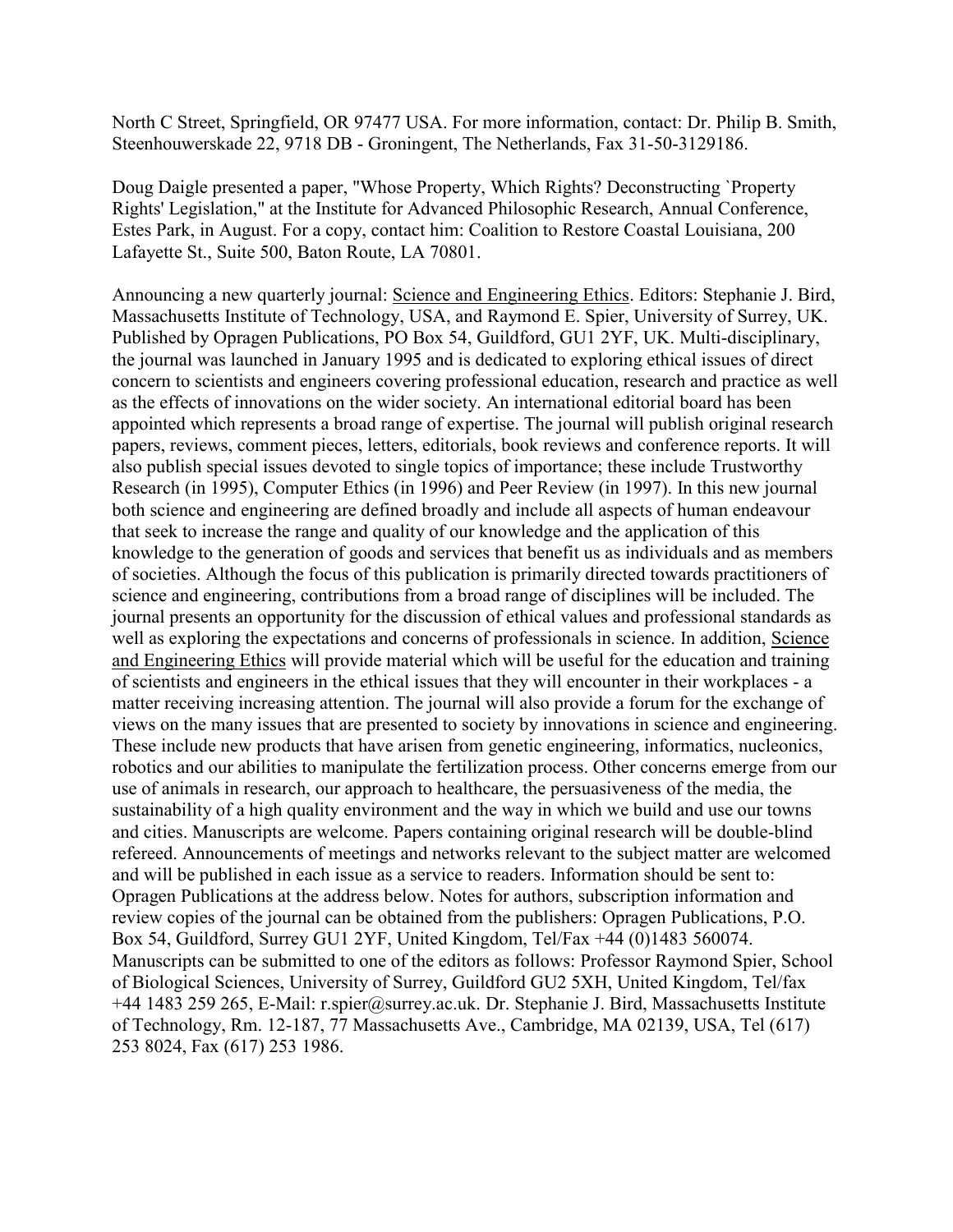The Chilean Philosophy Society in conjunction with the Austral University of Chile is organizing their 11th National, and 2nd International, Congress of Philosophy. The theme this year is: 'Philosophy and the Environment: Transdisciplinary Ecology Awareness. The congress is to be held at the Austral University of Chile, Valdivia, Chile, and takes place from 27 November to 1 December 1995. To receive more information, or register interest in attending or giving a paper, please contact: Alfredo Pradenas M, Universidad Austral de Chile, Instituto de Filosofia, Valdivia, Chile. Phone +56 63 221 276, and fax +56 63 218 510

Iowa State University's Bioethics Program Web Page. The Bioethics Program at Iowa State University announces our new Web page regarding moral issues associated with agricultural biotechnology, the environment, food, nutrition, and animals. Our URL is: http://www.public.iastate.edu/~grad\_college/bioethics/.

We are in the process of making available current and back issues of "The Ag Bioethics Forum," a biannual newsletter containing philosophical debates on topics such as "Can Free Market Environmentalism Resolve Ecological Problems Before It's Too Late?" (Jan Narveson and Tony Smith), "Can Animals Feel Pain in a Morally Relevant Sense?" (Peter Carruthers and Bill Robinson), "Does the Iowa Prairie Have Intrinsic Value?" (J. Baird Callicott and Lilly-Marlene Russow), "Can Ethical Theory Resolve Disagreements About Ag Biotech?" (Bernard Gert and Robert Fullinwider). The most recent issue features an article by Partha Dasgupta of Cambridge University, "Population, Poverty and the Local Environment." We would like to establish links to any relevant sites out there. Please consider linking us to your site. For further information contact Gary Comstock, coordinator, Bioethics Program, ISU, Ames, IA, 50011-2063. 515/294- 0054. comstock@iastate.edu.

ISEE on World Wide Web. The International Society for Environmental Ethics is on the World Wide Web (WWW), and can be reached at:

http://www.cep.unt.edu/ISEE.html

The page is being maintained for ISEE by the Center for Environmental Philosophy. The website includes pages on membership and officers. In addition, the ISEE Newsletter, which is maintained on-line by Morehead State University, may be accessed from the page, and the ISEE Bibliography, compiled by Holmes Rolston, III, is also available there, complete with a specially designed search engine.

The main page for the Center for Environmental Philosophy is:

http://www.cep.unt.edu

From it, information is available about academic programs, other organizations, other publications, and funding opportunities. Requests to be included on the page should be sent to ee@unt.edu. (Thanks to Eugene C. Hargrove and the Center for Environmental Philosophy for this.)

International Journal of Wilderness. The Wilderness Research Center, University of Idaho, is launching this new journal with the first issue to be published September 1995, 1,500 copies. John C. Hendee is managing editor. Wilderness Research Center, University of Idaho, Moscow, ID 83844-1144, USA. Phone 208-885-2267. Fax: 208-885-6268. Vance Martin is Executive Editor, International. The Wild Foundation, 2162 Baldwin Rd., Ojai, CA 93023, USA. Phone 805-649-3535. Fax 805-649-1757.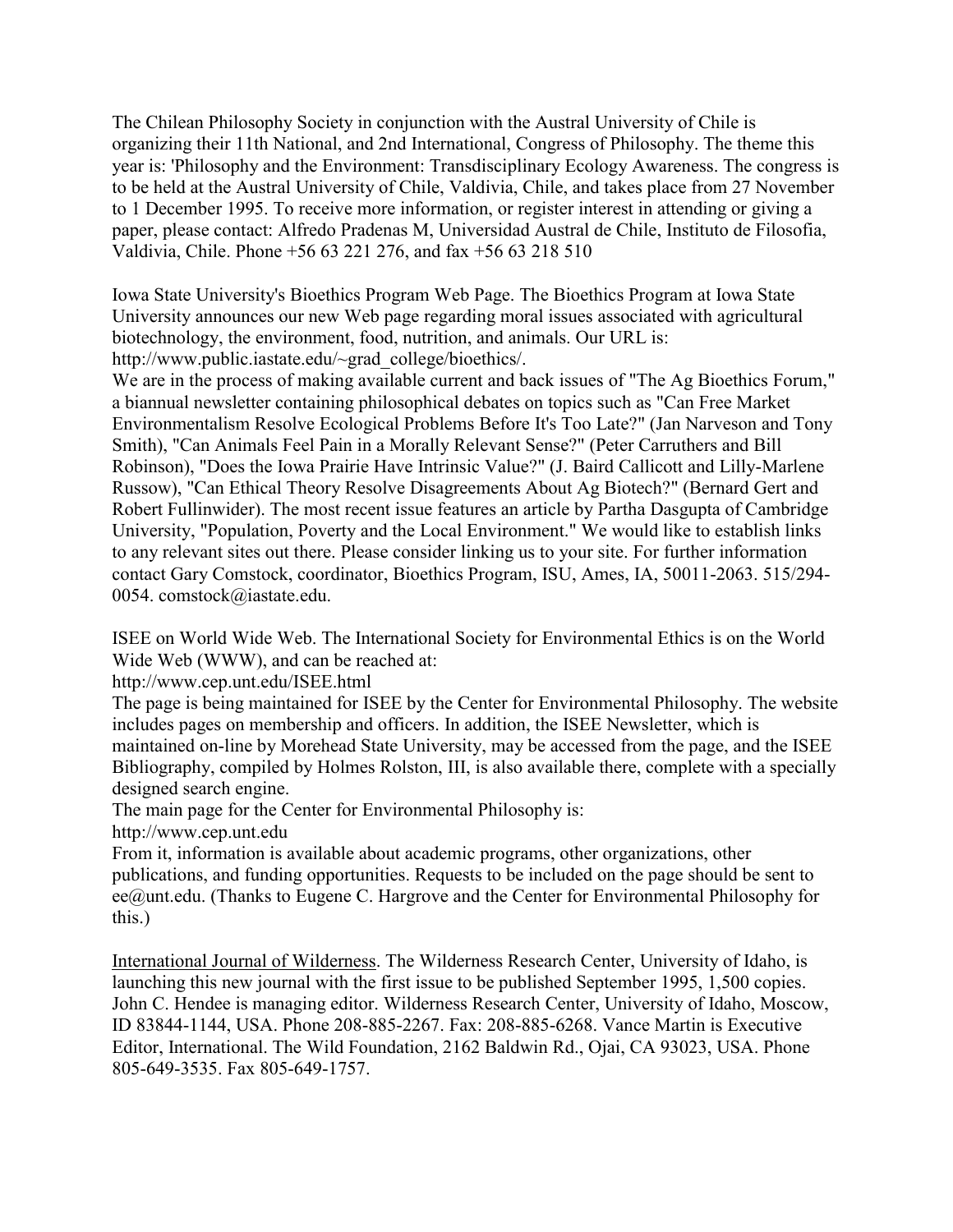EarthLight is a new periodical, launched by Thomas Berry and Brian Swimme, featuring the connection between environmental/ecological issues and spirituality. Subscriptions \$15. Contact: Paul Burks, Editor, 1558 Mercy St., Mountain View, CA 94041, USA. Tel. 415-960-1767.

Call for Applications for Life Sciences Bioethics Institute: The Iowa State University Model Program in Environmental and Agricultural Ethics at Michigan State University, May 5-10, 1996, in East Lansing, MI. The ISU institute teaches basic methods and principles in ethics to life science faculty members, focusing on those who deal with the environment, food, nutrition, animals, and agriculture. The institute equips faculty to introduce discussions of ethical issues into existing science courses. Two philosophers, professors Fred Gifford (Michigan State) and Gary Comstock (Iowa State), are joined by internationally recognized experts in ethics to lecture on moral theory and to lead discussion sessions of pedagogy. The institute provides case studies, classroom exercises, bibliographies, and other practical strategies used successfully by life scientists to introduce ethics into their classes. Possible issues to be covered: Honesty and integrity in scientific research; Environmental ethics and intrinsic value of ecosystems; Labeling of genetically-engineered foods; Animal welfare and rights; Justice between developed and developing economies; Risk assessment and the politics of uncertainty; Feminist moral theory; The place of human beings in nature. All participants will receive a \$250 stipend. Applicants must be tenured or tenure-track life science faculty members. The institutions of out-of-town applicants must commit funds to cover applicant's travel, lodging, and meals. Applicants promise to introduce the equivalent of at least one hour-long discussion of ethics into each semesterlength class they teach. Deadline for applications is March 1, 1996. Contact Professor Gary Comstock, Coordinator, Bioethics Program, 413 Ross Hall, Ames, IA 50011-2063,USA, phone: 515-294-0054, Iowa State University fax: 515-294-1003, email: comstock@iastate.edu.

The Society for Human Ecology, 8th International Conference, will be held 19-22 October 1995 at Granlibakken Conference Center at Lake Tahoe, Tahoe City, California USA. ISEE is cosponsoring a symposium on "Humans and Nature: False Dichotomies and Fruitful Contrasts." Papers include: "Humans and the Value of the Wild," by Bill Throop, St. Andrews College; "Enhancing Natural Value," by Ned Hettinger, College of Charleston; "The Takings Issue and Two Visions of Humans' Relations to Nature," by Gary Varner, Texas A&M University; and "Nature and Human Ecology," by John Visvader, College of the Atlantic. The symposium will be on Friday Oct 20, from 10am-12pm. For information on the conference, contact Nancy Markee, Environmental and Resource Sciences/199, University of Nevada at Reno, Reno, Nevada 89557-0013, USA, internet: nlmarkee@scs.unr.edu.

Call for Papers: The Environmental Challenge to Social and Political Theory, edited by Roger S. Gottlieb, to be published by Routledge in 1996; papers due February 1, 1996 The premise of this volume is that the ecological crisis challenges the presuppositions and theoretical stances of dominant Western social and political theories. Liberalism, Marxism, feminism, rights theory, general orientations towards justice, conceptions of political alignments and emancipatory strategy--all are brought into question when existing social practices threaten the natural world as an environment for human beings.

Approximately half the papers will appear in a special volume of Social Theory and Practice (Summer, 1995): "Imperialism and Environmentalism," Eric Katz; "The Threat of Ecofascism," Michael E. Zimmerman; "Expanding Wilderness: An Ecofeminist Rapprochement of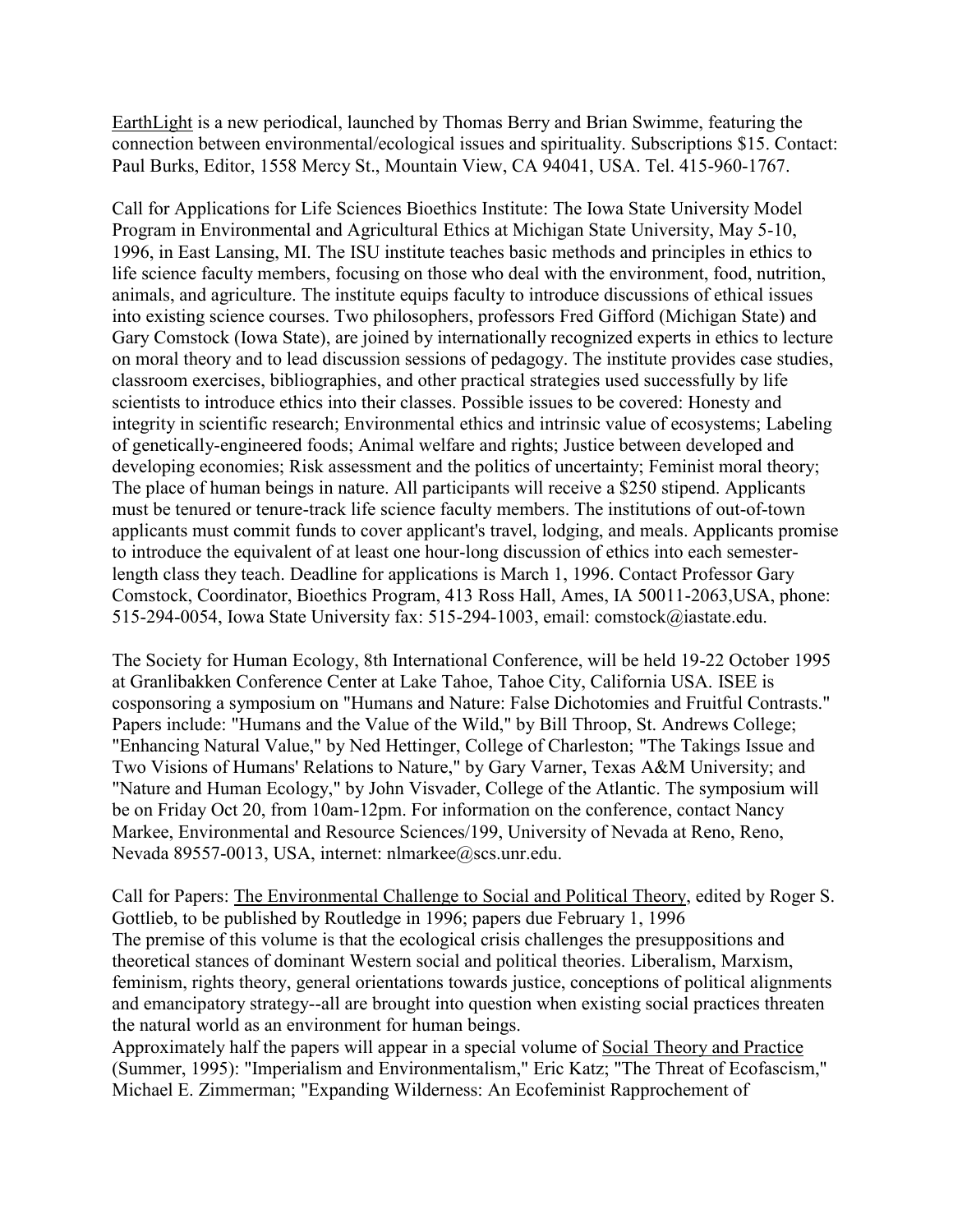Environmentalism and Animal Liberation," Bryan Luke; "International Justice and Wilderness Preservation," Mark A. Michael; "Is Liberalism Environmentally Friendly?," Avner de-Shahit; "Empathy, Society, Nature, and the Relational Self: Deep Ecology and Liberal Modernity," Gus diZerega; "Materialists, Ontologists, and Environmental Pragmatists," Andrew Light. New papers may include, but are not necessarily limited to, the following topics:

\*Sustainability. Sustainability relates to both formal issues of democracy and substantive normative concerns. On what basis will we distinguish between what is to be sustained and what is frivolous or exploitative? Whose voices will be heard in the debate over sustainability? Is the current social order sustainable?

\*Communicative Reason. Habermasian communicative ethics bases concepts of justice in unrestrained communication. Is this framework necessarily anthropocentric? Is there any way to include "nature" in the dialog of "reasoned" speech?

\*Postmodernism/Deconstruction. Does the environmental crisis--with the seeming objectivity and decisiveness of its potential effect on human life--render postmodernism highly suspect? Is the fate of the earth the inescapable grand narrative?

\*Analysis of principle concepts of ecological theory. These include nature, species, ecosystem, bioregion, ecosystem integrity, environmental racism.

\*Political strategies of environmentalism. Does the critical nature of environmental issues alter assessments of political strategies? How are the interest group or standpoint politics of race, class, gender, etc., affected by a political context in which concerns are in some sense universal? \*Anthropocentrism in postmodern ethics. For instance, does Levinas's sense of the inevitable distance between ourselves and the "other" to whom we are obligated ignore the close connections between human beings and the non-human, natural Other of our ecological setting? \*Environmental theory and Marxism. What is the environmental significance of Marxism? Is the new ecoMarxism viable?

\*Genocide and Ecocide. How do the great human devastations of our century--the Holocaust, world wars, racial or national massacres--compare to our elimination of species and ecosystems? \*Spirituality and Social Theory. Green perspectives are often animated by a spiritual revisioning of ultimate values and human identity. What implications do these perspectives have for the essentially secular dominant social theories of modernity?

For further information, or to discuss a possible submission, contact: Roger S. Gottlieb, Paris Fletcher Distinguished Professor of Philosophy, Department of Humanities and Arts, Worcester Polytechnic Institute, Worcester, MA 01609; USA, Tel: 508-831-5439; gottlieb@wpi.wpi.edu.

Call for Papers: The Society for Philosophy and Geography and Rowman & Littlefield Publishers announce the publication of a new peer-reviewed yearly annual: Philosophy and Geography, edited by Jonathan Smith (Geography, Texas A&M University) and Andrew Light (Philosophy, University of Alberta). Each volume will focus on a specific theme. Volume 1: Environmental Ethics. Papers are invited on any aspect of environmental ethics that may be of interest to philosophers or geographers. Authors need not address their topic through a conjunction of philosophy and geography but are encouraged to do so. First issue deadline, December 1, 1995. Send all papers to Andrew Light, Department of Philosophy, 4-108 Humanities Centre, University of Alberta, Edmonton, Canada T6G 2E5. andrew.light@ualberta.ca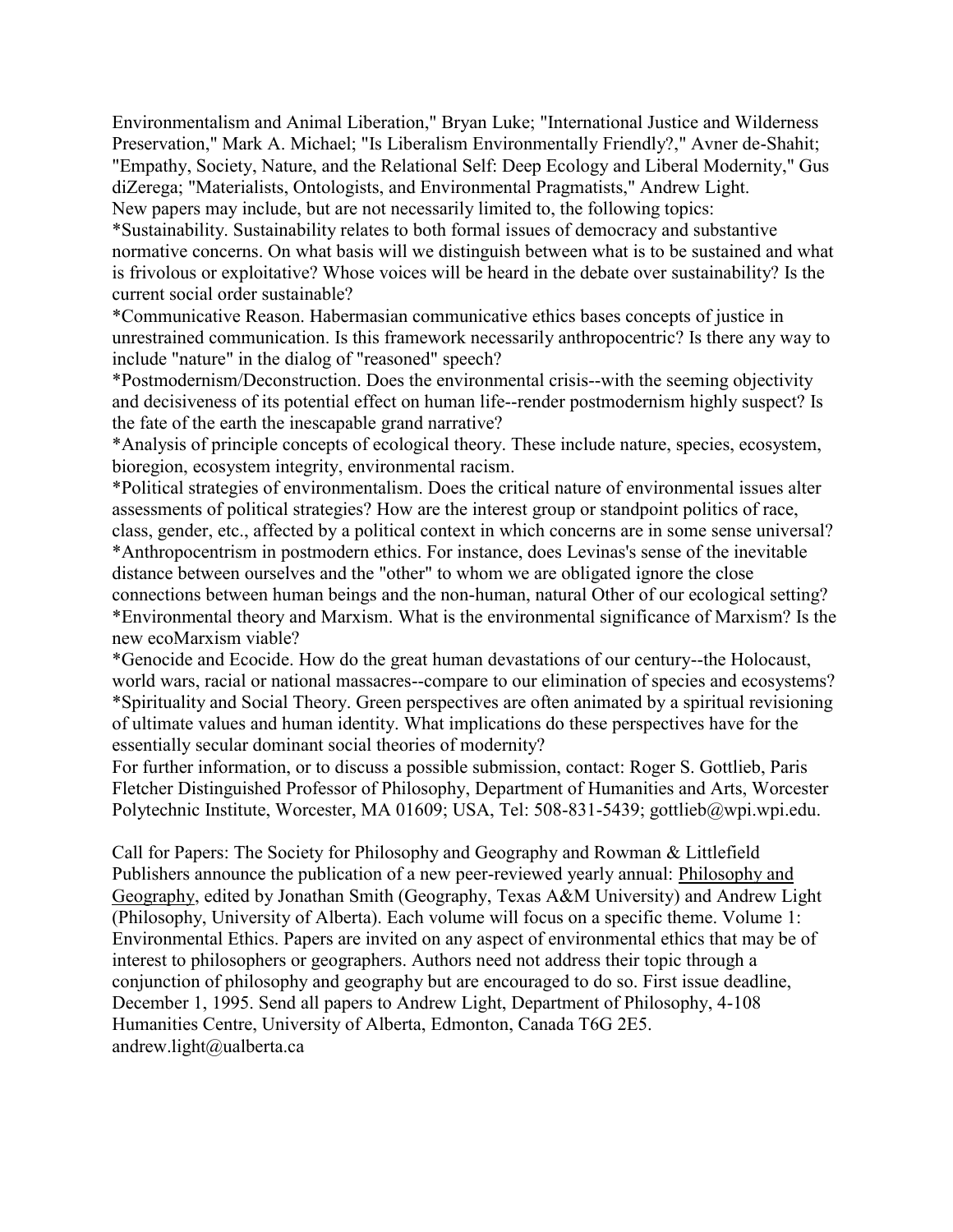Call for Papers: Responsibilities to Future Generations: The Sequel. Ernest Partridge has been asked by a major publisher to collect another anthology on the topic of the Duty to Posterity. (His first anthology, Responsibilities to Future Generations, published by Prometheus Books, is now out of print). Published or (preferably) original papers are invited on the topics of 1) the rights of and duties to future generations, 2) motivation problems regarding provision for the remote future, 3) general and particular policy issues affecting future generations, or other philosophically-oriented issues. "Future Generations" is understood to mean future persons with lives that are non-concurrent with those of the present generation. The tentative deadline for receipt of papers is January 1, 1996. Partridge can be contacted at Northland College, Ashland, WI 54806, USA. Email: gadfly@igc.apc.org. Since Prof. Partridge is wandering this summer (as far away as Russia and Italy), it would be best to contact him through e-mail.

Oxford Brookes University is offering a Postgraduate Program in the School of Social Sciences with an MA in Environmentalism and Society. This course focuses on the aims, philosophy and practical implications of the environmental movement. It focuses on critical analysis of ideologies, values and policies, and emphasizes the importance of sustainable development and social justice. For further particulars write to: Dr. George Revill, Geography Unit, School of Social Sciences, Oxford Brookes University, Gipsy Lane Campus, Oxford OX3 0BP, UK. Tel: 01865-483750. Fax 01865-483937.

Call for Papers: Terra Nova: Nature and Culture is a new journal to be published by MIT Press and the Department of Social Science and Policy Studies at the New Jersey Institute of Technology. David Rothenberg is Editor. Publication will begin in January 1996. Professional and refereed, the journal will cross the boundaries between disciplines to show how serious discussion of the problem of nature appears in many fields of creative inquiry. Subscriptions are US \$32 for individuals, \$95 for institutions. Rothenberg can be contacted at the department above, NJIT, University Heights, Newark, NJ 07102, USA; Tel. 201-596-3289; Fax 201-565- 0586; Email rothenberg@admdin.njit.edu.

Call for Papers: The Cambridge Quarterly of Healthcare Ethics has begun a section called "Global Bioethics," and the journal is interested in receiving papers. Bioethics and environmental ethics blossomed in the 1970s, but the disciplines developed largely independent of each other. As environmental crises deepen and the need for health care reform increases, it is essential that the interrelationship of the two be explored and the gap bridged. Possible topics include: explorations of human health and welfare, resource use, technology, justice, environmental ethics, and the place of humans in nature. This is the official journal of the International Bioethics Institute. To join an E-mail discussion group on "Environmental Bioethics," send your name and Email address to Andrew Jameton: ajameton@unmcvm.unmc.edu. Submit manuscripts to: Andrew Jameton, Department of Preventive and Societal Medicine, University of Nebraska Medical Center, 600 S. 42nd St., Omaha, NE 68198-4350, USA; Tel. 402-559- 4680; Fax 402-559-7259.

The Ometeca Institute presents Working Conference IV on the Relations Between Humanities and Science, at Rutgers University, July 24-28, 1996. Three copies of complete papers are due November 15, 1995. Conference languages include Spanish and Portuguese, as well as English. Topics include Theoretical Aspects of the Relationship Between Science and the Humanities;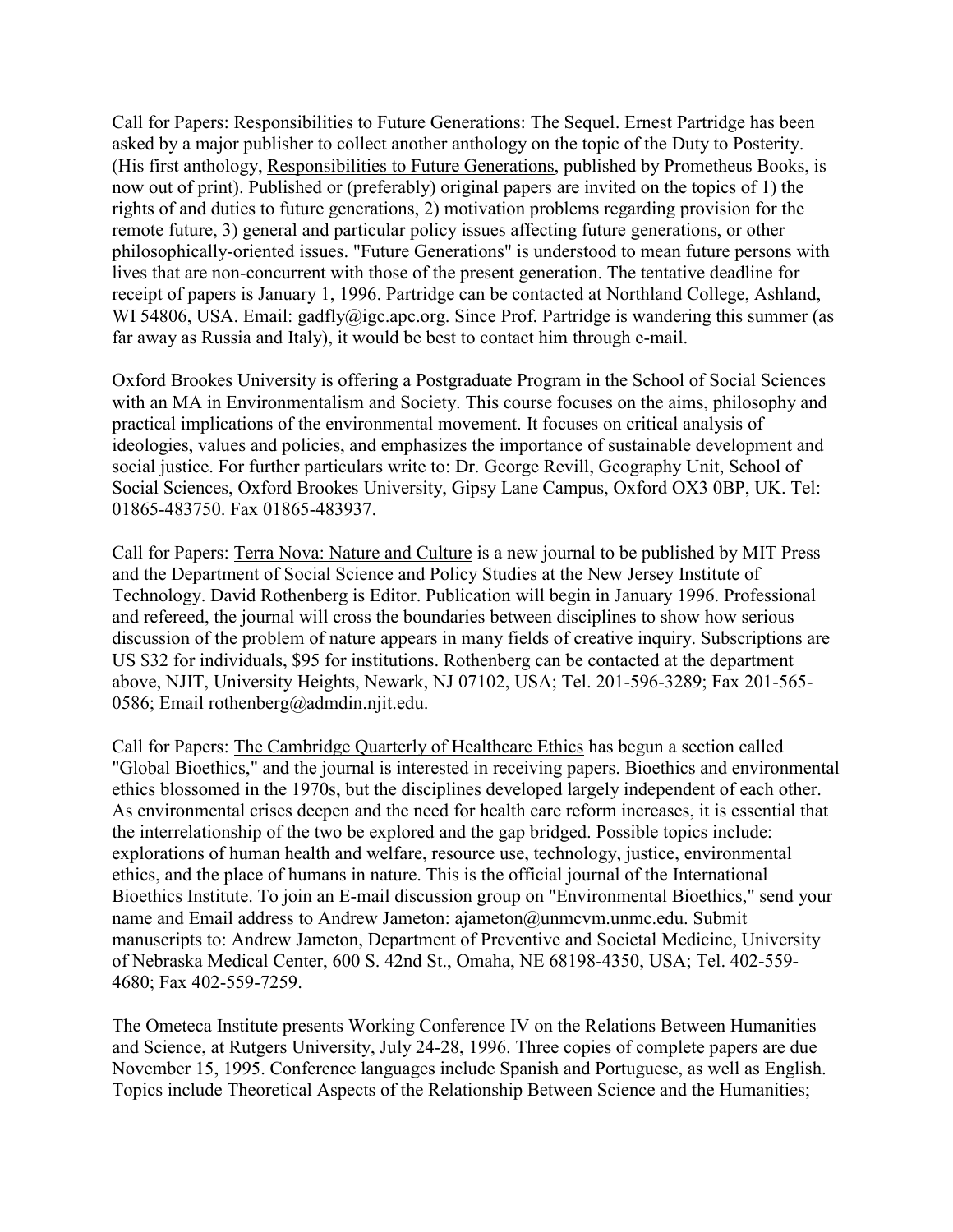Ecocentrism: the New Paradigm?; Science, Aboriginal Cultures, and the Role of "Story," and many others. For a brochure and further information, write: The Ometeca Institute, P. O. Box 38, New Brunswick, NJ, 08903-0038, USA, Fax 908-932-6916, or Dr. James Anderson, Communications, Information and Library Studies, Rutgers University, 4 Huntington St., Room 316, New Brunswick, NJ, 08901-1071, USA, Fax 908-932-6916.

The First World Conference of Business, Economics and Ethics will be held July 25-28, 1996 in Tokyo, Japan. Topics include: Ethics and International Business, Specific Challenges for Business Ethics in Developing Countries, and Practical and Theoretical Relevance of Religious Traditions. Papers in triplicate are due by December 15, 1995. Notification of acceptance will be March 1, 1996. For papers and additional information, contact Prof. Georges Enderle, University of Notre Dame, College of Business Administration, Notre Dame, IN, 46556, USA, Fax 219- 631-5255.

The Center for Bioregional Studies and Conflict Resolution has been established. Co-directors are Drs. John K. Gamman and Michael V. McGinnis. The Center hopes to develop a bioregional theory of transition and practice, and associates have published cultural and ecological studies in ethics, place-oriented behavior, ecosystem administration, and environmental dispute resolution (EDR). For more information, contact: Michael V. McGinnis, 7602 Hollister Ave, Suite 202, Goleta, CA, 93117, USA.

Providence College wishes to announce its Environmental Studies Program. The program's Director is Laura L. Landen, Ph.D., Associate Professor of Philosophy. For more information, contact Prof. Landen, Providence College, Providence, RI 02918-0001, USA; Tel. 401-865- 2255; Fax 401-865-1222; Email: llanden@providence.edu.

Finn Arler is a good contact in Denmark for environmental ethics. Address: Department of Philosophy, University of Aarhus, Bygning 328, DK 8000 Aarhus C, Denmark. Phone: 45-8942- 1111. Fax: 86-19-16-99.

A new journal, Environment and History, specializing in environmental history, is based in the U.K. Papers are invited. Contact Richard H. Grove, Global Environmental History Unit, Department of History and Philosophy of Science, University of Cambridge, Free School Lane, Cambridge CB2 3RH, UK. Fax 44-1223-332333.

#### ISEE Newsletter on Internet

Back issues of the ISEE Newsletter are available, 24 hours a day, from anywhere in the world via Gopher. The addresses is: (Note: This address has changed. Due to confusion in accessing the files, is no longer required to access the MSU gopher server.)

Back issues of the Newsletter can also be accessed via World Wide Webb at: http://www.cep.unt.edu/ISEE.html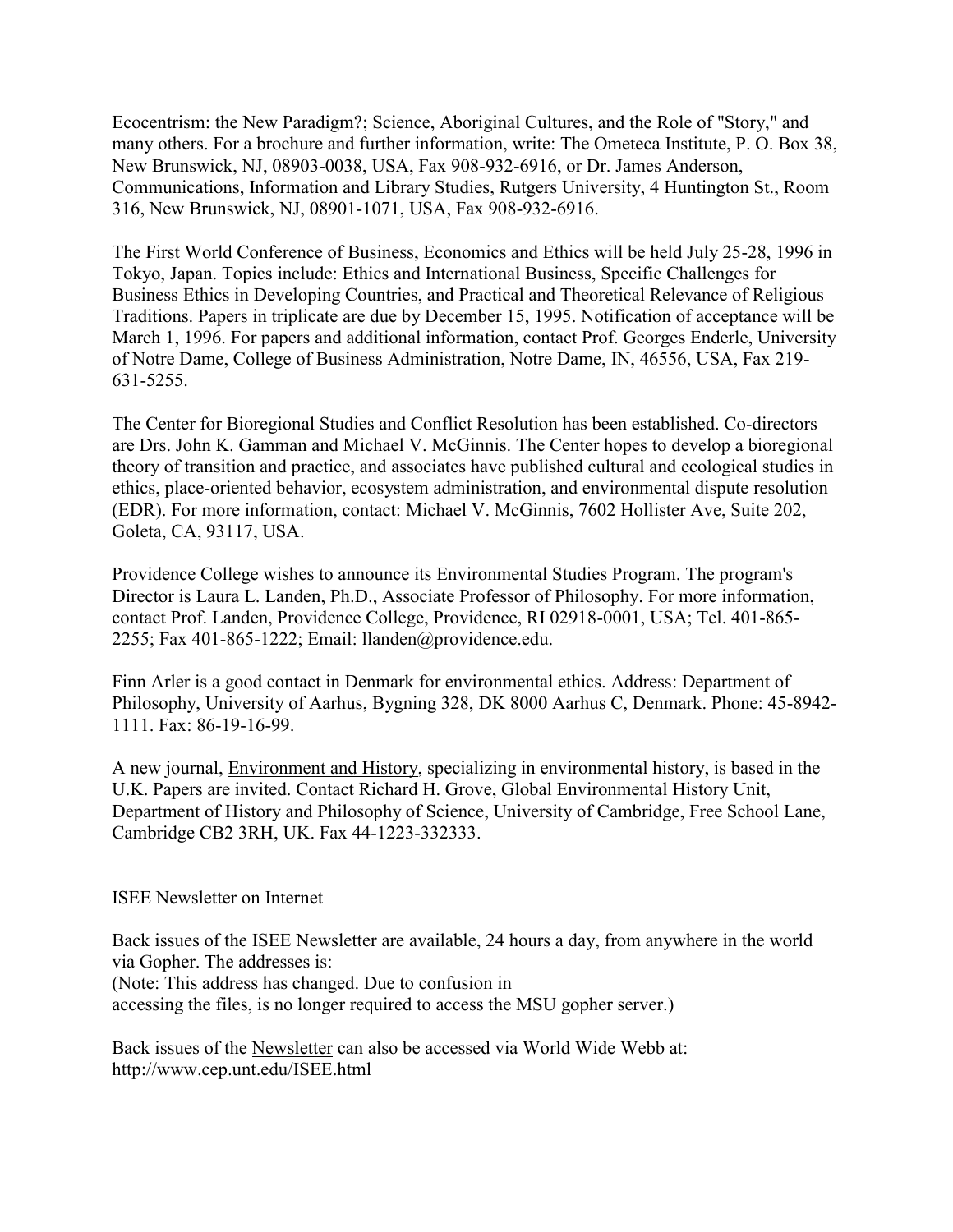Instructions for access via gopher. At your local telnet prompt, enter:

(NOTE: Access is via gopher. If your local system does not have gopher access, you'll need to hunt around on Internet to find another server that provides free access to gopher. Alternatively, your local system may be able to access the files via the WWW address.)

You will get a welcome screen with menu choices.

Take: Search MSU Gopher Server Using Jughead.

You will get a window screen asking for words to search for.

Enter: Words to search for: International Society for Environmental Ethics

You will get a screen with this as the option. Enter.

You will get a screen:

- 1. About the ISEE Newsletter
- 2. 1990 Issues/
- 3. 1991 Issues/
- 4. 1992 Issues/
- 5. 1993 Issues/
- 6. 1994 Issues/

etc.

Select the year that you want, find the Newsletter $(s)$ , and either read on screen, or, better, at any point after the file has been retrieved and is on screen, Email it to yourself. When you take q to Quit, you will be given a menu opportunity to mail the entire file (this issue of the Newsletter) to your Email address. The mailing only takes seconds. You can then download the Newsletter file to a disk on your local computer. Likely you'll get the file as a text-only file, which can then be retrieved into WordPerfect or whatever word processing software you wish.

#### Master Environmental Ethics Bibliography

The Master Bibliography in Environmental Ethics is available with the completed 1994 update. This bibliography contains all the bibliographic entries from the Newsletter of the Society, volumes 1(1990)--5(1994), all the articles and abstracts from the journal Environmental Ethics, volumes 1(1979)--16(1994), all the articles and abstracts from the journal Environmental Values, volumes 1(1992)--3(1994), and the other bibliographies. It is available in either WordPerfect 5.1 (DOS format) or in Macintosh format (also WordPerfect). The bibliography is in two halves, A-L and M-Z. One way to use it is simply to print out each half, take it to Kinko's, have it spiral bound, label the covers, and you instantly have as full a reference base as otherwise exists in print. Another way to use it is to search through it and copy out the various entries in which you are interested, stringing these together into a text of your own on the second screen in your software. The bibliography can be searched for key words, depending on your software. Copies of these disks are available from any of the ISEE contact persons throughout the world (see their names and addresses below) and at selected other locations. The compiler of the bibliography, from whom disks may be obtained is: Holmes Rolston, III, Department of Philosophy, Colorado State University, Fort Collins, CO 80523, USA. Phone: 303-491-6315 (office). Fax: 303-491-4900. E-mail: rolston@lamar.colostate.edu. Send \$5 to Rolston, stating whether you wish the WordPerfect or the Macintosh disk.

Access via World Wide Web: The Master Bibliography can be accessed from the ISEE World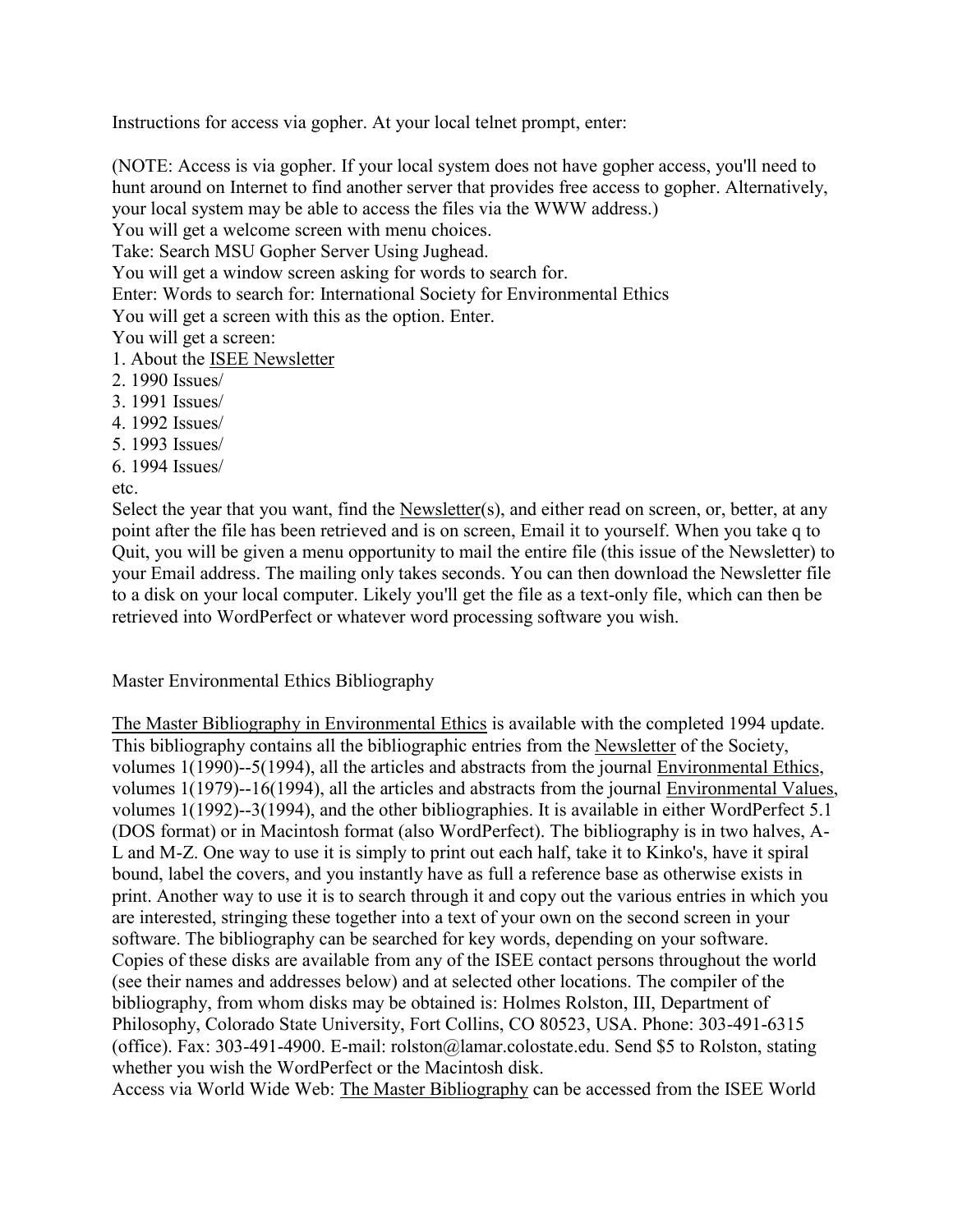Wide Web Site at: http://www.cep.unt.edu/ISEE.html (Thanks to Gene Hargrove for setting this up.)

### **Recent Articles and Books**

--Collett, Jonathan and Stephen Karakashian, eds. Greening the College Curriculum A Guide to Environmental Teaching in the Liberal Arts. Washington, DC Island Press, 1996. 320 pages. Paper, \$ 22.00. Cloth, \$ 40.00. Environmental literacy requires integrating environmental issues into disciplines not traditionally thought of as being "environmental" in the liberal arts (and into humanist biology). Rationales, guidelines, sample plans for courses, annotated resources, both print and nonprint. David Orr (Oberlin College), "Reinventing Higher Education"; William Blake (Tulane University), "Anthropology"; David G. Campbell and Vern Durkee (Grinnell College), "Biology"; Gerald Alonzo Smith (Mankato State University), "Economics"; Lisa Naughton-Treves (University of Florida) and Emily Young (University of Texas), "Geography"; John Opie (New Jersey Institute of Technology) and Michael Black (Harvey Mudd College), "History"; Vernon Owen Grumbling (University of New England), "Literature"; Karl Grossman (SUNY/College at Old Westbury) and Ann Filemyr (Antioch College), "Media/Journalism"; Holmes Rolston, III (Colorado State University), "Philosophy"; Michael E. Kraft (University of Wisconsin at Green Bay), "Political Science"; Steven Rockefeller (Middlebury College), "Religion"; Jonathan Collett (SUNY/College at Old Westbury), "Reinventing the Classroom." Collett teaches comparative humanities. Karakashian is coordinator for higher education at The Rainforest Alliance, New York City.

--Marietta, Don, Jr., and Lester Embree, eds. Environmental Philosophy and Environmental Activism. Lanham, Md: Rowman and Littlefield, 1995. 224 pages. Should environmental philosophy and ethics be seen as a form of applied philosophy or something else, perhaps best called practical philosophy. How should environmental philosophy be practiced in life, especially in the lives of academics? Contributors: J. Baird Callicott, "Environmental Philosophy is Environmental Activism: The Most Radical and Effective Kind"; Timothy Casey, "The Environmental Roots of Environmental Activism"; Lester Embree, "Phenomenology of Action for Ecosystemic Health or How to Tend One's Own Garden"; Irene Klaver, "The Implicit Practice of Environmental Philosophy"; Don Marietta, Jr., "Reflection and Environmental Activism"; Ullrich Melle, "How Deep is Deep Enough? Ecological Modernization or Farewell to the World City?"; Bryan Norton, "Applied Philosophy vs. Practical Philosophy: Toward an Environmental Policy Integrated According to Scale"; Kate Rawles, "The Missing Shade of Green"; Gary Varner, "Can Animal Rights Activists Be Environmentalists?"; Red Watson, "The Identity Crisis in Environmental Philosophy"; Peter Wenz, "Environmental Activism and Appropriate Monism." Marietta and Embree are both in philosophy at Florida Atlantic University.

--Strong, David. Crazy Mountains: Learning from Wilderness to Weigh Technology. Albany: State University of New York Press, 1995. 253 pages. \$ 14.95 paper. Strong uses the Crazy Mountains of Montana, a wilderness, jeopardized by a newly bulldozed road and a planned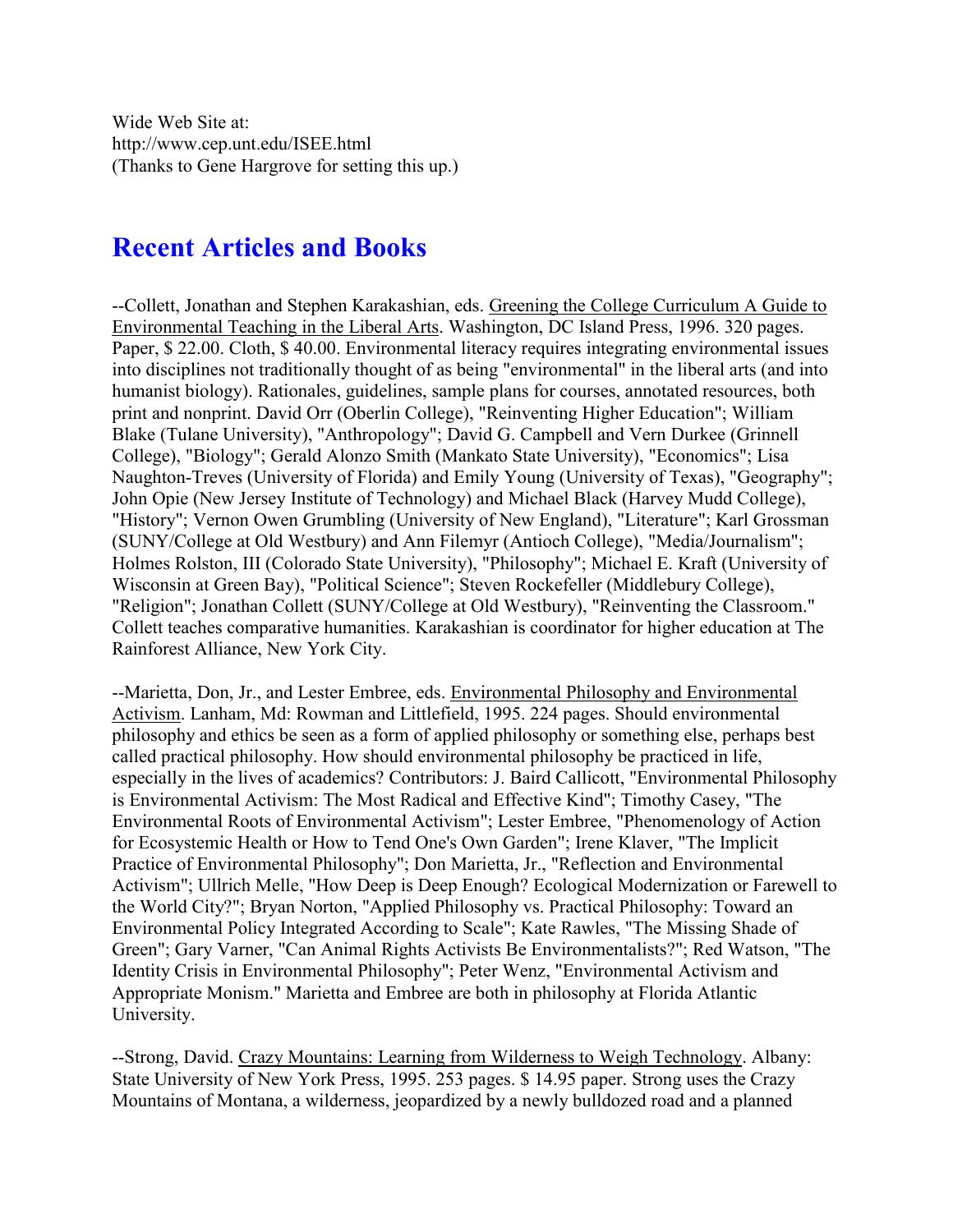timber sale to trigger a series of wide-ranging reflections on the way in which technology is transforming the Earth in increasingly extensive ways. From wilderness we can learn what things are real and how this reality can re-order our lives. Written with considerable literary power and philosophical clarity. Strong teaches philosophy at Rocky Mountain College, Billings, Montana.

--Rothenberg, David, ed. Wild Ideas. Minneapolis: University of Minnesota Press, 1995. 225 pages. Papers mostly from the Fifth World Wilderness Congress in Tromso, Norway, September 1993. R. Edward Grumbine, "Wise and Sustainable Uses: Revisioning Wilderness"; Denis Cosgrove, "Habitable Earth: Wilderness, Empire, and Race in America"; Max Oelschlaeger, "Earth Talk: Conservation and the Ecology of Language"; Marvin Henberg, "Pancultural Wilderness"; Lois Ann Lorentzen, "Reminiscing about a Sleepy Lake: Borderland Views of Women, Place, and the Wild"; Douglas J. Buege, "Confessions of an Eco-Colonialist: Responsible Knowing among the Inuit"; David Abram, "Out of the Map, into the Territory: The Earthly Topology of Time"; Irene Klaver, "Silent Wolves: The Howl of the Implicit"; David Rothenberg, "The Idea of the North: An Iceberg History"; R. Murray Schafer, "The Princess of the Stars: Music for a Wilderness Lake"; Tom Wolf, "Beauty and the Beasts: Predators in the Sangre de Cristo Mountains," Robert Greenway, "Healing by the Wilderness Experience"; and Andrew Light, "Urban Wilderness." Rothenberg teaches philosophy at the New Jersey Institute of Technology.

--Anderberg, Thomas. Den Mänskliga Naturen: En Essa om Miljo och Moral (The Humane Nature: An Essay on Environment and Morals). Stockholm: Norstedts Forlag, 1994. 308 pages. ISBN 91-1-932031-0. Chapter themes: Overpopulation, depletion and environmental degradation--biological impoverishment, economic flourishing, common morality: a sketch. Nature as complementary or as fundamental? The two directions in environmental ethics- anthropocentrism and non-anthropocentrism. The widening circle, a global ethics--nature and culture. A model of moral politics. The tamed animal--human nature in a biological perspective. Environment, gene technology and the problem of democracy--the struggle of the majority and the faceless collectives. The nature of morality and the moral of nature--collective guilt and the responsibility of the individual: a compass direction. Anderberg is at the University of Lund, Sweden. (Thanks to Per Ariansen)

--Fox, Warwick. Toward a Transpersonal Ecology: Developing Foundations for Environmentalism. Albany: State University Press of New York, 1995. Earlier published Boston: Shambahala Publications, 1990.

--Schama, Simon. Landscape and Memory. New York: Alfred A. Knopf, 1995. 652 pages. "How much more elaborately wrought is the framework through which our adult eyes survey the landscape. For although we are accustomed to separate nature and human perception into two realms, they are, in fact, indivisible. Before it can ever be a repose for the senses, landscape is the work of the mind. Its scenery is built up as much from strata of memory as from layers of rock. Objectively, of course, the various ecosystems that sustain life on the planet proceed independently of human agency, just as they operated before the ascendancy of Homo sapiens. But it is also difficult to think of a single such natural system that has not, for better or worse, been substantially modified by human culture. Nor is this the work of the industrial centuries. It has been happening since the days of ancient Mesopotamia. ... And it is this irreversibly modified world, from the polar caps to the equatorial forests, that is all the nature we have. ...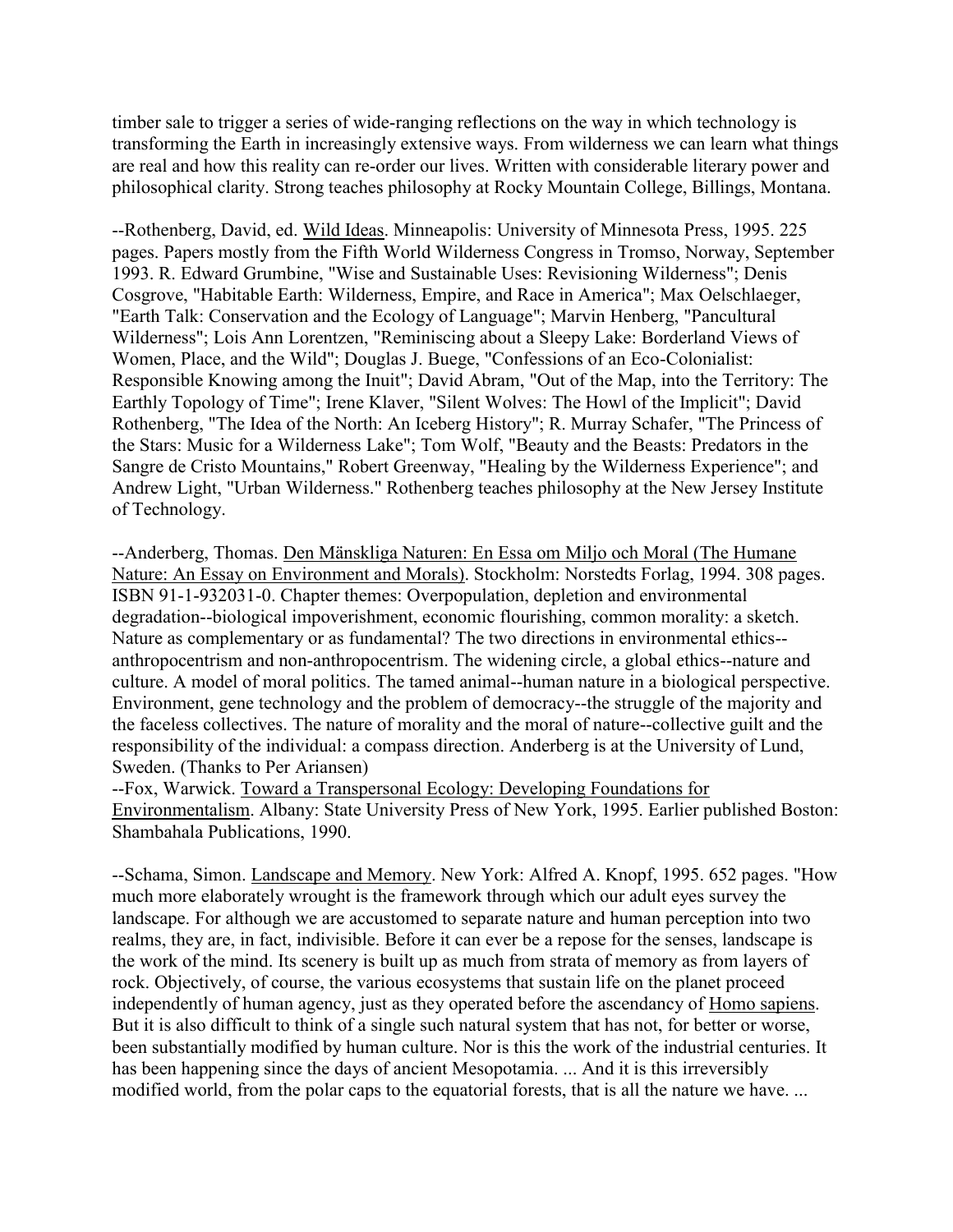Even the landscapes that we suppose to be most free of our culture may turn out, on closer inspection, to be its product. And it is the argument of Landscape and Memory that this is a cause not for guilt and sorrow but for celebration" (pp 7-9). This work was once lectures at Princeton, also at Cambridge, and has been made into a BBC television series. "The best work I am familiar with describing the cultural role of nature, or the impact of `place' on the development of a culture" -- William Hoover, Forestry, Purdue. Schama is a historian.

Science, 21 July, 1995, contains fourteen articles on frontiers in ecology, under the theme "Big Questions for a Small Planet." Listed below are several of interest to environmental ethics, values, and policy.

--Cohen, Joel E. "Population Growth and Earth's Human Carrying Capacity." Science 269(1995):341-345. Earth's capacity to support people is determined both by natural constraints and by human choices concerning economics, environment, culture (including values and politics), and demography. Human carrying capacity is therefore dynamic and uncertain. Human choice is not captured by ecological notions of carrying capacity that are appropriate for nonhuman populations. Simple mathematical models of the relation between human population growth and human carrying capacity can account for faster-than-exponential population growth followed by a slowing population growth rate, as observed in recent human history. Estimates of how many people Earth can carry have varied widely, from 1 to 100 billion, and estimates published in 1994 alone varied from 3 to 44 billion. The human population may be entering a zone where limits on the human carrying capacity of Earth will be encountered. The statement that "every human being represents hands to work, and not just another mouth to feed" does not specify the cultural, environmental, and economic resources available to make additional hands productive and therefore does not specify by how much the additional hands can increase or decrease human carrying capacity. An excellent, compact, summary article that everyone concerned with population growth ought to read. Cohen is in the Laboratory of Populations, Rockefeller University.

--Williams, Nigel. "Slow Start for Europe's New Habitat Protection Plan." Science 269(1995):320-322. The European Union's Habitats Directive has considerable promise, but nations have been slow to comply with filing their proposed habitat sites, some 169 habitats by a preliminary estimate. The emphasis is on large conservation areas, which can produce conflicts with development. Good summary of opportunities and problems in Europe.

--Carpenter, Stephen R. Sallie W. Chisholm, Charles J. Krebs, David W. Schindler, and Richard F. Wright. "Ecosystem Experiments." Science 269(1995):324-327. Experimental manipulations of ecosystems have produced some surprising results.

--Root, Terry L. and Stephen H. Schneider. "Ecology and Climate: Research Strategies and Implications." Science 269(1995):334-341. Estimates of models that may help us understand the behavior of complex environmental systems and allow more reliable forecasts of the ecological consequences of global changes.

--Pimm, Stuart L. Gareth J. Russell, John L. Gittleman, Thomas M. Brooks. "The Future of Biodiversity." Science 269(1995):347-350. Recent extinction rates are 100 to 1000 times their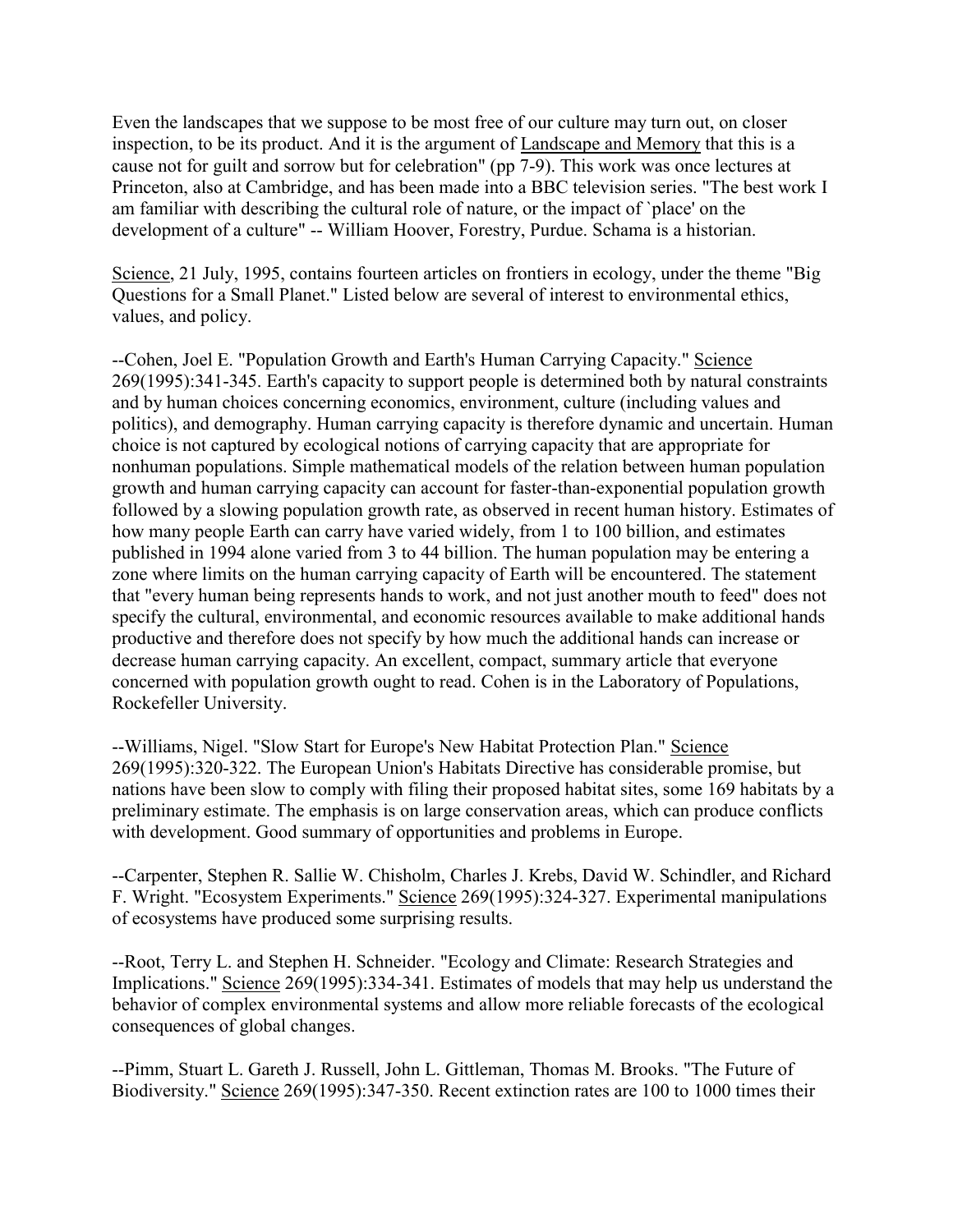pre-human levels in taxonomically diverse groups in widely different environments. If all species currently deemed threatened become extinct in the next century, the future rate will be 10 times the present rate. Many species not now threatened will also succumb. Estimates of future extinctions are hampered by our limited knowledge of which areas are rich in endemics.

--Daily, Gretchen C. "Restoring Value to the World's Degraded Lands." Science 269(1995):350-354. About 43% of Earth's terrestrial vegetated land has diminished capacity to supply benefits to humans because of degradation, a reduction in benefits of about 10%. If present trends continue the reduction in benefits could reach 20%. Alternatively, with restoration, the reduction in benefits could be only 5%. Capitalizing on natural recovery mechanisms is urgently needed to prevent further irreversible change.

--Bloom, David E. "International Public Opinion on the Environment." Science 269(1995):354- 358. There is concern about the environment in both developing and developed countries; developing countries rate their environments as lower in quality than do developed nations. There is considerable willingness both in developing and developed nations to accept responsibility for environmental problems. The role of governments in addressing national problems and of strong international agencies in addressing transnational issues is recognized.

--Myers, Norman. "Environmental Unknowns." Science 269(1995):358-360. The most important environmental problems will probably include many unknown to us now. It is important not only to have answers to recognized questions but to ask new questions.

--Time. "The Rape of Siberia." Cover story, Sept. 4, 1995. Siberia is an epic landscape steeped in tragedy, a tortured land. Siberia suffered greatly under communism. Now the world's capitalists covet its riches and that may be worse for the conservation of a majestic landscape.

--Irland, Lloyd C., ed., Ethics in Forestry. Portland, OR: Timber Press, 1994. \$ 39.95.

--Environmental Education Research is a new academic journal, issued three times a year, devoted to advancing environmental education through a focus on papers reporting research activities. The journal expects to publish papers on policy issues, comparative environmental education, and critical reviews of environmental education. Sample papers from vol. 1, no. 1, 1995: John Fein, "Teaching for a Sustainable World: The Environmental and Development Education Project for Teacher Education"; Barcia Marentic Pozarnik, "Probing into Pupil's Moral Judgement in Environmental Dilemmas: A Basis for `Teaching' Values"; Elena Camino and Carla Calcagno, "An Interactive Methodology for `Empowering' Students to Deal with Controversial Environmental Problems." Address inquiries to Chris Oulton, Environmental Education Research, School of Education, University of Bath, Bath BA2 7AY, U.K.

--Attfield, Robin. Value, Obligation, and Meta-Ethics. Atlanta & Amsterdam, Editions Rodopi B. V., 1995. Defends a biocentric theory of moral standing and the coherence and objectivity of belief in intrinsic value, despite recent objections. Intrinsic value is located in the flourishing of living creatures. A theory of priorities, or of relative intrinsic value, in which the satisfaction of basic needs takes priority over other needs and wants, and the interests of complex and sophisticated creatures over those of others. A practice-consequentialist theory of rightness and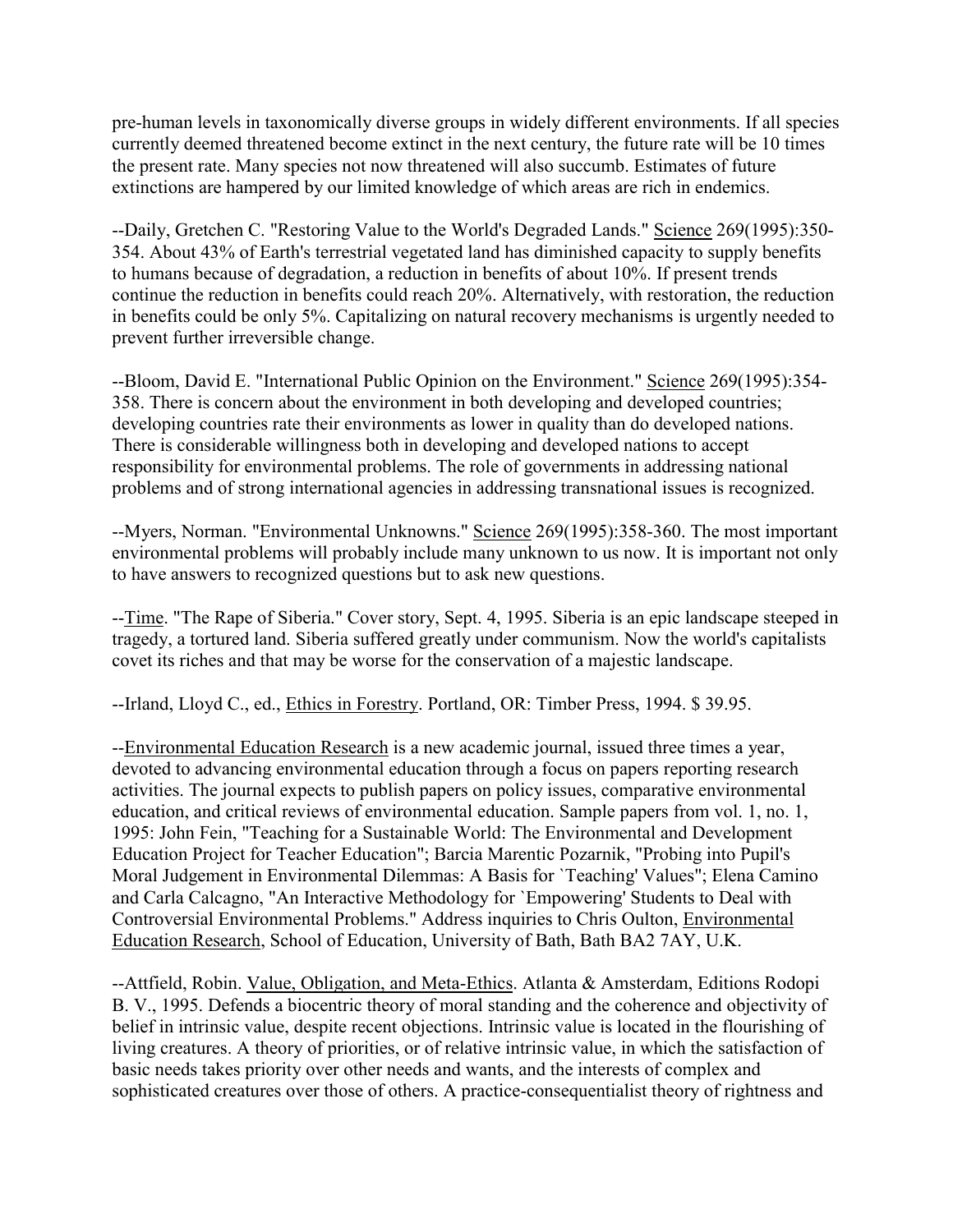obligation. Meta-ethical theories are sifted and moral relativism rejected, and a cognitivist and naturalist meta-ethic defended. Attfield teaches philosophy at the University of Wales, Cardiff.

--Swearingen, Thomas Craig. Moral Development and Environmental Ethics. Ph.D. dissertation in the College of Forest Resources, University of Washington, 1989. Available through University Microfilms, Ann Arbor, MI. 293 pages. Kohlberg's theory of moral development is relevant to the development of environmental ethical reasoning. Kohlberg is Western and anthropocentric. His theory is extended and adapted to environmental ethics. An instrument is developed to measure principled moral reasoning with an environmental orientation. Approximately 25,000 subjects were observed in a national park; persons observed to engage in environmentally destructive behavior and a matched random sample of other visitors were studied, 568 respondents. Analyses indicate that the subjects' responses are consistent with the extended theory hypothesizing stages in the development of environmental ethical reasoning. The thesis advisor was Robert G. Lee. A paper in progress, continuing this research is, "The Development of an Environmental Morality: A Theoretical Synthesis." Swearingen teaches in the Department of Health, Physical education, and Leisure Studies, University of Alabama, Mobile.

--Flood, Ann Margaret. Eco-morality: The Extension of Moral Development Theory to an Environmental/Ecological Context and the Development of the Flood Relative Presence Scoring Method to Assess Gender-biased Differences in Moral Orientation. Ph.D. dissertation in psychology at the Fielding Institute, 1992. Eugene Kerfoot was the chief advisor. Investigates the theoretical extension of Kohlberg's moral development theory from the anthropocentric context to an environmental context in terms of care and justice orientations of moral development theory. A new scoring method, the "Flood Relative Presence Scoring Method" is developed to assess more accurately the relative presence of moral orientations. Gender differences found in responses to human moral dilemmas were also found in environmental dilemmas. There is strong evidence that present moral development theory is incomplete, as well as unnecessarily limited to the human domain. With substantial reviews of the field of environmental ethics.

--Beringer, Almut. The Moral Ideas of Care and Respect: A Hermeneutic Inquiry into Adolescents' Environmental Ethics and Moral Functioning. Ph.D. dissertation in Natural Resources at the University of Michigan, 1992. William B. Stapp and Martin J. Packer were principal advisors. An interpretive-hermeneutic study of what it means to be moral toward nature. Discontent with contemporary environmental philosophy, leads Beringer to an inductive approach, based on real-life moral experiences. Environmental ethics needs to be rooted in the psychology of people to be applicable. Do people have the psychological capacities to put into practice what philosophers recommend? In an empirical study, 31 high school juniors comment on the ethical dimensions of environmental issues, and their responses are analyzed to answer the question.

--Tacey, David J. Edge of the Sacred: Transformation in Australia. North Blackburn, Victoria: HarperCollins Publishers, 1995.

--Meeker, Joseph W. Minding the Earth: Thinly Disguised Essays on Human Ecology. Alameda, CA: The Latham Foundation, 1988.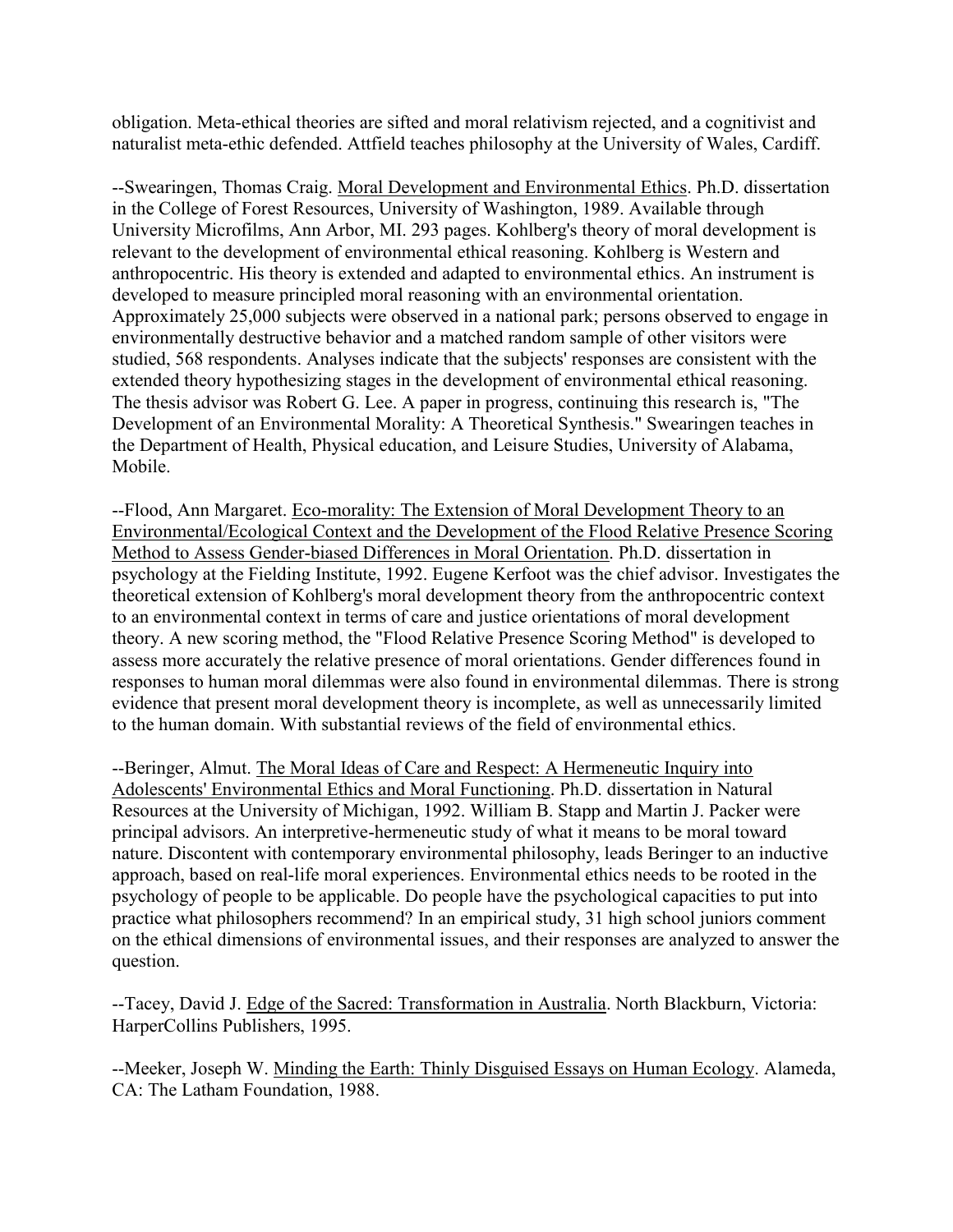--Johansson, Per-Olov. Cost Benefit Analysis of Environmental Change. Cambridge: Cambridge University Press, 1993. 232 pages. An advanced text in applied welfare economics and its application to environmental economics. Claims to go far beyond the existing literature on the valuation of environmental benefits, deriving sets of cost-benefit rules which can be used to assess private and public sector projects which affect the environment. Argues that valuation studies can be augmented to as to yield the information necessary for decision-making, showing how externalities, taxes, unemployment, risk, irreversibilities, flow and stock pollutants, discounting, and intergenerational distribution should be treated in social cost-benefit analyses. Johansson is in economics at the Stockholm School of Economics.

--Achterberg, Wouter. Samenleving natuur en durrzaamheid: Een Inleiding in de Milieufilosofie (Society, Nature, and Sustainability: An Introduction to Environmental Philosophy) (in Dutch). Assen, Netherlands: Van Gorcum and Comp, 1994. ISBN 90-232-2865-0. Chapters: 1. What is environmental philosophy? 2. Sustainability: History and analysis of an idea. Part I. Environment and industrial society: Will we ever get it right? 3. Whose environment? Tragedies and dilemmas. 4. Market economics, capitalism, and the forces of growth. 5. The state and the environmental crisis. 6. The environmental crisis and technology. Part II. What is the value of nature for us? 7. Attitudes toward nature. 8. Environmental ethics: Respect for nature and intrinsic value. 9. Environmental ethics: Future generations. Achterberg teaches philosophy at the University of Amsterdam and is the European contact person for the International Society of Environmental Ethics.

--Achterberg, Wouter, ed. Natuur: Uitbuiting of respect? Natuurwaarden in discussie (Nature: Exploitation or Respect? Natural Values in Discussion) (in Dutch) Kampen (Netherlands): Kok Agora, 1989. ISBN 90-242-7651-9 Section I. The limits of the "making" of things. ("Makeability," "construct-ability," "fabrication"; cf. Greek techne, the modes in which nature can be remade by humans. Koo van der Wal, "The `making' of things"; Maarten Coolen, "Some philosophical-anthropological notions of `making'"; Wim Zweers, "Intrinsic value as a norm for `making'"; Section II. The Social Context. Wouter Achterberg, "Future generations: intuitive and contra-intuitive"; Wibren van der Burg, "The environment in political philosophy: toward an alternative vision of the state'; Hans Achterhuis, "Nature: desire and scarcity"; Section III. The image of nature. Henk Verhoog, "Reading the book of nature"; Nico van der Perk, "Social criticism based on an image of nature"; Victor Westhoff, "The image of nature in non-literate societies in the higher-developed Eastern worldviews." Achterberg teaches philosophy at the University of Amsterdam.

--Sitter-Liver, Beat and Beatrix Sitter-Liver, eds. Culture within Nature, Culture dans la Nature. Basel, Switzerland: Swiss Academy of Humanities and Social Sciences, 1995. ISBN 3-090164- 22-6. Contributions from about twenty authors, about half in English, half in French, the text complemented with visual arts. This volume was produced with the assistance and co-operation of UNESCO. Sample chapters: Carmina Virgili, Paris, "L'Etre humain et la planète Terre"; Beat Sitter-Liver, "La nature - une cité. Vers une constitution politique de la nature"; Nicolas M. Sosa, Salamanca, "Ecological Ethics as an Ethics of Physical and Moral Survival. Towards Morality of All-Embracing Communication and Solidarity"; Peter Saladin, Berne, "L'aspect temporel de la protection de la nature. La dimension juridico-politique"; Juan Diez Nicolas, Madrid, "Postmaterialism and the Social Ecosystem." Beat Sitter-Liver is professor of philosophy,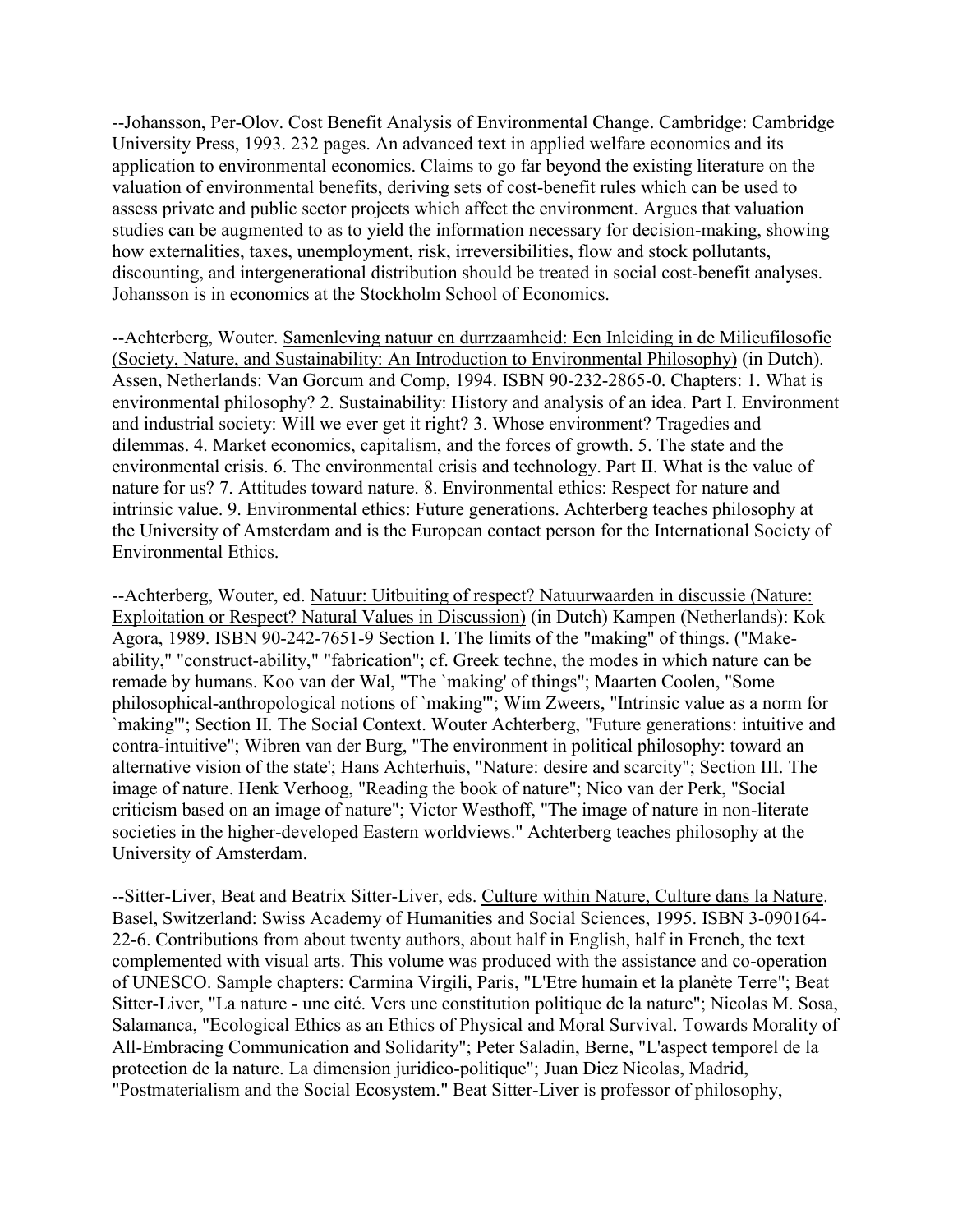University of Fribourg and Secretary-General of the Swiss Academy of Humanities and Social Sciences, Berne. Beatrix Sitter-Liver is an artist.

--James, David. The Application of Economic Techniques in Environmental Impact Assessment. Dordrecht/Boston /London: Kluwer Academic Publishers, 1994. The contribution of economic thought and methods to environmental management, with many illustrations in practice, from studies growing out of UNEP reports. James is with Ecoservices, Pty, Ltd., Whale Beach (Sydney), NSW, Australia.

--Stridbeck, Bolof. Ekosofi och Etik. Göteborg, Sweden: Bokskogen, 1994. ISBN 91 7776 070 0. A doctoral dissertation in practical philosophy delivered to the Humanities faculty at the University of Gothenburg, Sweden, in June 1993. With an English summary, pp. 289-299. Chapter 1. Ecological balance as homeorhetic balance, balance in a system that maintains the same direction of change. Chapters 2-5 follow an analogy with the Noble Truths of Buddhism, and feature selected Norwegian and other ecophilosophers. Chapter 2. The truth of suffering. How bad is it today? Sigmund Kvaloy (Sätereng). Chapter 3. The truth of the cause of suffering. Why is it like this? Hjalmar Hegge. Chapter 4: The truth of the end of suffering. How should it be instead? Arne Naess and Henryk Skolimowski. Generally he finds that these thinkers complement one another. Chapter 5. The truth of the way to the end of suffering. Thomas Mathiesen, and his political strategy for promoting "ecological balance and creative manifoldness." Stridbeck also concludes "No concrete entities other than experiences have intrinsic value." (Thanks to Leena Vilkka, University of Helsinki and Per Ariansen, University of Oslo.)

--Meyer-Abich, Klaus Michael. Revolution for Nature: From the Environment to the Connatural World. Cambridge: The White Horse Press, 1993. 145 pages. Translation by Matthew Armstrong of Aufstand für die Natur, Von der Umwelt zur Mitwelt, 1990. "What I recommend is a peaceful consumers' revolution." "We require ecological disobedience, if we are to accomplish more than the government thinks fit" (p. 21). Mayer-Abich combines anthropocentric and nonanthropocentric theories; it is neither the natural world nor the human world but the connatural world. We move from egocentricity to nepotism to anthropocentrism to mammalism to biocentrism to physiocentrism. Meyer-Abich is in the philosophy department, Universitat Essen, Essen, Germany.

--Nasar, Jack L. Environmental Aesthetics: Theory, Research and Applications. Cambridge: Cambridge University Press, 1988, 1992.

--Seel, Martin Eine Ästhetik der Natur, Frankfurt am Mein: Suhrkamp, 1991

--Rolston, Holmes, III. "What Is Responsible Management of Private Rangeland?" Pages 39-49 in Larry D. White, ed., Private Property Rights and Responsibilities of Rangeland Owners and Managers. College Station, Texas: Texas A&M University, 1995. Proceedings from a conference of the Texas Section of the Society for Range Management. Humans must manage rangelands but on landscape scales they must also manage themselves to fit in living on a landscape. Land is resource but it is also place of residence. In Leopold's words, "We abuse land because we regard it as a commodity belonging to us. When we see land as a community to which we belong, we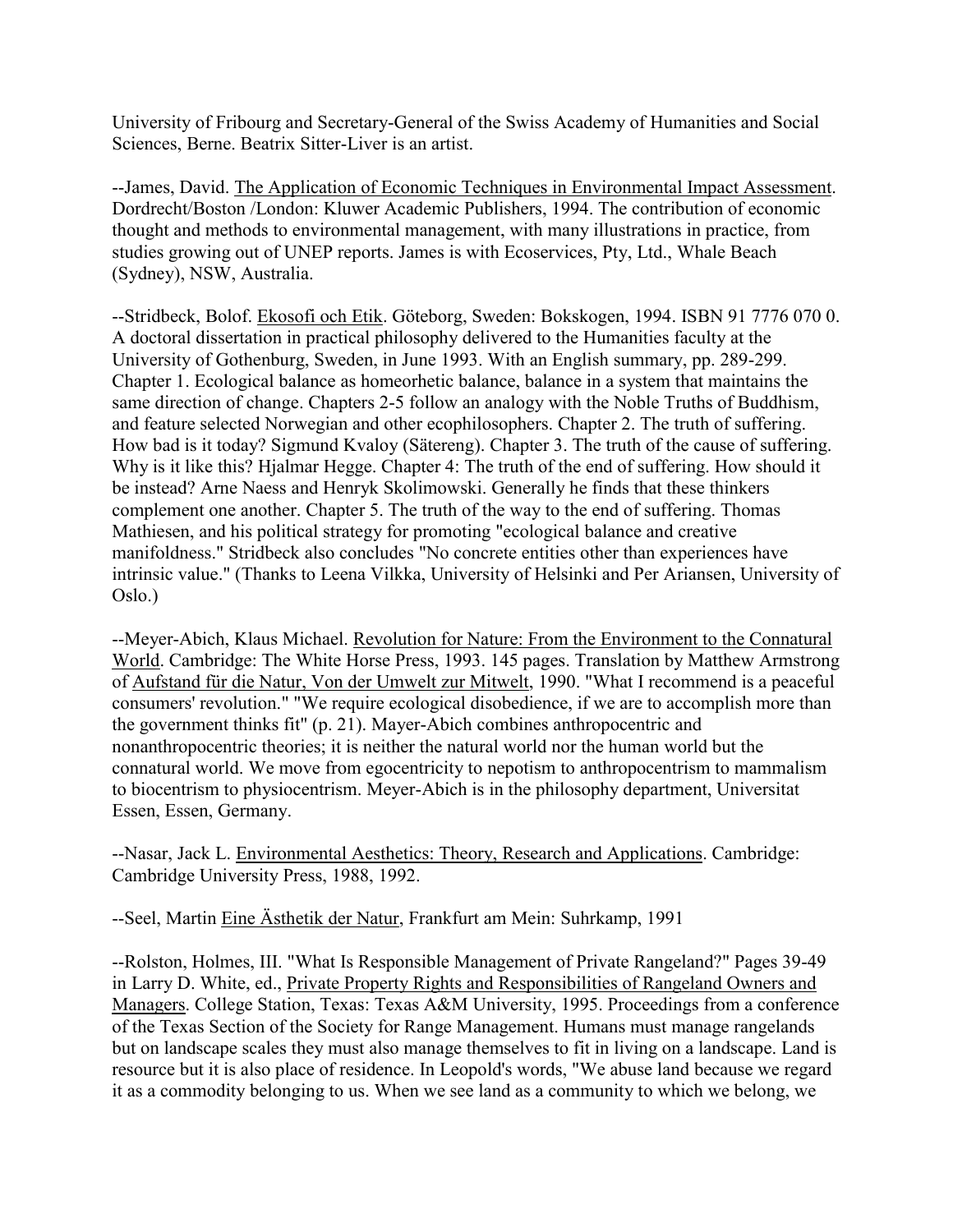may begin to use it with love and respect." Landscape managers can handle the earth. But perhaps we should also remember that hands are also for holding in loving care. Rolston teaches philosophy at Colorado State University.

--Varner, Gary. "The Environmentalists' Conception of Harm to Others." In Larry D. White, ed., Private Property Rights and Responsibilities of Rangeland Owners and Managers, pp. 55-59. College Station, Texas: Texas A&M University, 1995. Proceedings from a conference of the Texas Section of the Society for Range Management. Eminent domain is used to secure some public good. Police power is used to prevent harm to others. Wetlands and endangered species legislation can be construed as designed to prevent harm to others, but some conceptual work here remains to be done. There is a need to draw better analogies with traditionally recognized public goods put in jeopardy by adverse land uses, also a need to stress the way general trends in land management can adversely affect ecological processes when the actions of private individuals would not. Varner teaches philosophy at Texas A&M University.

--Edwards, Denis. Jesus the Wisdom of God: An Ecological Theology. Maryknoll, NY: Orbis, 1995. 208 pages. \$ 16.95 paper. The Biblical wisdom literature and contemporary creation thought can be used to formulate an integrated ecological theology. What it means to recover the notion that Sophia-Wisdom became incarnate in Jesus of Nazareth and how the universe is altered by this incarnation. The trinitarian theology of Richard of St. Victor and St. Bonaventure find that every creature, including humans, is the free self-expression of the trinitarian God. Humanity is integrally related to all creation. Edwards is a Roman Catholic priest and lectures in theology in the Adelaide, Australia, College of Divinity.

--Finkel, Adam M. and Dominic Golding, eds. Worst Things First? The Debate over Risk-Based National Environmental Priorities. Washington, DC: Resources for the Future, 1994. 348 pages. \$ 45.00 cloth. The controversy over EPA's risk-based approach for setting the U. S. environmental priorities. Agreeing that alternative ways exist to plan for the protection of the nation's environmental resources, the contributors differ sharply as to whether these varied approaches complement each other or would disrupt environmental policymaking.

--Roberts, Paul Craig. "Quietly, Now, Let's Rethink the Ozone Apocalypse." Business Week, June 19, 1995, p. 26. Studies that show CFS's are not to blame for holes in the ozone have lawmakers questioning the coming ban on production. An unproven theory of ozone depletion is imposing heavy costs on the global economy. The scientific facts clearly indicate that there is no observational evidence that CFC's are thinning the ozone layer, and even if they did, the additional ultraviolet that would be let through is not the kind that causes cancer. The ozone threat is baseless hysteria. Roberts is in political economy at the Cato Institute, Washington.

--Probst, Katherine N., Don Fullerton, Rovert E. Litan, and Paul R. Portney. Footing the Bill for Superfund Cleanups: Who Pays and How? Washington, DC: Resources for the Future, 1995. 176 pages. \$ 12.95 paper. Liability for cleanup costs, taxes to raise revenues, and hotly debated alternatives in the 1994 reauthorization debate with the U.S. Congress.

--Platt, Rutherford H., Rowan A. Rowntree and Pamela Muick, eds. The Ecological City-- Preserving and Restoring Urban Biodiversity. Amherst, MA: University of Massachusetts Press,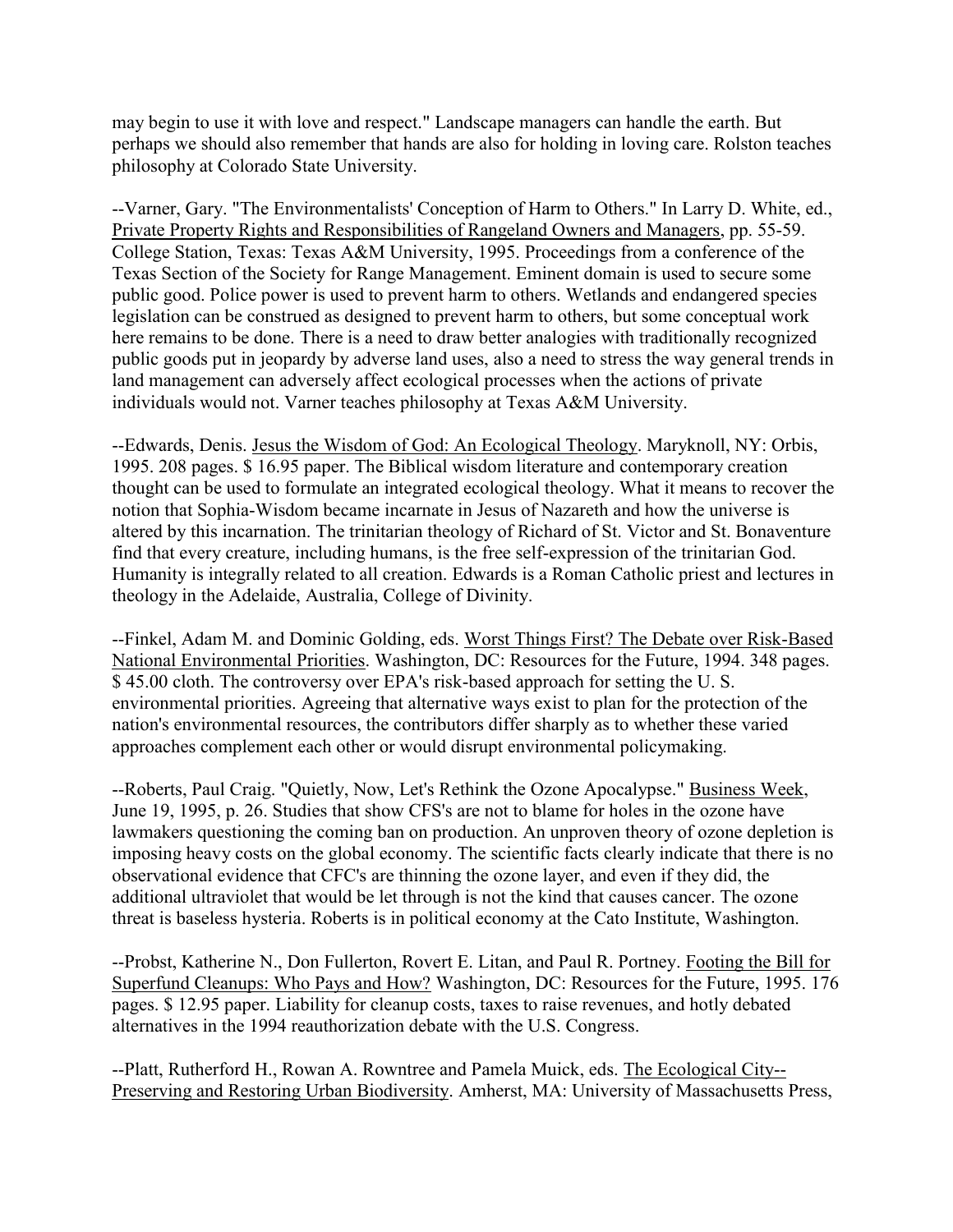1994. Paper, \$ 17.95. Cloth, \$ 45.00. Sixteen papers showing convincingly that the term "ecological city" is not an oxymoron. There are urban ecosystems--wetlands, forested areas, meadows, wildlife, and genuine landscapes in the urban environment--albeit too few and all too often threatened with deterioration or loss. Existing resources can be protected, enlarged, and improved if only their worth can be recognized and the necessary measures taken in time.

--Warren, Marion E. with Mame Warren. Bringing Back the Bay: The Chesapeake in the Photographs of Marion E. Warren and the Voices of Its People. Baltimore: Johns Hopkins University Press, 1994. \$ 45. A coffee table book with an interwoven text that reveals the problems and promises of the Chesapeake as one of the world's great estuaries. Photography is black and white and the text is from residents in the region.

--Quinn, Daniel. Ishmael: An Adventure of the Mind and Spirit. New York: Bantam Books, 1992, 1995. A novel where the narrator is taught that we are killing the earth along with ourselves and it is nearly too late to check our fate, all by a remarkable teacher, Ishmael, who turns out to be a gorilla.

--Wersal, Lisa. "Islam and Environmental Ethics: Tradition Responds to Contemporary Challenges." Zygon 30(1995):451-459. The insights of Islamic scholars as they examine the interaction of Islam and the West facing environmental issues. The Western view that separates religion and science, value and fact, in particular differs from Islamic tradition, which sees all facets of life and affairs interconnected by virtue of their common source, the Creator. As traditional Islamic values have been abandoned to adopt Western technologies, environmental problems have intensified in the Muslim world. Muslim scholars urge a return to Islamic ideals that reflect a sacramental view of the physical universe, and they champion the revival of an Islamic science that synthesizes empirical study and symbolic cognition. Wersal lives in St. Paul, MN.

--Nasar, Jack L., ed. Environmental Aesthetics: Theory, Research, and Application. Cambridge: Cambridge University Press, 1988, 1992. 529 pages. Thirty two articles, sections include theory and method, architectural interiors, exteriors, urban scenes, natural and rural scenes, applications. Sample articles: D. Mark Fenton, "Dimensions of meaning in the perception of natural settings and their relationship to aesthetic response"; Thomas R. Herzog, "A cognitive analysis of preference for field-and-forest environments"; Kenneth T. Pearlman, "Aesthetic regulation and the courts"; Arnold Berleant, "Aesthetic perception in environmental design." Nasar is in city and regional planning, Ohio State University.

--Cifric, Ivan. "Relation between Socioenvironmental Orientations and Religious Belief." Socijalna ekologija (Social Ecology: Journal for Environmental Thought and Sociological Research) 4(1995):15-33. (published by the Faculty of Philosophy, Department of Sociology, University of Zagreb, Croatia. In Croatian, with paper summary in English and German. Comparing surveys in 1988 and 1992, there was a decrease in anthropocentric beliefs and an increase of desire for natural balance, though believers in formal congregations were more anthropocentric. Cifric is in philosophy at the University of Zagreb.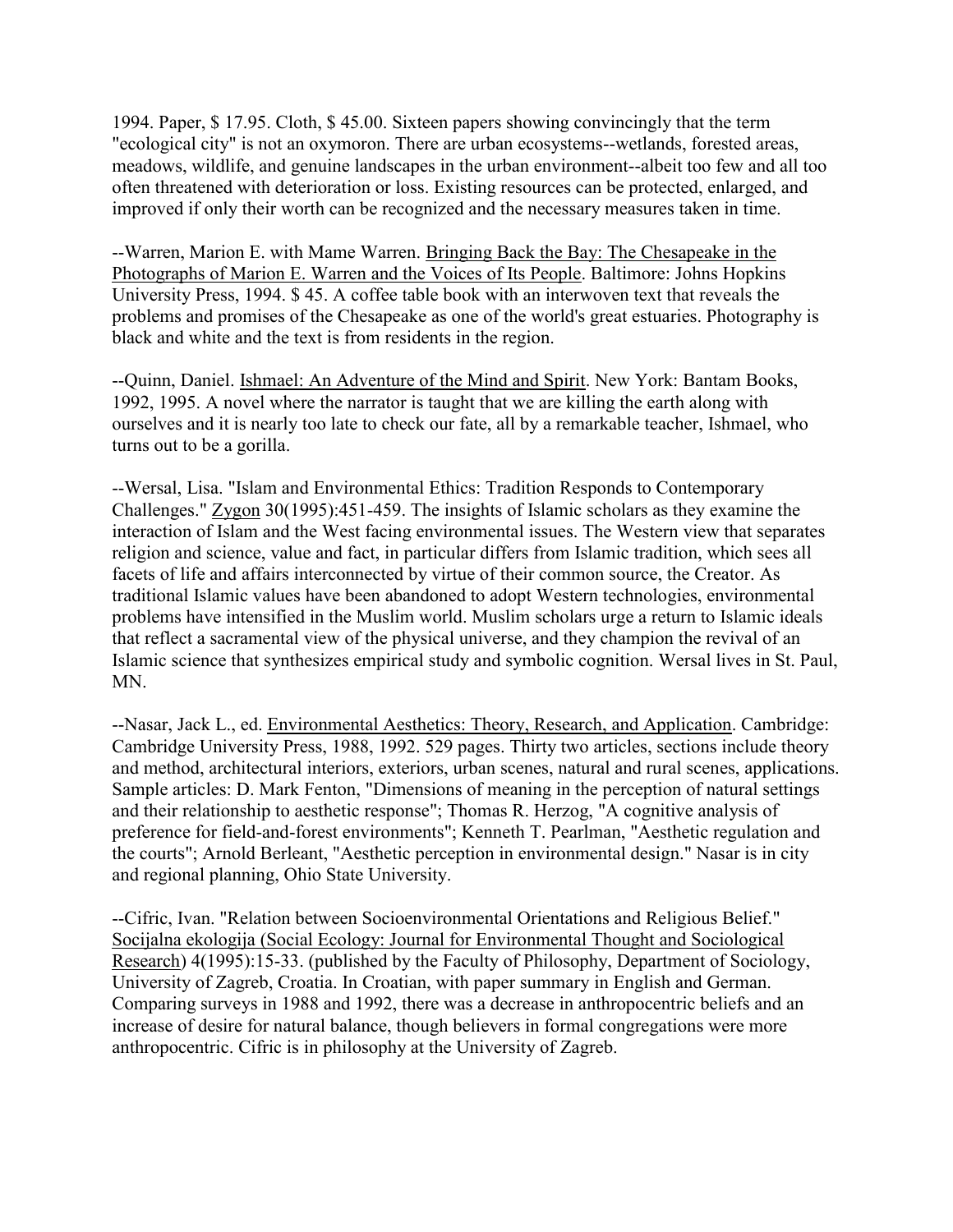--Gabbay, Shoshana. The Environment in Israel. Jerusalem: State of Israel, Ministry of the Environment, 1994. 225 pages. A political document of modest critical value. (Israel)

--Trzyna, Thaddeus, ed. A Sustainable World: Defining and Measuring Sustainable Development. Sacramento: International Center for the Environment and Public Policy, 1995. Published for IUCN. Fourteen articles: sections: Sustainability and Sustainable Development: What Do They Mean? Measuring Progress. Indicators of Sustainability. Sample articles: David A. Munro, "Sustainability: Rhetoric or Reality?"; Denis Goulet, "Authentic Development: Is it Sustainable?"; Calvin Nhira, "Poverty Alleviation and Sustainability: The Case of Zimbabwe" (In Zimbabwe, the environmental crisis has become worse in the period of independence; the elite care for themselves at the expense of the poor; "poverty alleviation measures in Zimbabwe have not been sustainable" (p. 236). Trzyna is Chair of the IUCN Commission on Environmental Strategy and Planning, and at the Center for Politics and Economics of The Claremont Graduate School.

--Pearce, David, Neil Adger, David Maddison and Dominic Moran. "Debt and the Environment." Scientific American 272 (no. 6, June 1995):52-56. Loans to Third World Countries cause great human hardship, but their connection to ecological troubles is difficult to prove. Most debtor nations continue to rely on outside funds, even though additional loans only make their predicament sharper. Structural adjustment programs are hard on people, especially the poor, but whether the environment has also been harmed directly in result is less clear. There is scant empirical evidence to suggest that the connection between debt and environment is significant. According to a common theory production of goods for export, to earn foreign exchange with which to pay debts, diverts resources away from the domestic sector producing goods for consumption at home, and this may be so, but the evidence that the environment is harmed in result is anecdotal and speculative. Most environmental degradation in the developing world probably has other causes than the servicing of debt. Pearce, the senior author, is in economics, University College, London.

--Wayne, Robert K. and John L. Gittleman. "The Problematic Red Wolf." Scientific American 273 (no. 1, July 1995):36-39. Is the red wolf a species or a long-established hybrid of the gray wolf and the coyote? Proving that the red wolf fits any of the traditional definitions of species has been extremely challenging. Studies of DNA fail to find diagnosable red wolf DNA sequences different from those of the coyote or gray wolf. The authors conclude that the red wolf is a hybrid and not a distinct species. Such distinctions may affect ongoing efforts to save a variety of endangered species, although the authors argue that there are, nevertheless, compelling reasons to continue protection of the red wolf. Wayne teaches biology at UCLA, Gittleman at the University of Tennessee.

--Stone, Jerome A. "Broadening Care, Discerning Worth: The Environmental Contributions of Minimalist Religious Naturalism." Process Studies 22 (no. 4, Winter 1993):194-203. Religious naturalism, in conjunction with the theory and practice of appreciative awareness such as outlined by Bernard Meland, can contribute to extending our moral concern toward the environment as well as aesthetically appreciating it. In addition, a minimalist religious naturalism with a pluralistic emphasis and a prophetic principle can provide a helpful sense of the plurality of values and a critical readiness to undergo paradigm shifts, both of which are needed in facing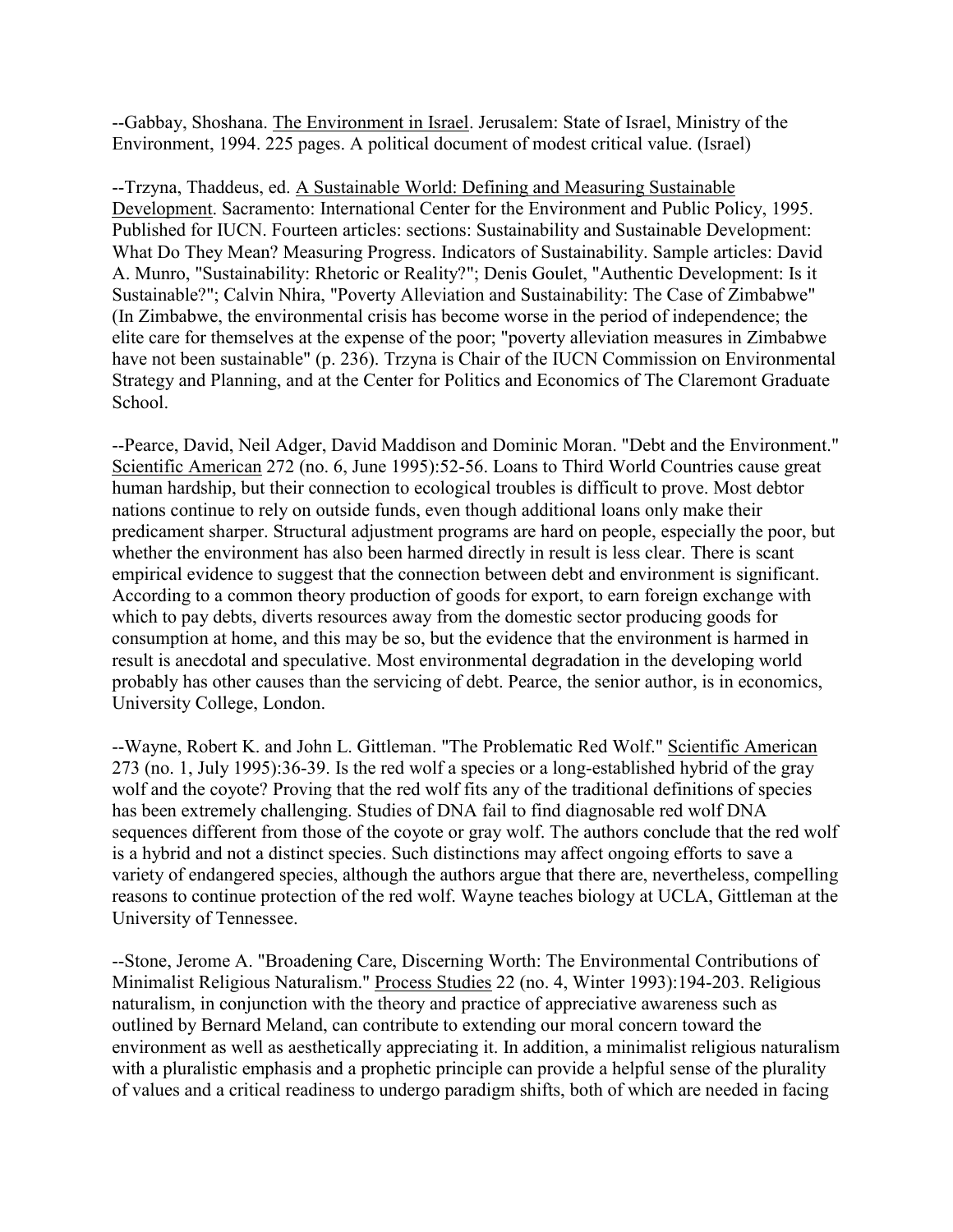our ever-growing eco-crisis. Stone teaches philosophy and religion at William Rainey Harper College, Palatine, IL.

--Pojman, Louis, ed. Philosophy: The Quest for Truth, 3rd ed. Belmont, CA: Wadsworth Publishing Co., 1995. Contains Peter Singer, "The Case for Animal Liberation," and Carl Cohen, "The Case Against Animal Rights." Pojman teaches philosophy at the United States Military Academy, West Point, and is also the editor of an environmental anthology.

--Barr, James. Biblical Faith and Natural Theology. Oxford: Clarendon Press, 1993. 244 pages. Writing against the background of the rejection of natural theology by prominent twentieth century theologians (especially Karl Barth), Barr, well-known for his biblical exegesis, argues that natural theology is a legitimate enterprise within biblical thought. Any religious claim, no matter how strongly defended as revealed, includes some element of "anterior knowledge" that arises out of what has traditionally been viewed as natural theology. Natural theology is an essential and lively component of Biblical faith. Unfortunately, Barr chooses not to bring his new regard for natural theology to bear in any substantial way on the new discussions of the world and nature prompted by the ecological crisis. Barr presented these as Gifford lectures in 1991; an earlier Gifford lecturer denying natural theology was Karl Barth in 1938.

--Tucker, Mary Evelyn. "An Ecological Cosmology: The Confucian Philosophy of Material Force." In Christopher Key Chapple, ed., Ecological Prospects: Scientific, Religious and Aesthetic Perspectives. Albany: State University of New York Press, 1994. Tucker teaches religious studies at Bucknell University.

--Thomashow, Mitchell. Ecological Identity: Becoming a Reflective Environmentalist. Cambridge, MA: The MIT Press, 1995. 268 pages. \$ 25.00. How environmental studies can be taught from a different perspective, one deeply informed by personal reflection. Constructing an ecological identity using the direct experience of nature as a framework for personal decisions, professional choices, political actions, and spiritual inquiry. John Muir, Henry David Thoreau, and Rachel Carson are environmental archetypes, though today we have also to consider new emphases, such as ecofeminism and bioregionalism. Thomashow is in environmental studies at Antioch New England Graduate School.

--Society for the Protection of Nature in Israel. The Role of Non-Governmental Organizations in Protecting the Environment: Proceedings. Tel Aviv, Israel: Society for the Protection of Nature in Israel (SPNI), 1995. 215 pages. Proceedings from their 40th anniversary Conference, March 1994 at Eilat. A section on "Ethics and Ideology," contains: Andrew Brennan (University of Western Australia), "Placing Ourselves in Nature: Philosophy, Public Policy, and the Environment"; Eitan Tchernov (Hebrew University, Jerusalem), "Increase in Complexity, Exploitation of the Environment and Human Responsibility"; Luke Ivuru Agwe and Alfred A. R. Latigo (African Biodiversity Institute, Nairobi), "Ethical and Ideological Foundation for Environmental Conservation: A Pragmatic Approach for Africa"; Edgar Roy Ramirez (University of Costa Rica), "Ethical Principles for Ecodevelopment: A Concrete Case (the TEPROCA farmers of Costa Rica)." Another paper is Sara Parkin (former chair of the UK Green Party), "The Role of Politics and NGOs in Environmental Protection." (Israel)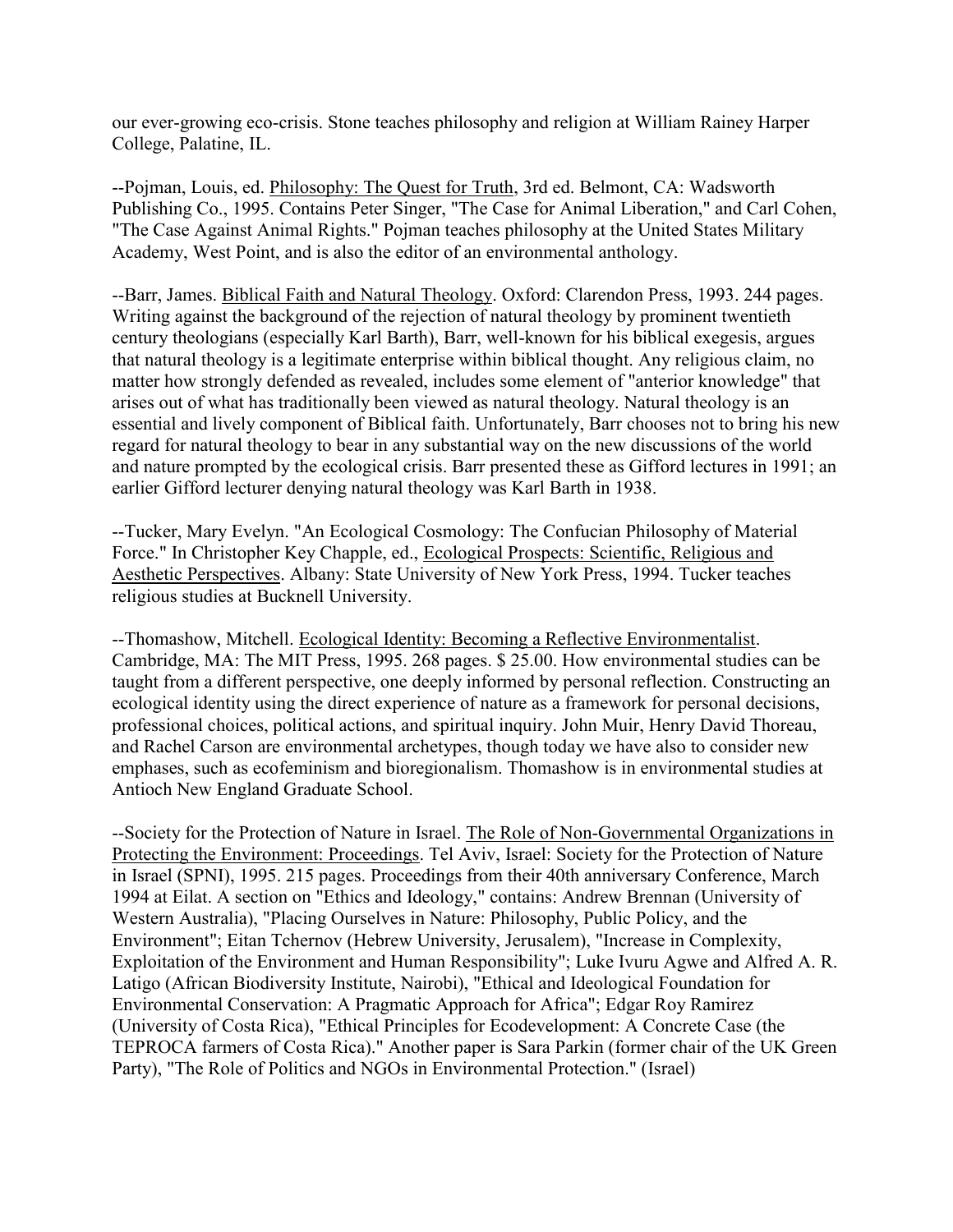--Heinsohn, Robert and Craig Packer. "Complex Cooperative Strategies in Group-Territorial African Lions." Science 269 (1995):1260-1262. African lions are more diverse in co-operation and non-cooperation than current sociobiological theory can explain. When challenged by simulated intruders, some lionesses lead the charge while others lag behind. Although leaders recognize that their companions are lagging, they fail to punish them. Some brave lionesses take risks that are not offspring-optimizing, because they tolerate cowardly lionesses. Some cowardly lionesses come through in a pinch, when they are most needed; some do not. The variety of behavior styles is quite broad, puzzling to current theories of cooperation. With an accompanying report by Virginia Morrell, pp. 1216-17. Heinsohn is in zoology, Australian National University; Packer in animal behavior at the University of Minnesota.

--Krishnaswamy, Ajit. "Sustainable Development and Community Forest Management in Bihar, India." Society & Natural Resources 8 (no. 4, July 1995):339- .

--Tarrant, Michael A., Glenn E. Haas, and Manfredo, Michael J. "Factors Affecting Visitor Evaluations of Aircraft Overflights of Wilderness Areas." Society & Natural Resources 8 (no. 4, July 1995):351- .

--Glick, Daniel. "Having Owls and Jobs Too." National Wildlife 33 (no. 3, August-September):8-13. In Oregon where protection of the northern spotted owl was supposed to destroy jobs, a booming economy debunks the "owl-vs.-jobs" tradeoff. Oregon has lost 14,300 jobs in the timber industry since 1988, with adverse effects on some rural mill towns, but the Oregon economy more than made up for that with new jobs elsewhere, often in wood technology. And former loggers are re-training.

--Sessions, George. "Postmodernism, Environmental Justice, and the Demise of the Deep Ecology Movement?" Wild Duck Review: Literature and Letters of Northern California, vol. 1, no. 5, June/July 1995, pages 14-16. Sessions reviews some current trends, with particular attention to Michael Zimmerman, Contesting Earth's Future. Zimmerman, now rejecting the Heidegger he earlier followed, has gone too far in holding that all positions are power-positions "contesting Earth's future," each promoting its own interests; he cannot consistently say this and hold that nature in itself has intrinsic value or that the integrity of ecosystems should be preserved. The power position account erodes the intrinsic value account. Deep ecology is not one more power position, among others. Sessions teaches philosophy at Sierra College, Rocklin, CA. For copies, contact: Wild Duck Review, 419 Spring Street, Suite D, Nevada City, CA 95959 USA.

--Sessions, George. "Political Correctness, Ecological Realities and the Future of the Ecology Movement." Wild Duck Review: Literature and Letters of Northern California, vol. 1, no. 6, September 1995, pp. 10-13. Sessions continues his review of current trends, with particular attention to Gregg Easterbrook, A Moment on the Earth. In his positive account of the environment, Easterbrook selects certain environmental indices that, while perhaps true, ignore other indices that are ecologically more significant. For copies, contact: Wild Duck Review, 419 Spring Street, Suite D, Nevada City, CA 95959 USA.

--Drengson, Alan. The Practice of Technology: Exploring Technology, Ecophilosophy, and Spiritual Disciplines for Vital Links. Albany, NY: State University of New York Press, 1995.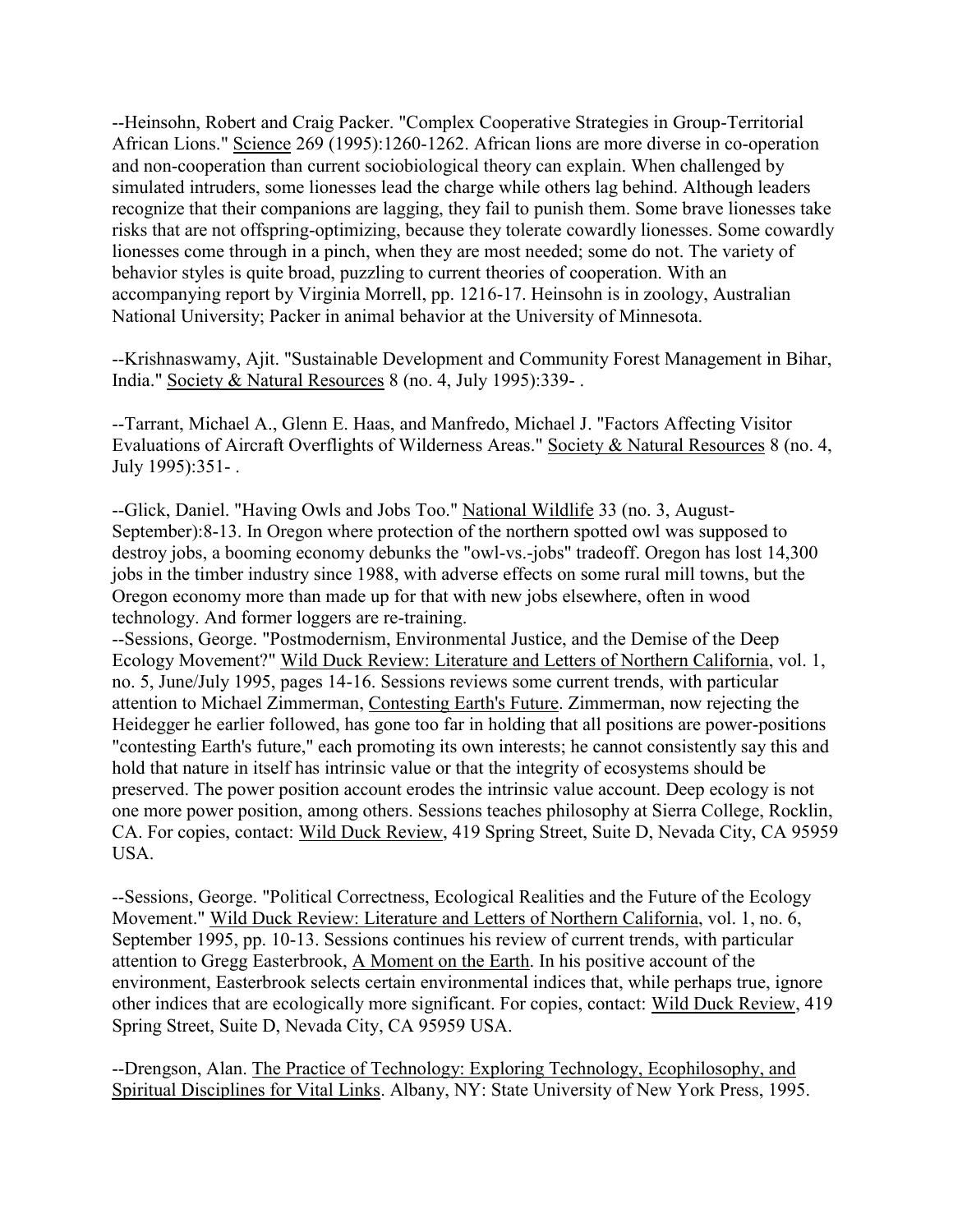232 pages. \$ 20.00 paper. Modern industrial technology seeks to redesign the human and natural worlds to conform to the monoculture models of Western society. But ecological and social responsibility should be built into the design of new technology, practices based on ecosophy (ecological wisdom). Our current problems cannot be solved without understanding the role of technological forces in modern civilization. Drengson teaches philosophy at the University of Victoria.

--Krall, Florence. Ecotone: Wayfaring on the Margins. Albany: State University of New York Press, 1994. The metaphor of the biological ecotone as the boundary where the inner and outer landscapes of the woman/nature continuum meet. Using autobiographical narrative, the author walks the edges, the margins, to deepen the human/nature bonds. Krall teaches education at the University of Utah.

--Hunter, Jr., Malcolm L. Fundamentals of Conservation Biology. Cambridge, MA: Blackwell Science, 1995. 488 pages. \$ 42.95. Chapters on biodiversity, species diversity, ecosystem diversity, genetic diversity; extinctions and global change, habitat degradation and loss, overexploitation, exotic species, managing ecosystems, managing populations, zoos and gardens, social factors, economics, politics and action. Hunter is in wildlife ecology, University of Maine, Orono, and a Pew Conservation Scholar.

--Knight, Richard L. and Sarah F. Bates, eds. A New Century for Natural Resources Management. Washington: Island Press, 1995. Twenty-one contributors. The more philosophical articles include: Eric Katz (New Jersey Institute of Technology), "The Traditional Ethics of Natural Resource Management"; David W. Orr (Oberlin College), "A World That Takes Its Environment Seriously"; James J. Kennedy (Utah State University) and Jack Ward Thomas (Chief, USDA Forest Service), "Managing Natural Resources as Social Value"; Holmes Rolston, III (Colorado State University), "Global Environmental Ethics: A Valuable Earth"; and R. Edward Grumbine (Sierra Institute), "Three Bear Stories: Toward a Sustainable Resource Management Future." Knight is in wildlife conservation at Colorado State University; Bates directs the Utah office of the Grand Canyon Trust.

--Jensen, Derrick and George Draffan. Railroads and Clearcuts: Legacy of Congress' 1864 Northern Pacific Land Grant. Durango, CO: Kivaki Press (Way of the Mountain Center), 1995. \$ 15.00 198 pages. The wealth of four of the major timber corporations in the Northwest-- Weyerhauser, Boise Cascade, Potlatch, and Plum Creek--is derived from land conditionally granted by Congress in 1864, intended for settlers, but which ended up establishing corporate empires. The land given away extends for 2,000 miles in a strip 120 miles long, 40 million acres. --Oelschlaeger, Max, ed. "The Company of Others: Essays in Celebration of Paul Shepard." Durango, CO: Kivaki Press (Way of the Mountain Center), 1995. \$ 30.00. 304 pages. 27 contributors. Oelschlaeger is in philosophy at the University of North Texas.

--Bloch, Konrad. "Carnivores, Herbivores, and Omnivores." In Blondes in Venetian Paintings, the Nine-Banded Armadillo, and Other Essays in Biochemistry, pp. 228-241. New Haven: Yale University Press, 1994. The genetic basis of obligate carnivores. Cats, wolves, foxes, raccoons, raptors are obligate carnivores, and must eat flesh. Two carnivores, the giant panda and the black bear have become herbivores, the panda eats only bamboo. Domesticated dogs are not obligate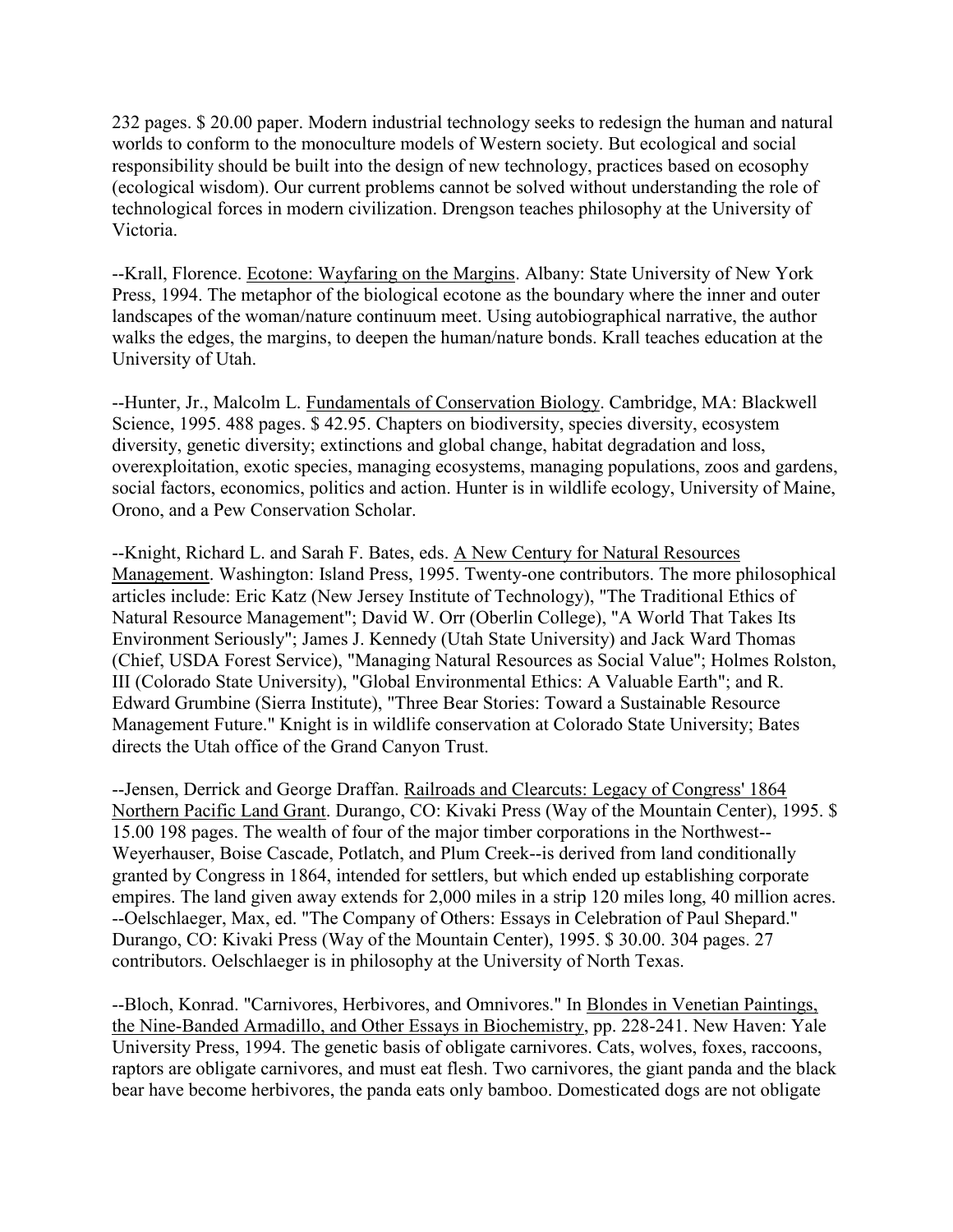carnivores, although their wild ancestors were. Not too much is known about the genetic basis or obligate carnivores, except for the domestic cat. Four deficiencies are known. Cats lacking taurine and vitamin A, obtained in meat, will go blind from retinal deterioration. Omnivores and herbivores can synthesize taurine, though there is some evidence that taurine deficiency in primates produces less than optimum growth. Bloch is a Nobel laureate biochemist, formerly at Harvard.

--Zaslowsky, Dyan. "The Battle of Boulder." Wilderness 58 (no. 209, Summer, 1995):25-33. Good intentions combine with contrary expectations to produce a troubling irony. The Boulder Open Space Department has been a pace setter, strongly supported by the populace in land acquisition and preservation--until they began to limit access and move trails in the name of ecosystem conservation and restoration. One observers says: "This is a conflict between social ecologists and deep ecologists. The deep ecologists are the sort of people who lecture us that human society is a cancer on the planet. We social ecologists see ourselves as a part of the natural environment and believe that the footprints of humans have as much right to be on a trail as the footprints of deer and elk." Zaslowsky covers the Rocky Mountain region for the New York Times.

--Little, Charles E. The Dying of the Trees: The Pandemic in America's Forests. New York: Viking, 1995. 274 pages. \$ 22.95. In the East, along the spine of the Appalachians, the dogwood are dead and dying from a disease called anthracnose, while acid deposition is killing red spruce and balsam fir from Vermont to Virginia and the Carolinas. Soil disease is destroying the mixed mesophytic forests of West Virginia; in the upper Midwest, gypsy moths are devastating secondgrowth white pine. In Southern California and the Sierra Nevada, airborne pollutants are killing yellow pine and ponderosa pine; in the Rocky Mountains, spruce budworms and bark beetles have combined with a century of fires suppression to cripple the health of Douglas fir. In the Pacific Northwest, the ancient forests of Douglas fir and other old-growth species have been systematically obliterated by Forest Service timber policies.

--Caughley, Graheme. "Directions in Conservation Biology." Journal of Animal Ecology 63(1994):215-244. Most theories about conservation have been developed in studies of species that occur in small populations under constrained conditions. These are amenable to theoretical treatment, but the theory provides an answer to a trivial question, How long will the population persist if nothing happens. It bears tenuous relevance to the specific problems of aiding a species in trouble. The real conservation problems, however, involve species that are declining in numbers from widespread, large populations. The reasons are humdrum, various, defy tight generalization, and not of theoretical interest. But such theory is in urgently needed to orient practice. Caughley is with the CSIRO Division of Wildlife and Ecology, Canberra, Australia.

--Tillman, David, and John A. Downing. "Biodiversity and Stability in Grasslands." Nature 367(1994):363-365. In a manipulated study of grasslands, which increased diversity by adding nitrogen, more diverse plant communities were more resistant to and recovered more fully from drought. Evidence for the often contested diversity-stability hypothesis, though not the alternative hypothesis that most species are functionally redundant. The preservation of biodiversity is essential for the maintenance of stable productivity in ecosystems. Tillman is in ecology at the University of Minnesota; Downing in biology at the University of Montreal.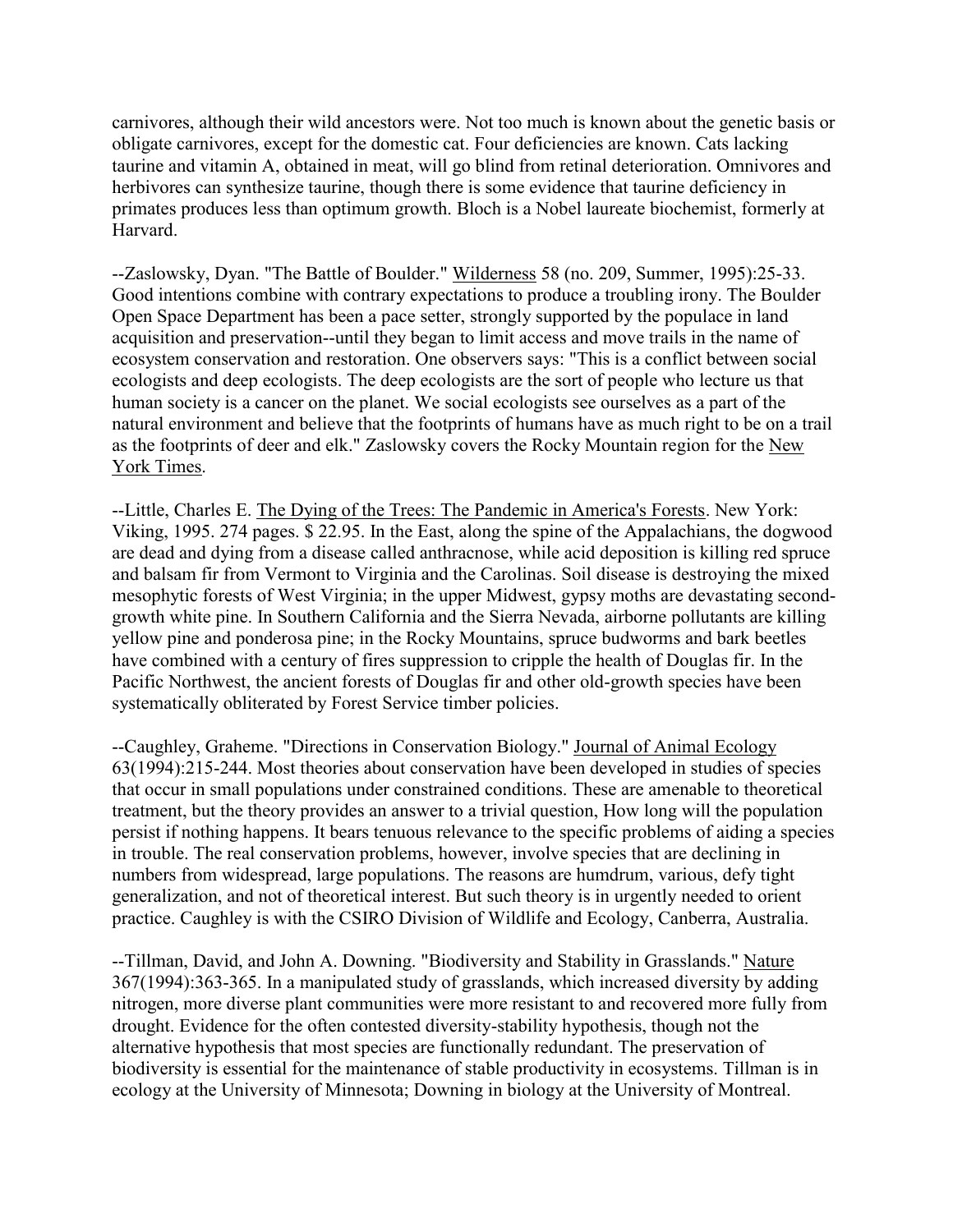--Walker, Brian and Henry Nix. "Managing Australia's Biological Diversity." Search (Australian and New Zealand Association for the Advancement of Science) 24(no. 6, July, 1993):173-178. Four particular gaps require attention: what and where is the biodiversity, what is its functional significance, what is needed for its persistence, and what are the appropriate management guidelines. Regional scale analyses of alternative combinations of land use can lead to policy decisions on an optimal land use target. Walker is with CSIRO Division of Wildlife and Ecology, Canberra; Nix is in environmental studies, Australian National University, Canberra.

--Comstock, Gary L. "Do Agriculturalists Need a New, an Ecocentric, Ethic?" Agriculture and Human Values 12 (Winter 1995): 2-16. In 1973, Richard Sylvan began his seminal essay, "Do We Need a New, an Environmental Ethic?" with these words: "It is increasingly said that...Western civilization...stands in need of a new ethic...setting out people's relations to the natural environment." In the intervening years, it has increasingly been said that Western civilization is in need of ecocentrism, an ethic according to which a thing's value is derived from its contribution to the integrity, stability, and beauty of ecosystems. Comstock argues that ecocentrism is an inadequate ethic for agriculturalists, and suggests they look instead to "extensionists," or animal rights philosophers, for guidance regarding our relations to the natural environment. Comstock is Associate Professor of Religious Studies at Iowa State U. and Head of the ISU Bioethics Program. The article is an expanded version of his 1994 presidential address to the Agriculture, Food, and Human Values Society.

--Vodopianov, P. A., and V.S. Kryeachenko. The Great Day of Wrath (Ecology and Eschatology. Minsk, Bielorussia. Chapters: "An Eschatological Dimension of Traditional World Views," "Oikumena and Natural Conditions of Human Activities," "Man and Natural World," and "Strategy of Human Survival." The authors propose their own interpretation for a number of acute problems of the contemporary world and a strategy of stable and secure social development.

--Van der Weele, Cor. "Images of Develoment: Envrionmental Causes in Ontogeny." Doctoral thesis, Vrije Univeristeit of Amsterdam, 1995. Supported by the Foundation for Research in Philosophy and Theology, Netherlands Organization for Scientific Research.

--Marin, Vance G., and Nicholas Tyler eds. Arctic Wilderness , the 5th World Wilderness Congress. Golden, CO: North American Press, 1995.

--Trzyna, Thaddeus C., ed. A Sustainable World: Defining and Measuring Sustainable Development. Published for IUCN by the International Center for the Environment and Public Polioy, California Institute of Public Affairs, Sacramento and Claremont, 1995.

--Brown, Don, and Cohn Lemons, eds. Sustainable Development: Science, Ethics and Pulbic Policy. Dordrecht: Kluwar Academic Publishers, 1995. Chapter authors include: Don Brown, John Lemons, Rudolf Heredia, Dale Jamieson, Clive Spash, Larry Canter, Konrad Ott, Carl Cranor and Kristin Shrader-Frechette.

--Sagoff, Mark. "Carrying Capacity and Ecological Economics." Bioscience 45, no. 9 (October 1995): 610-20. Reply by Herman E. Daly follows on pp. 621-26.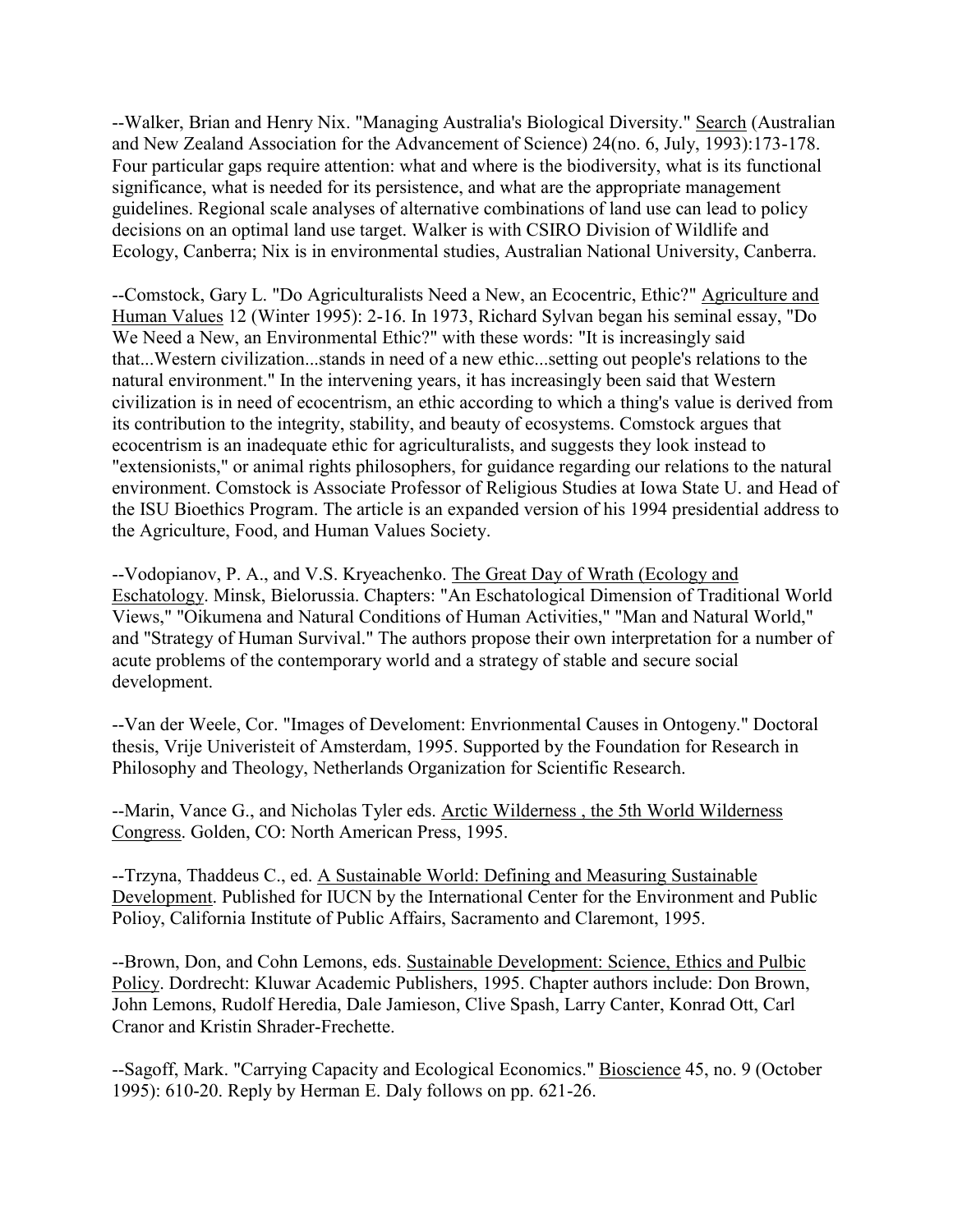--Daly, Herman E. "Reply to Mark Sagoff." Bioscience 45, no. 9 (October 1995): 621-26. Sagoff's article, "Carrying Capacity and Ecological Economics," is on pp. 610-20.

### **Issues**

Peregrine Falcon Saved or Endangered? The U.S. Fish and Wildlife Service has proposed removing the peregrine falcon from the endangered species list. Some biologists say that plan fails to take into account the fragility of the bird's restored population. Part of the debate is whether to count breeding pairs, which are up, or hatchlings fledged, which are down.

Animal Research in Polish Science. Two bills before legislators state that "animal experiments are acceptable only in cases where the desired outcome cannot be obtained any other way." More controversial features require scientists to care for the animals after experiments, rather than euthanize them, and to create a worldwide data bank. Scientists would need to show that identical or very similar results had not already been accomplished elsewhere. Brief story in Science, 21 July, 1995.

Seal Nursery-Rehabilitation Center. The "Zachonden-creche" is a nursery-rehabilitation center at Pieterburen, Netherlands, for the only mammal of the Waddenzee. The Waddenzee, in North Holland, is said to be perhaps the only "natural" area in a country where manipulation and control of natural landscapes and processes have been the norm. Yet, even here the seal population has been severely affected because of pollution, primarily from Rotterdam, consisting mostly of PCBs and pesticides. Natural enemies like the polar bear and the killer whale are not present in the Waddenzoe; humans are the seals' natural enemy, by hunting, polluting, and disturbing theanimals and their habitats. The creche's aim is to maintain and possibly increase the number of local population of the harbour seal, through the care of individual stranded, diseased or orphaned seals. Rehabilitation takes 3-4 months. Seals are then taken back to the sea by the NMF Dept. of the Ministry of Fisheries and Agriculture. Already more than 850 seals have been released since the start of the centre in 1971. Orphans are bottle fed, receive vitamins and other treatment, then eventually fish. It is a delightful place to visit, and they welcome donations to giro-account 884327 of the RABO bank, Eenrum,account no. 316004936. (More information can be obtained from Laura Westra.)

Automobile Fuel Efficiency Declining, Arctic Slated for Drilling. Average automobile fuel efficiency has declined from 26.2 miles per gallon in 1987 to 24.8 mpg in 1995. Most of the decrease is due to the increasing popularity of sport utility vehicles, minivans and pickups, used by "overprepared commuters" who only drive the rugged vehicles to work and haul kids and groceries. The U.S. House of Representatives has voted to bar the Transportation Department from raising fuel economy standards next year. (See James Bennet, NY Times 9/4/95, p. A1.) Meanwhile, both houses of Congress have passed a budget resolution that includes revenue from oil and gas leases in the Arctic National Wildlife Refuge (ANWR) in Northeast Alaska. This would end a longstanding ban on drilling in the coastal plain of ANWR, a calving ground for a caribou herd of 150, 000 individuals. The oil that is possible under ANWR would support the nation's oil consumption for about half a year. In response to a letter objecting to opening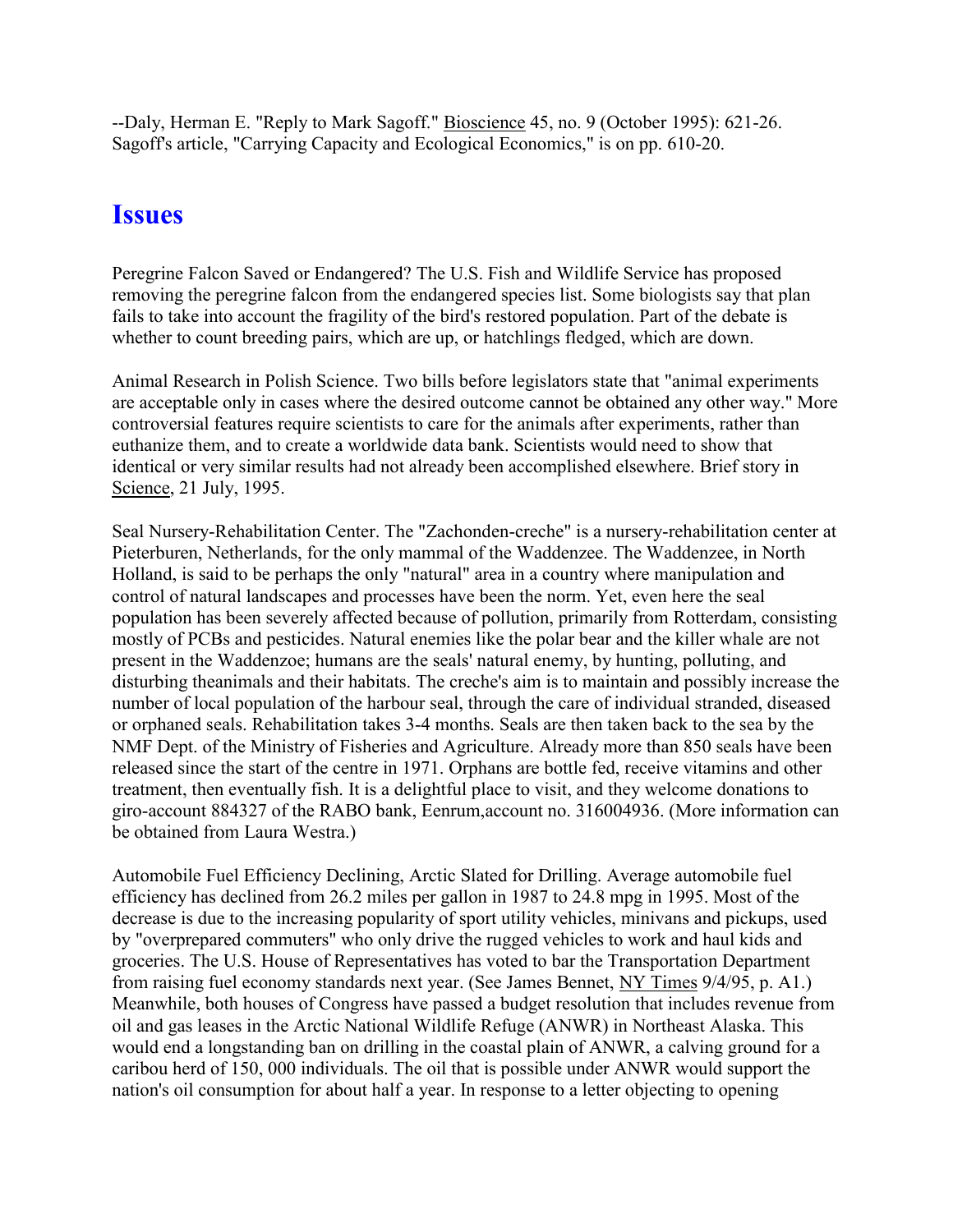ANWR, one Senator wrote, "Contrary to the views of many, this area is a barren and desolate stretch of tundra . . . . [T]here are no majestic mountains, beautiful forests, or other national treasures, and the area is without sunlight much of the time." President Clinton has vowed to veto the budget bill if it includes this revenue source, and he is considering declaring ANWR a national monument, which would prevent drilling for oil and gas. (Thanks to Ned Hettinger for this.)

Improving Natural Aesthetics? Rocks newly exposed by rockslides or roadcuts on national scenic highways are sometimes sprayed with a liquid mixture of iron and manganese because of a concern that it takes too long for the rocks to weather naturally. (AP story, Bozeman Daily Chronicle, 28 July 1995.)

Protecting Endangered Species But Not Their Habitat? A bill to amend the Endangered Species Act (ESA), HR-2275 was introduced by Representatives Don Young of Alaska and Richard Pombo of California (with 90 cosponsors). Like the ESA bill in the Senate (S-768, introduced by Slade Gorton of Washington), the Pombo-Young bill would no longer require the protection of endangered species habitat on private lands. The bill would also weaken requirements to protect endangered species on Federal lands used for logging or grazing (e.g., lands managed by the U.S. Forest Service and the Bureau of Land Management). Do Federally protected wilderness areas and National Parks include sufficient land areas to prevent further extinctions and to recover endangered populations in the U.S.? (John Cushman, NY Times, 7 September 1995.)

Paying for Watching Wildlife and Appreciating Nature? Should outdoor enthusiasts pay a user fee for their nonconsumptive use of wildlife by way of a dedicated surcharge on purchases of backpacks, kayaks, binoculars, bird seed, guide books, etc.? According to the National Wildlife Federation (NWF), for fifty years hunters and fishers have paid user fees on hunting and fishing equipment and this money has been used successfully to conserve millions of acres of habitat. If government funding for habitat protection is increasing unlikely, might not such an alternative funding source be desirable? The NWF suggests we tell the manufacturers and retailers of the equipment we buy that we are in favor of such a fee. (Thanks to Ned Hettinger for this.)

Environmental Ethics in South Africa By Holmes Rolston, III

This section features South Africa, with more incidental references to East Africa and other parts of Africa, with little reference to French-speaking Africa. More information on these other areas of interest to ISEE members would be welcome.

The Land, People, Fauna, Flora, and Environmental Concern

South Africa is characterized by marked topographic gradients: extensive plains and plateaus in the interior, spectacular mountain landscapes of the Great Escarpment, also mountain landscapes in the Cape region, and a narrow coastal plain. There is a mix of tropical and temperate habitats.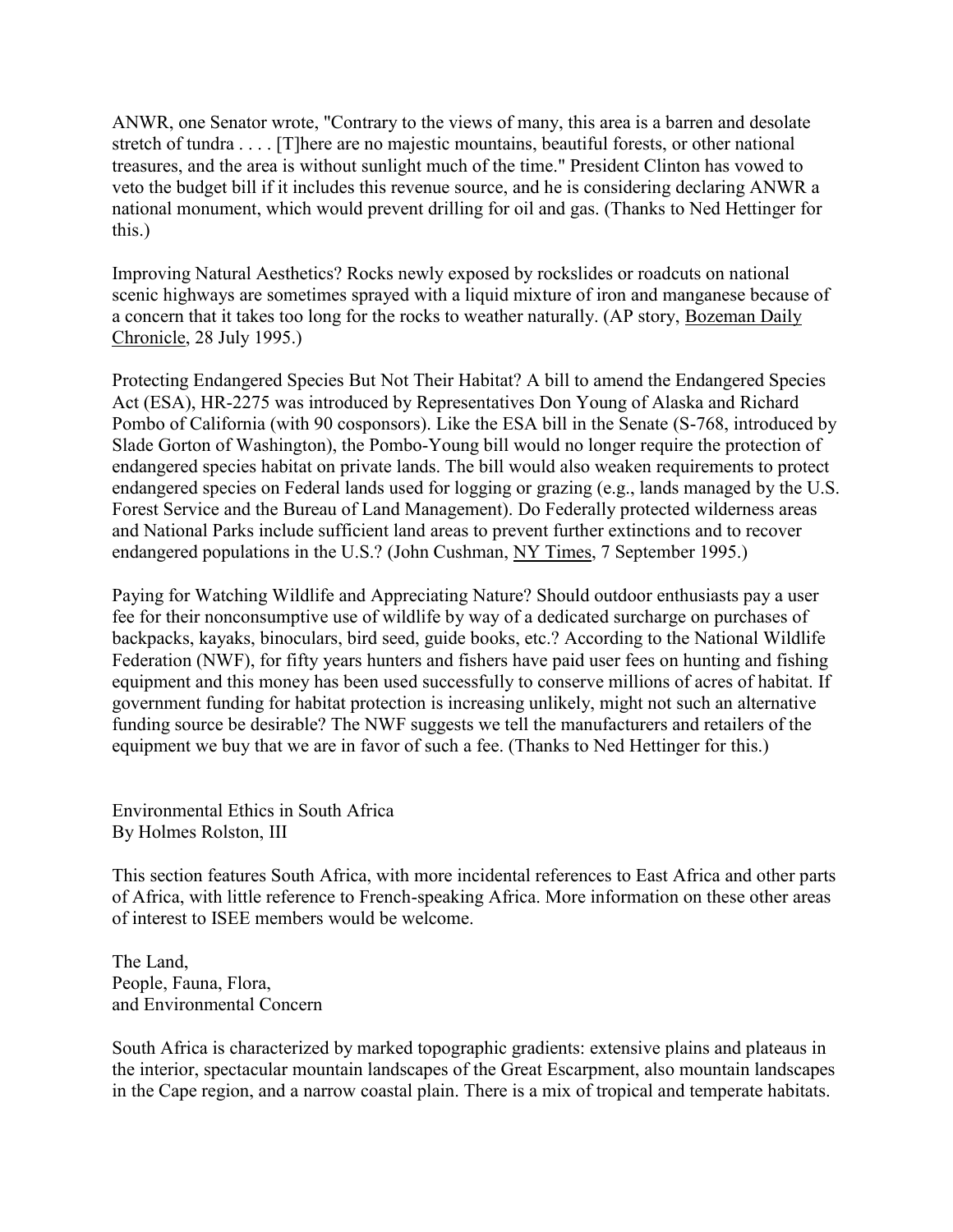The warm Agulhas Current comes down the east coast; the cold Benguella Current comes up the west coast. One result is summer rains in Natal, with dry winters; and, in contrast, winter rains in the Cape, with dry summers. There is a remarkable richness of plant and animal species in the region. Current estimates place the total number of species in South Africa somewhere between 250,000 and 1,000,000. The flora is the richest temperate flora in the world, approximately 24,500 species, almost 10% of the world's flowering plants. The cape flora alone, the fynbos, one of the six Plant Kingdoms of the World, contains more species than in all of Europe. South Africans of European descent have a long history of interest in their wildlife; in addition to the hunting tradition there is a impressive range of national and provincial parks. After the Bible, over the years Robert's Bird Guide to South Africa has been the second best selling book in South Africa.

About 25% of the land surface has been greatly transformed by cultivation, urban development, forestry plantations, mining, impoundments, and plant invasions. Known extinctions since 1600 include 30 plant, two bird, and two mammal species; currently 2,300 plants, six amphibian, 27 reptile, 72 bird, and 42 mammal species are threatened. The major threats are habitat destruction through agriculture and urbanization and, for the large mammals, human hunting pressure, illegal and legal. Water is the most critical limiting resource, and especially adversely affected are wetlands, rivers, and estuaries. Salinization, eutrophication, and pollution by heavy metals, mine dump affluents, pesticides and herbicides have considerably reduced water quality. Natural runoff has been substantially reduced. Some three-fourths of estuaries in Natal and the Cape regions are degraded. Fifty fishes are threatened.

Invasive plants jeopardize indigenous biota on a national scale. South Africa originally had rather few forested areas, confined to ravines in the veld and fynbos country, more extensive on some high escarpments in the Transvaal and Drakensberg regions. Native trees grow slowly and imported trees have been favored for plantations, especially eucalyptus and pines, which grow rapidly, but also have escaped and become troublesome, as also has black wattle. Forestry as traditionally established was concerned with saving native forests and planting tree farms for timber instead, but, over the years, forestry has become largely commercial forestry and such plantations are often evident on the landscape, although in aggregate they occupy only a tiny fraction of the land area. Such forests, however, are regarded as heavy consumers of water; they are not irrigated and may be planted in some of the better watered parts of the landscape. Trees in towns and cities, aesthetically important to many, are almost entirely exotic trees.

Protected areas, impressive as they are, cover only 8.6% of South Africa, though Roy Siegfried (University of Cape Town) estimates that 74% of plants, 92% of amphibians, 97% of birds, and 93% of mammals are represented in these protected areas. Reserves are, on the whole, small and isolated, with notable exceptions, such as Kruger National Park. There are a few, small marine reserves. (Some of the above data from Rachel Wynberg, "Biodiversity for All: Protecting, Managing and Using South Africa's Biotic Wealth," Africa - Environment and Wildlife 3(no. 1, January-February 1995):33-38).

Apartheid policies forced many blacks to relocate and this often upset their traditional uses of plant and animal resources, including customary practices that regulated supply and demand. This has been greatly exacerbated by an exploding black population, high population densities in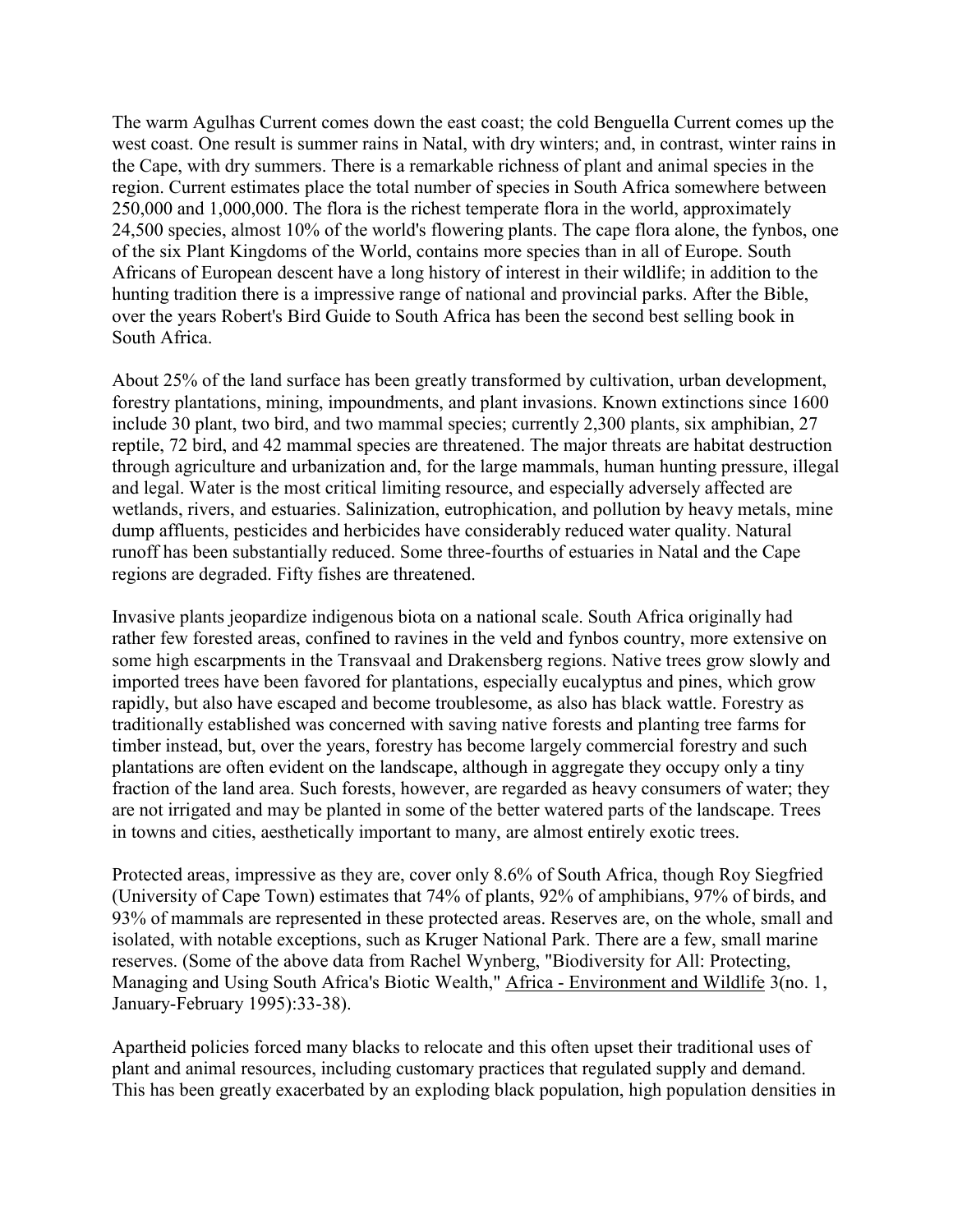parts of the country, growing unemployment, and increased demands from urban areas for economically important resources. Black settlements near cities lack basic sanitation services and contaminate rivers with domestic and human waste. Present rates and techniques of harvesting plants used for medicinal compounds and for fuelwood are of concern, and their depletion especially affects women who traditionally harvest wood and plants and carry water.

Since the 1993 elections, conservation agencies have been in considerable shuffle. The traditional provinces have been merged with the former homelands, and all the government agencies are busy sorting out what this means, including the parks boards. Traditionally, and continuing still, there has been a National Parks Board, various provincial parks boards, of which the Natal Parks Board has been especially important. In the new government, the African National Congress has an extensive environmental policy statement, and in the provisional constitution South Africa has become the second nation in the world (after Namibia) to mention the environment in its constitution, where all citizens, in the bill of right are assured "the right to an environment which is not detrimental to his or her health or well-being" (Article 29, Constitution of the RSA Act 200 of 1993 in Betus de Villies, ed., Birth of a Constitution, Kenwyn: Juta, 1994).

WWF South Africa (The Southern African Nature Foundation) has proved, over a quarter of a century, a major NGO force in conservation, with over 200 projects. Samples: The Table Mountain Fund, conserving the biological diversity in the Cape peninsula, various land acquisitions that make it the largest private contributor of land for conservation, founding the Southern African Wildlife College (preceding paragraph), and Caring for the Earth: South Africa, a South Africa adaptation of the WWF World Conservation Strategy, Caring for the Earth: A Strategy for Sustainable Living. Dr. John Hanks is the chief executive, P. O. Box 456, Stellenbosch 7599, South Africa.

The Wildlife Society is an NGO with general membership promoting conservation of wildlife. The society publishes a journal called African Wildlife.

CSIR Environmental Services is the environmental assessment unit of the government-charted Council on Scientific and Industrial Research. They conduct scientific research, assess management skills, coordinate business ventures with national policy, conduct environmental impact studies, environmental audits, and generally promote integrated environmental management. Some representative projects: The large-scale environmental impact assessment for mineral sands mining of the St. Lucia area, the most extensive EIA ever undertaken in South Africa; environmental impact assessment for Chevron Offshore Oil Exploration, Namibia, environmental impact assessment of a manganese ore installation at Port Elizabeth harbor; development of water quality management policy and strategies for the Department of Water Affairs and Forestry. Contact: Alex Weaver, CSIR Environmental Services, Private Bag x 5011, Stellenbosch 7599, South Africa. Fax: 021 889-1130.

Environmental Ethics and Education in South Africa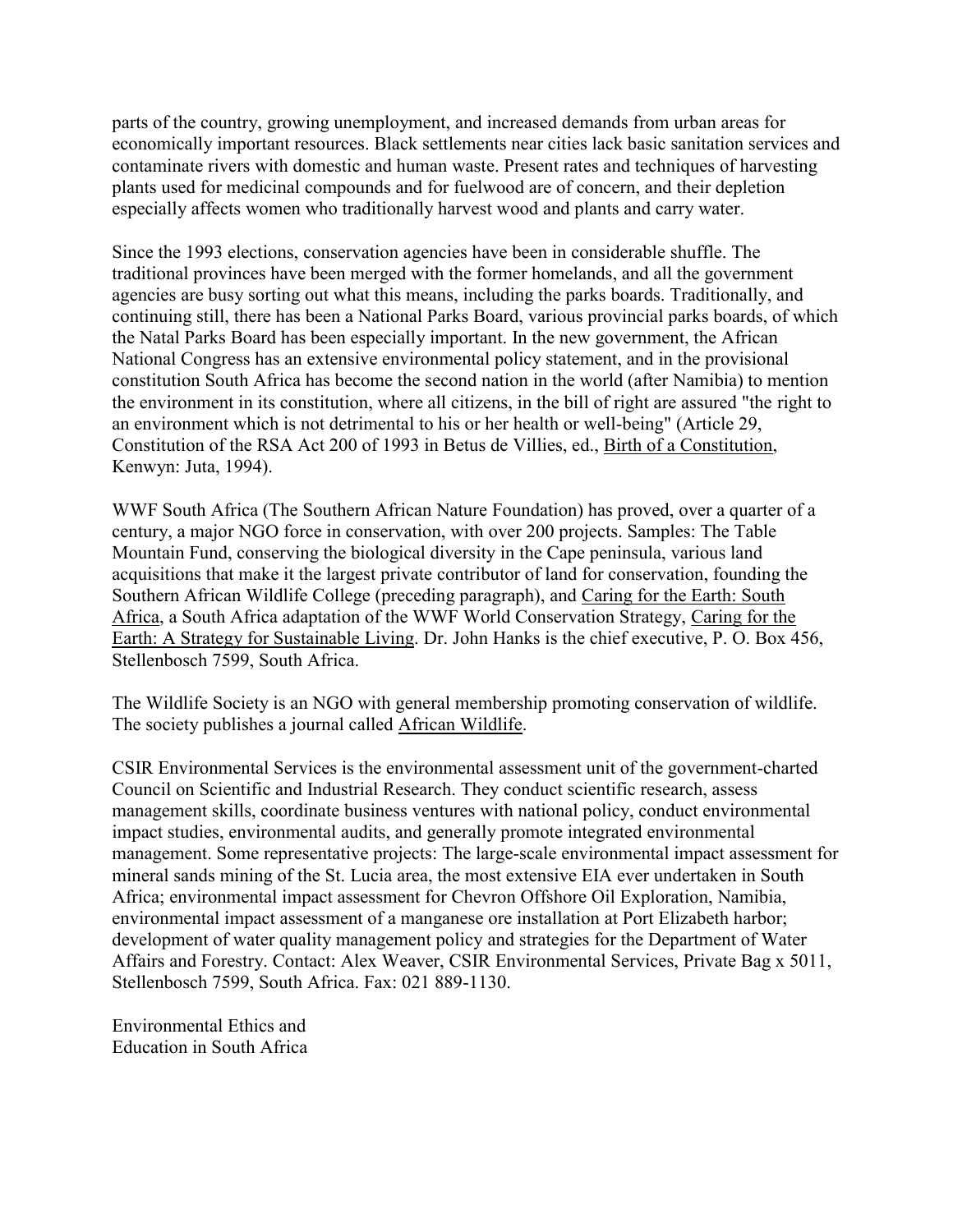At the University of Stellenbosch, the Unit for Environmental Ethics within the Department of Philosophy is an inter-disciplinary research and advisory body that concerns itself with the application of ethical norms to environmental issues. The unit provides a nonpartisan forum for the exchange of ideas on environmental ethics in contemporary society, focusing specifically on the environmental problems facing a developing South africa. The unit promotes efforts to foster sensitivity for the importance of guiding ethical principles for decision-making practices in the field of environmental management and to establish greater cooperation on ethical issues among academic, labor and public interest groups. Johan P. Hattingh is head of the unit.

At the University of South Africa (UNISA) in Pretoria there are in the philosophy courses some units on environmental ethics. This is a largely correspondence university, serving a large number of students. Alan Hilary Marshall completed a M.A. in environmental ethics there in 1993 (see bibliography). Two contact faculty in philosophy and members of ISEE are Pieter Coetzee and Jennifer Wilkinson.

The Environmental Education Association of Southern Africa is an important organization in environmental education, including environmental ethics. About 500 teachers at grade and secondary schools, academics, agency and government persons, national and provincial parks staff persons meet annually, mostly South Africans but quite a number from other southern African nations, and a number of internationals. EEASA publishes a journal: Southern African Journal of Environmental Education, once a year. ISSN 0256-7504. Editors: Pat Irwin and Eureta Janse van Rensburg. The association also publishes a newsletter. A contact is Professor Pat Irwin, Department of Education, Rhodes University, Grahamstown 6140, South Africa.

The University of Cape Town has two especially relevant activities. There is an Environmental Evaluation Unit, which provides environmental impact statements and other environmental consulting. The unit head is Richard Fuggle, who is also chair of the Department of Environmental and Geographical Science. The FitzPatrick Institute of African Ornithology sponsors an M.Sc. course in conservation biology, taking a maximum of twelve students; about half are traditional aged master's students; about half are professional natural resource people returning for the emphasis in conservation biology. This program was initiated in 1991, and includes courses in both technical and social and philosophical aspects of conservation values.

The University of Natal, on the campus at Pietermartitzburg, has an Institute for Natural Resources. Charles Breen heads this institute.

The Southern African Wildlife College is being opened this year, located on contractual national park land on the western boundary of Kruger National Park near the Open Gate. An important project of the WWF Southern African Natural Foundation, the training program will provide southern African protected area managers with the motivation and skills to manage their areas and wildlife populations sustainably and in co-operation with local communities. Training will initially concentrate on area managers from southern Africa, including Mozambique and Angola. The course duration is two years, in six modules of three months each. Joe Venter, a grasslands ecologist, has been named the first principal. (Story in Africa - Environment and Wildlife, May/June 1995.)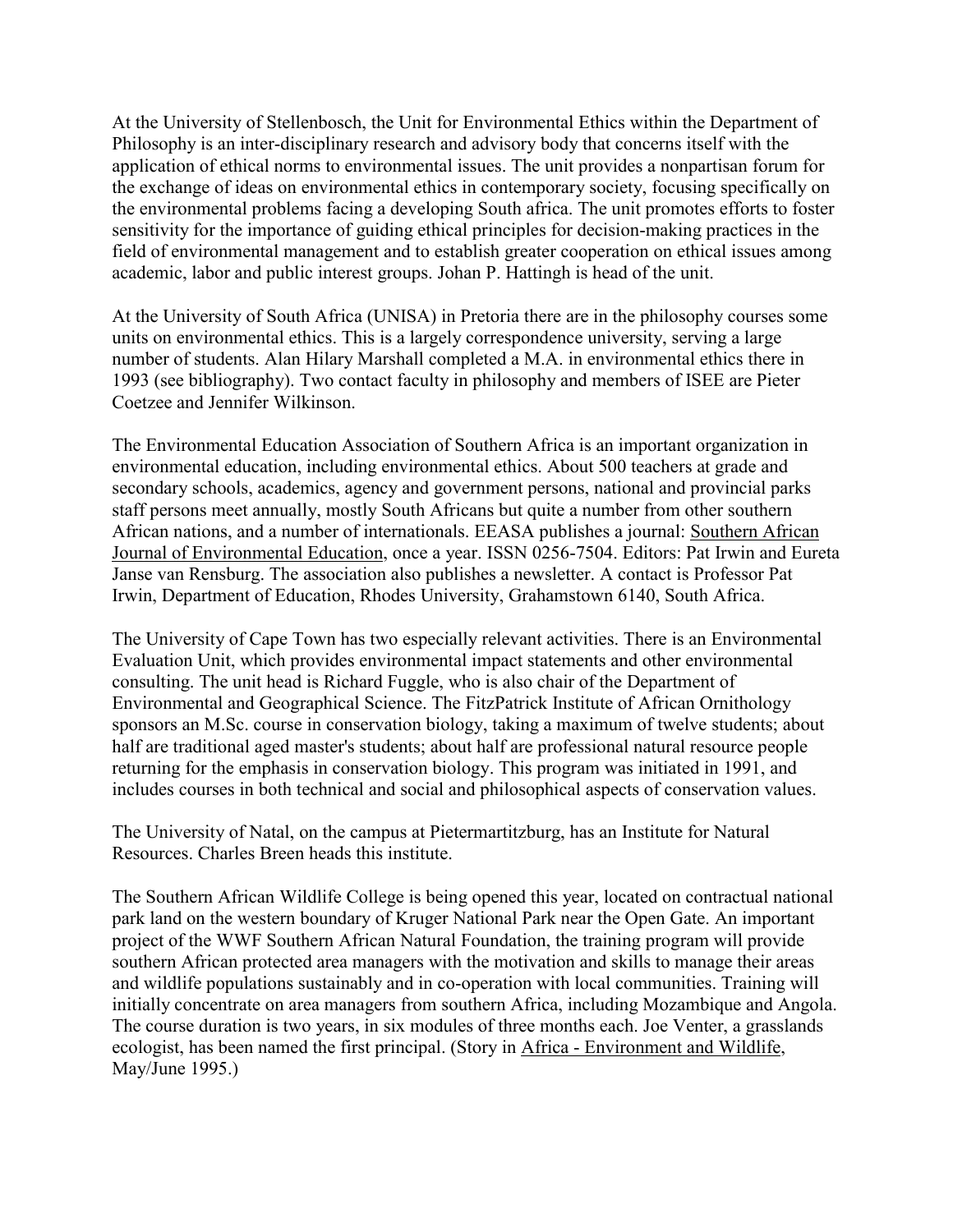The Industrial Environmental Forum of Southern Africa seeks to be the preferred voice of business on pertinent environmental issues in the region, an organization of over 70 business leaders from over 40 companies in South Africa, Namibia, Zimbabwe, and Mozambique. The forum encourages responsible environmental business, and organizes workshops and seminars to promote a proactive rather than a reactive approach to environmental concerns. Contact Jonathan Hobbs or Karin Ireton, P. O. Box 1091, Johannesburg 2000, South Africa. Fax 27-11-800-4360.

Elsewhere in Africa, at the University of Nairobi, Professor Odera Oruka in the Department of Philosophy has a center for applied ethics in technology and environmental ethics and has sponsored several conferences with this theme. One publication, an edited volume, is Philosophy, Humanity, and Ecology.

In Kenya, Moi University, at Eldoret has a program in wildlife conservation.

In Tanzania there is a College of African Wildlife Management at Mweka, a village 10 km. north of Moshi and south of Kilimanjaro National Park. Reports are that the school was better in the past than it is now.

In Liberia, there is a Society for the Renewal of Nature Conservation in Liberia. Contact Alex L. Peal, P. O. Box 2628, Monrovia, Liberia, West Africa. Phone 231-223-830. Also: Philip T. Robinson, 45375 Escalante Court, Temecula, California 92592. Phone 619/534-6068 or 619/669- 4780.

# **Bibliography: Some Relevant Periodicals**

--Africa - Environment and Wildlife is the best single source of reflective articles, raising the ethical and philosophical issues in conservation for a literate audience. This is a magazine, not a journal, issued six times a year and is a relative newcomer on the African scene. Several examples are summarized in the bibliography below.

--African Wildlife is the official organ of the Wildlife Society, a conservationist organization with general membership. Articles can be good, though not as explicitly probing as those in Africa - Environment and Wildlife.

--Endangered Wildlife is the official publication of the Endangered Wildlife Trust.

--Swara (the Swahili for impala) is the conservation magazine of the East African Wildlife Society (2nd floor, Museum Hill Centre. Mailing address: P. O. Box 20110, Nairobi, Kenya. Phone 748170. Fax 746868). They print about 10,000 copies.

--The African Journal of Ecology, a scientific journal, is also published by the East African Wildlife Society through Blackwells.

--New Ground: A Journal of Development and the Environment is a journal with a black perspective on environmental conservation and sustainable development. Published by an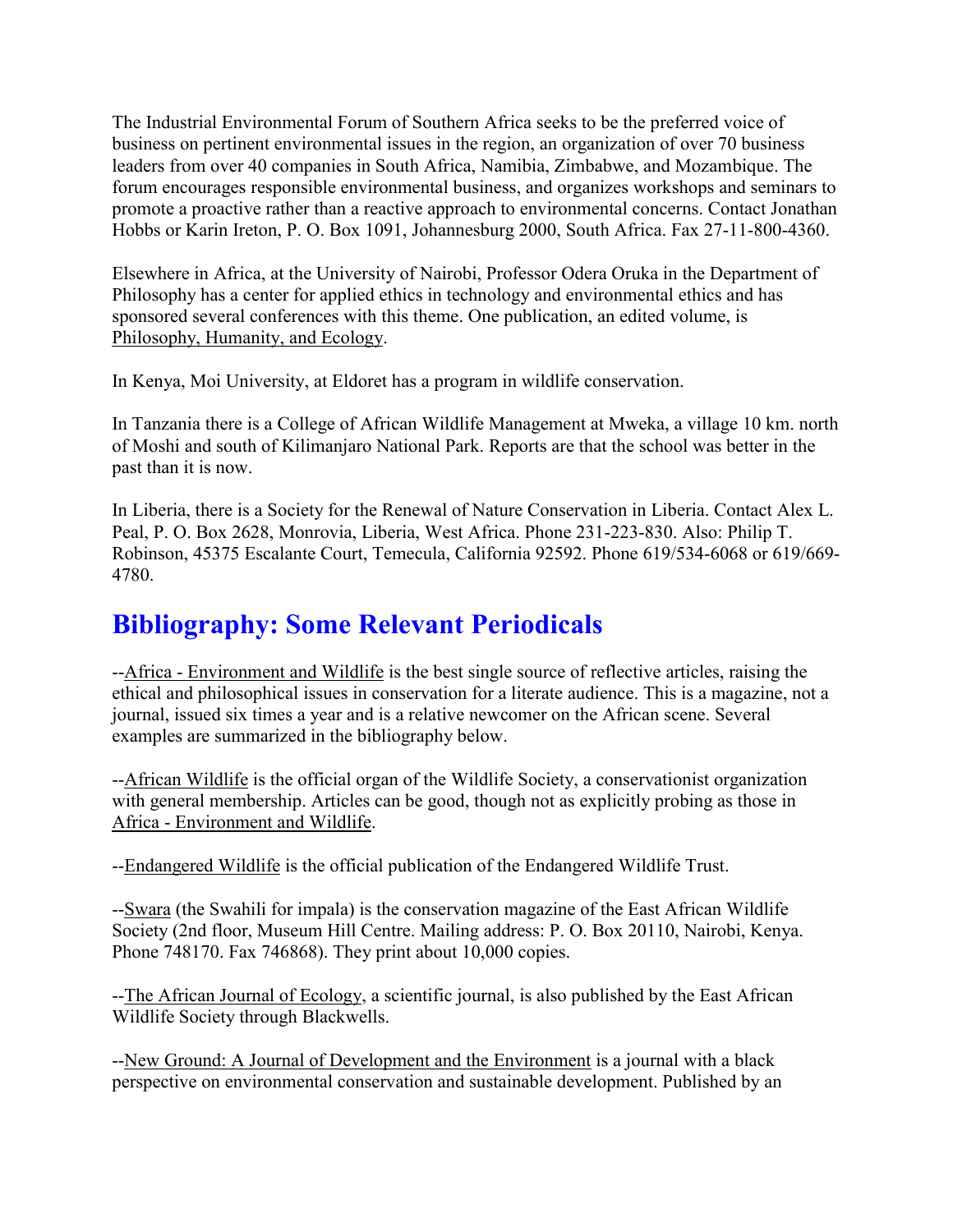independent trust, the Environmental and Development Agency Trust. Address: P. O. Box 322, Newtown 2113, South Africa. ISSN 1016-8075. Editor: Dick Cloete.

--Development Southern Africa is a quarterly journal published by the Development Bank of Southern Africa. P. O. Box 1234, Halfway House, 1685, South Africa. A scholarly journal now in its twelfth year, published six times a year. The emphasis is on development, but development that is environmentally sustainable and sensitive.

--Wildlife News is published by the African Wildlife Foundation, Washington, DC, and Nairobi, reporting wildlife issues throughout Africa, and continuing more than thirty years of conservation efforts by this foundation. African Wildlife Foundation, 1717 Massachusetts Ave., N.W., Washington, DC 20036.

Bibliography: Articles and Books

--Adams, William Mark, Green Development: Environment and Sustainability in the Third World. London and New York: Routledge, 1990, 1992. 257 pages. An analysis of the concept of sustainable development, with particular reference to the gulf between environment and development studies. The "greenness" of development is not to be found in a simple concern for the environment, but in a new understanding of the politics of the development process and the power of the poor to control and determine the future of their own environment. Adams is a lecturer in geography at the University of Cambridge.

--Adams, W. M., Wasting the Rain: Rivers, People, and Planning in Africa. Minneapolis: University of Minnesota Press, 1993. Co-published with Earthscan in the United Kingdom. 240 pages. \$ 17.95, paper. For much of Africa, drought seems to be a permanent feature. Many attempts have been made to develop water resources through dams and irrigation schemes, but these have almost invariably failed. The best hope of appropriate development lies in working with local people using local knowledge. Adams wants to use the strength and diversity of indigenous water development in the difficult and often variable climate of Africa. The record of the modern, large-scale developments, particularly dams and irrigation schemes, has been poor and ineffective in conservation. (v4,#2)

--African National Congress, Mayibuye iAfrika--An Introduction to ANC Environmental Policy. Johannesburg, African National Congress, 1991.

--African Panorama, a general magazine, issued a Special Environmental Edition, 1995. Twenty authors have brief articles on values and issues in conversation. Ian Player discusses the importance of the environment to the psyche of humankind. Dawie de Villiers presents the position of the new government on environmental strategies, David Varty examines ecotourism, Carrie Curzon the illegal wildlife trade, George Hughes reports on the eighth CITES conference and South Africa's position there, Nolly Zaloumis outlines threats to wetlands, Tony Pooley examines South Coast degradation, Gerhard Verdoom describes the battle to save raptors, Basie Maartens explains how hunting can conserve wildlife, Clive Walker explains the importance of creating awareness in children, Raymond Byrne looks at waste facilities, Kader Asmal describes the water supply limitations, Kraai van Niekerk looks at the uneasy relation between farming and conservation, Jeunesse Searll shows how poverty is depleting Africa's natural forests, John Hanks presents opportunities for private sector ecotourism, and more.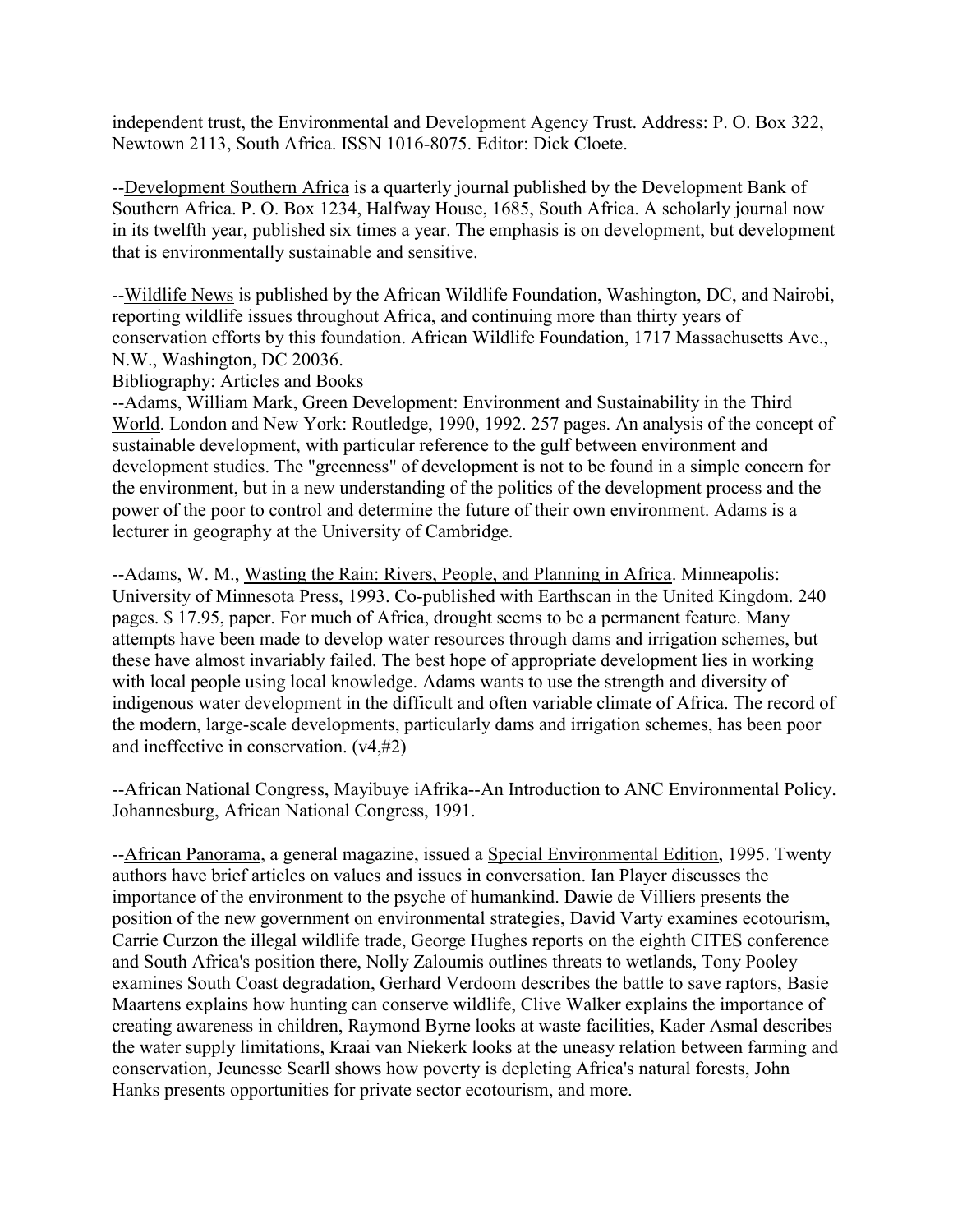--Anderson, David S. and David R. Bridge, Focus on Africa: Wildlife, Conservation, and Man. Santa Barbara, CA: Bridgewood Productions, 1994. ISBN 0-9639261-0-1. Mostly pictures.

--Battersby, John, "A Human Face for South Africa's Park System," The Christian Science Monitor 86 (23 August 1994): 12-13. (v5,#3)

--Berger, Joel and Carol Cunningham, "Active Intervention and Conservation: Africa's Pachyderm Problem," Science 263(1994):1241-1242. Few conservation programs have succeeded where the animal has valuable body parts that can be poached. The ban on elephant ivory may be working, though causing dissension in Africa, where countries with abundant elephants want to sell legal ivory, to support conservation. Africa's most endangered pachyderms are the rhinoceroses, in 25 years reduced from 65,000 to 2,500, a loss of 97%. Only one unfenced population of over more than 100 animals exists, in Namibia. Namibia, Zimbabwe, and Swaziland are using a controversial dehorning, where the horn is sawed off and the animal returned to the wild. Does the dehorning deter poachers? Can hornless mothers defend calves from predators? Berger and Cunningham think that the answer may be no, on balance, in both cases, but both questions are hard to answer, partly because horned and dehorned animals mix; there is evidence on both sides.

Predators may not turn to rhinoceros calves until there is extended drought and other prey are in shorter supply. It might be better to move the rhinos to fenced areas. On the science and advocacy issue, Berger and Cunningham, a husband and wife team, had returned to Namibia when this article was published and a month later found that their research permits were not renewed by U. S. agencies and their money frozen by the Namibian government, apparently because their research yielded results that cast doubts on the wisdom of an established official policy. Their research has been supported by what looks like a Who's Who in government and NGO conservation agencies. See editorial by Peter F. Brussard in Society for Conservation Biology Newsletter, vol. 1, issue 2, May 1994. (v5,#2)

--Binder, Renee and Burnett, G. W., "Ngugi Wa Thiong'o and the Search for a Populist Landscape Aesthetic." Environmental Values 3(1994):47-59. This essay examines how Ngugi was Thiong'o, east Africa's most prominent writer, treats the landscape as a fundamental social phenomenon in two of his most important novels, A Grain of Wheat and Petals of Blood. Basing his ideas in an ecological theory of landscape aesthetics resembling one recently developed in America, Ngugi understands that ability to control and manipulate a landscape defines a society. Nostalgia for the landscape lost to colonialism and to the corrupting and alienating influences of international capitalism needs to be replaced by its progressive evaluation as it is reshaped by collective action for a new future. Alienation from, and loss of responsibility for, the land may be a major factor contributing to Africa's environmental problems. Ngugi's position casts doubt on professional land management's ultimate ability to influence the shape of the landscape in the face of the collective social will. KEYWORDS: Ngugi wa Thiong'o, landscape aesthetics, development, Kenya. Binder is at Sumter National Forest, S.C. Burnett is with the Dept. of Parks, Recreation and Tourism Management, Clemson University, S.C. (EV)

--Binns, Tony, ed., People and Environment in Africa New York: John Wiley, 1995. Major anthology of 24 articles, divided into General Issues, and then sections on North, East, and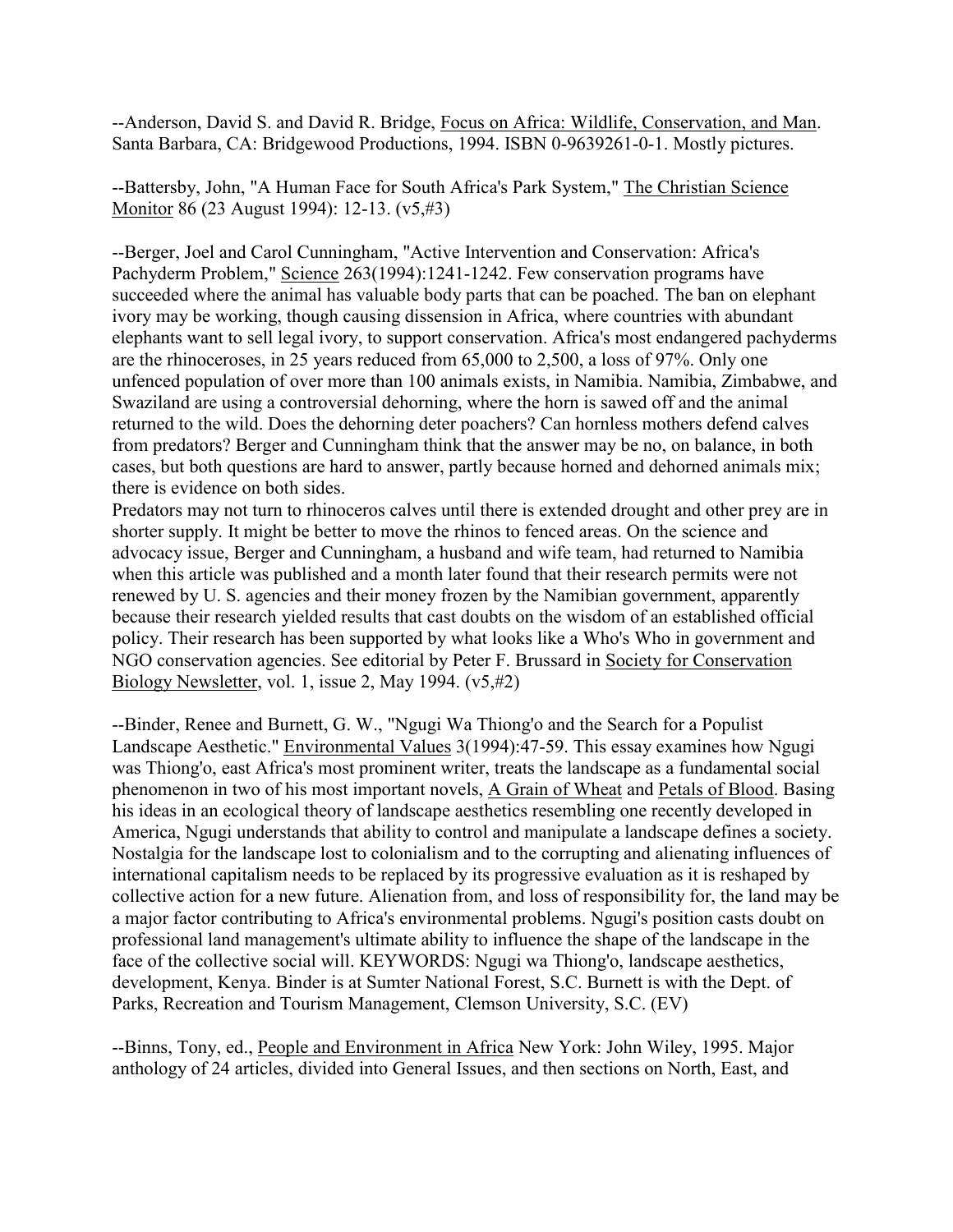Central Africa, West Africa, and Southern Africa. Binns is a geographer at the University of Sussex.

--Blignaut, Peter Erle, Framework for a Socio-Resource Zoning Management Policy for the Conservation and Sustainable Utilisation of the Mountainous Areas of South Africa. University of Cape Town, Department of Environmental and Geographical Science, Ph.D. Dissertation, April 1994. The mountainous environments of South Africa are being steadily degraded due to undesirable agricultural activities, over-burning, erosion, invasive vegetation, afforestation, natural resource exploitation, infrastrutural developments and a general attitude that mountains comprise 'waste land' that presently has little conservation status. Environmental management for the sustainable use of mountains is urgently required. Blignaut is and land surveyor and town and regional planner. Address: Blignaut and Rommelaere, P. O. Box 334, Parow 7500, South Africa.

--Bonner, Raymond, At the Hand of Man: Peril and Hope for Africa's Wildlife. New York: Alfred A. Knopf, 1993. 322 pages. \$ 24.00. Bonner thinks there has been much folly in Western led efforts at wildlife conservation in Africa. He is especially critical of the World Wildlife Fund (WWF) or World Wide Fund for Nature and the Africa Wildlife Fund. He thinks that these funds have used the ban on the ivory trade, for instance, to increase membership and donations, while a controlled sale of ivory would have been more effective at saving elephants. These funds have been too interested in the animals, and not interested enough in the Africa peoples, whose fortunes are tied to those of the animals. Bonner is a former New York Times correspondent.  $(v4, 42)$ 

--Bophuthatswana National Parks and Wildlife Management Board published a series of occasional papers (at least 16 of them) on policy, ethical, and management issues. Samples: Suping, Victor S (tribal chief of the Botswana) and Roger F. H. Collinson, "The Wildlife Conservation Traditions of the Batswana," Paper no. 2, January 1992; Collinson, Roger F. H., "National Parks: Extravagant or Essential?" Paper no. 6, May 1992; Davies, Richard J., David Grossman and Levy Rammutla, "Wildlife Use and Community Development in Bophuthatswana," Paper no. 13, November 1992; Stuart-Hill, Greg, and David Grossman, "Parks, Profits and Professionalism: An Overview of the Introduction of the Lion to the Pilanesberg National Park."

--Borchert, Peter and Maria Jones, "The Environment Must Win: South Africa's Elections," Africa - Environment and Wildlife 2(no.2, March/April 1994):20-26. In South Africa, the need for social upliftment is crucial but many are concerned that the clamor for short-term reparation and economic success could exacerbate the environmental ills that already beset the land. Politicians must be encouraged to acknowledge that the promise of better times is irrevocably linked to a healthy environment. Most of the political parties have fairly well-articulated environmental policies, but this can prove little more than lip service, and South Africa is out of step with developed western nations that do pay serious attention to environmental problems. Some think that a preoccupation with environmental issues is the mark of a privileged few who put the welfare of animals over that of humans. In fact South Africa's biodiversity is one of its major assets.

Tourism is only part of the answer. At worst, ecotourism is an international hotel group putting up a pleasure palace on the edge of a game reserve, staffed with its international staff, and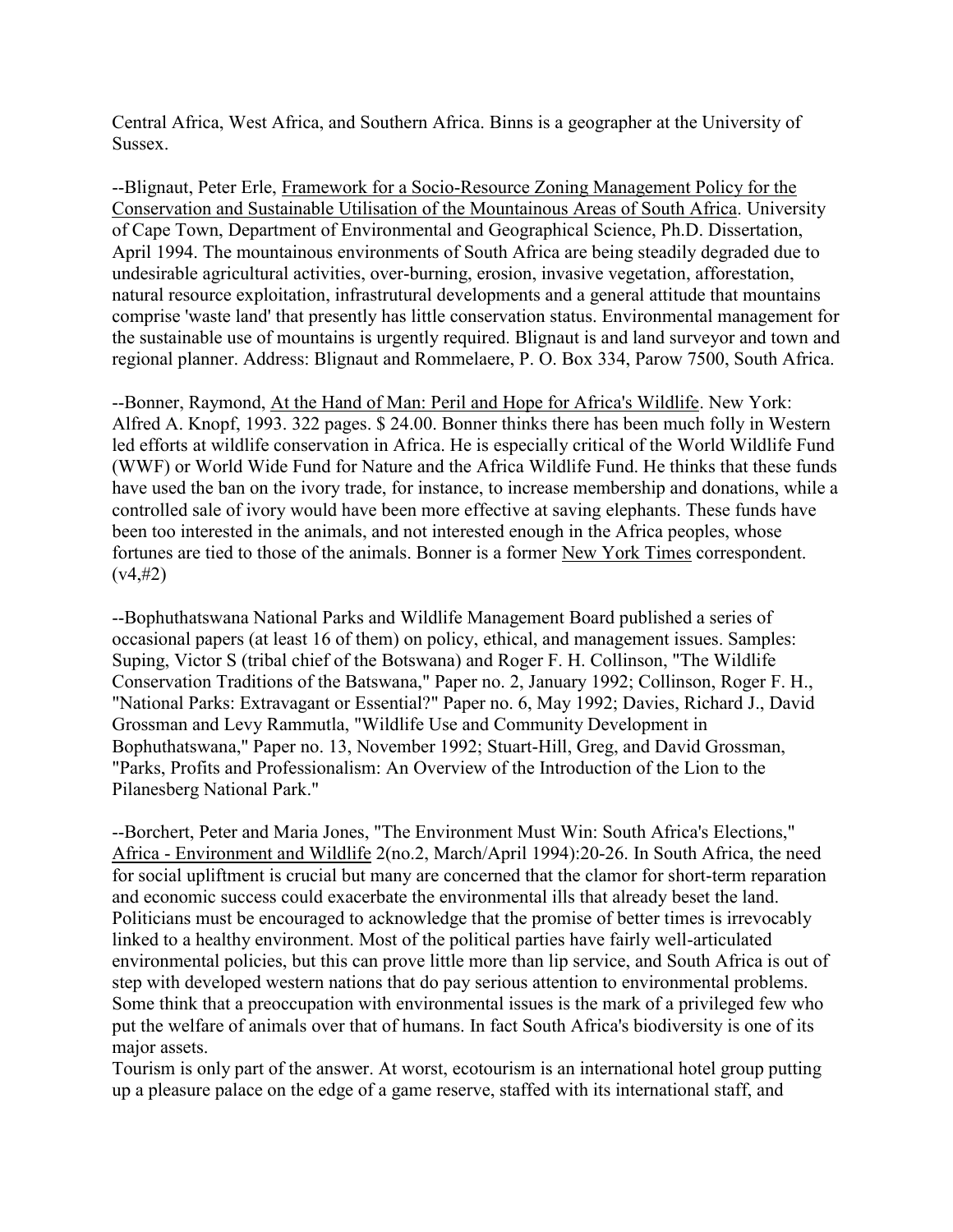repatriating the profits taken from overseas tourists. At best, ecotourism is "purposeful travel to natural areas, to understand the cultural and natural history of the environment, taking care not to alter the integrity of the ecosystem, while producing economic opportunities that make conservation of natural resources beneficial to local people" (Ecotourism Society). South Africa ought considerably to enlarge its share of the market in better ecotourism. However, the market is finite, the demand can be met with relatively small areas of more or less pristine ecosystems and is generally feasible in a few prime areas, and it is intrinsically unstable, evaporating in time of war, political instability, shifting exchange rates, disease epidemics, perceived personal dangers, and so forth. The larger answer is a spectrum of benefits from conserved natural resources that reach large numbers of ordinary people. Borchert is editor of Africa - Environment and Wildlife; Johns is a freelance journalist.

--Borchert, Peter, "Destination Africa: Turning a Dream into Reality," Africa - Environment and Wildlife 3(no. 3, May/June 1995):27-35. Travel and tourism is, by some measures, the world's largest industry, globally people spend more on tourism than they do for food. Africa offers unparalleled opportunities for tourism, especially its impoverished nations that seem to have little else to offer the world economy other than access to places of great natural beauty. But ecotourism is a mixed bag; done wrong it destroys the assets on which it is based, benefits the rich and not the poor, and escalates further consumption of fuel, water, and materials. Done right it can offer a rational and sustainable use of the continent's great assets in a manner that involves and is of benefit both to Africans and African wildlife. "Tourism is the way in which individuals can savour the unknown, acquire understanding and experience the world in its fullness. Furthermore, tourism stands out as a positive and ever-present factor in promoting mutual knowledge and understanding, and therefore peace and detente" (United Nations World Tourism Organisation, The Hague Declaration on Tourism, 1989). Borchert is editor of Africa - Environment and Wildlife.

--Berger, Dnyani, J., Wildlife Extension: Participatory Conservation by the Maasi of Kenya. Nairobi: African Centre for Technology Studies. ISBN 9966-41-068-6. Community initiative in conservation on Maasai group ranches near Amboseli and Tsavo West Parks, with the resolution of people/wildlife conflicts. Also analyzes the history of wildlife conservation and development in Kenya's rangelands.

--Burnett, G. W., and Kamuyu wa Kang'ethe, "Wilderness and the Bantu Mind." Environmental Ethics 16(1994):145-160. In the West, it is widely believed that, since Africans lack an emotional experience with romanticism and transcendentalism, they do not possess the philosophical prerequisites necessary to protect wilderness. However, the West's disdain for African systems of thought has precluded examination of customary African views of wilderness. Examination of ethnographic reports on Kenya's Highland Bantu reveals a complex view of phenomena that the West generally associates with wilderness. For the Bantu, wilderness is an extension of human living space, and through concerted social action rather than individual initiative, it is, or at least can be, dominated by society. Wildlife is unnatural and alienated from human society, which is natural. Because wilderness is, consequently, understood to be fearsome and hostile, it is not a place that can provide inspiration or self-actualization. Almost all forests have a special spiritual relationship with humankind, and some trees have a special relationship with God. Although traditional Bantu thought is contrary to a concept of wilderness as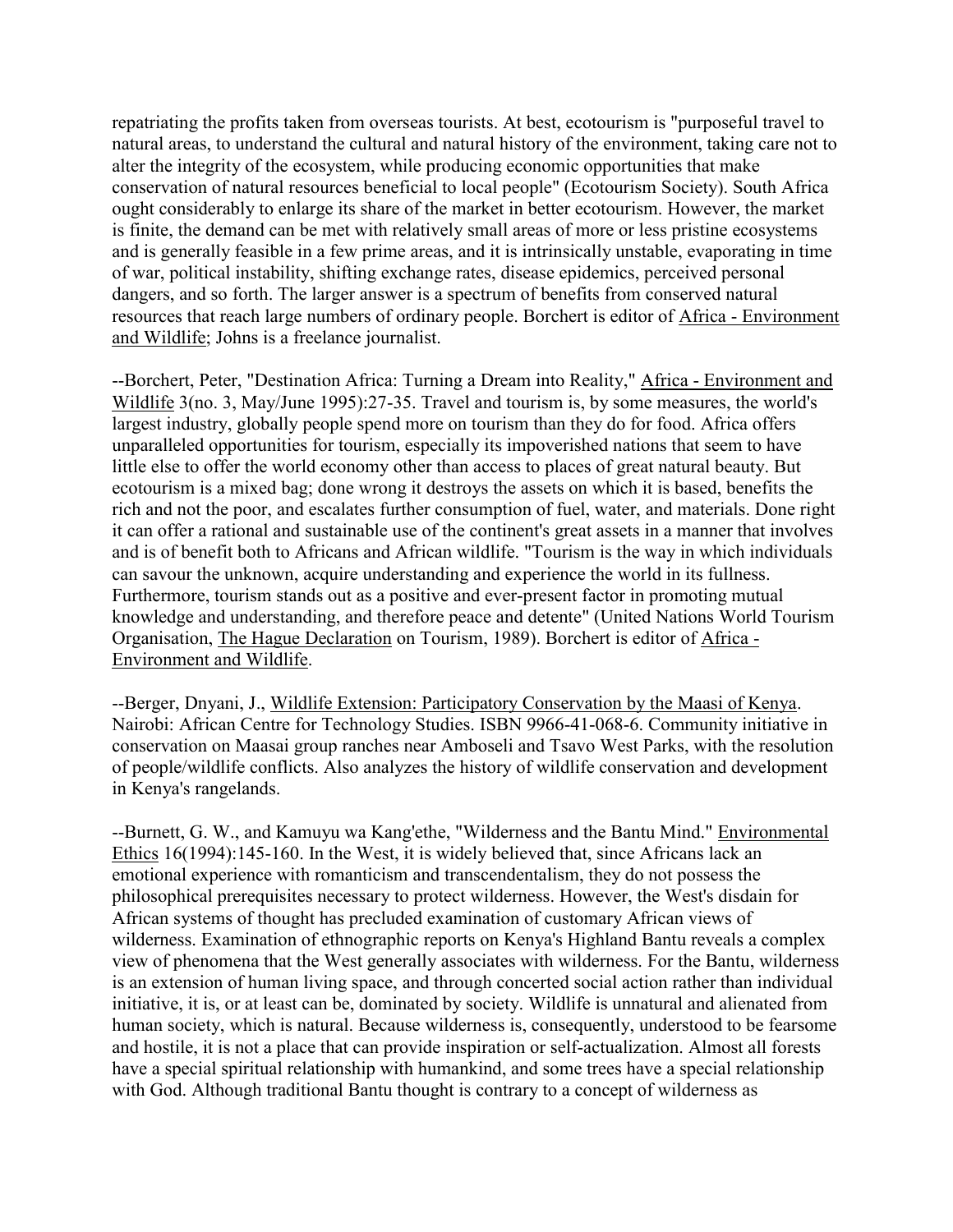conserved, managed space filled with tourists and recreators, it does embrace a concept of wilderness as wildlands. The Bantu have gone to considerable length to develop an approach to wilderness that minimizes individual contact while requiring association with wilderness as a social activity. Population growth and want of vocational opportunities continue to thrust Highland Bantu into wilderness as a fundamental and traditional survival technique. Burnett is in Parks, Recreation and Tourism, Clemson, SC; Kang'ethe is in sociology and religion, Cardinal Stritch College, Milwaukee, and formerly of Nairobi, Kenya. (EE)

--Burnett, G. W. and Lisa M. Butler Harrington, "Early National Park Adoption in Sub-Saharan Africa," Society and Natural Resources 7(1994):155-168. National parks are widely thought to have begun in Yellowstone National Park in the U.S. in 1872 and to have spread around the world from that inspiration. But parks were adopted early in southern Africa and spread rapidly through much of sub-Saharan Africa. The earliest preservation activities were oriented toward watershed protection and erosion control in fynbos areas. The game reserve orientation of some parks originated later. Burnett is in recreation and tourism at Clemson University, Harrington in geology/geography at Eastern Illinois University. (v5,#4)

--Callicott, J. Baird, Earth's Insights: A Survey of Ecological Ethics from the Mediterranean Basis to the Australian Outback. Berkeley: University of California Press, 1994. Includes Chapter 8 on "African Biocommunitarianism." Callicott is professor of philosophy at the University of Wisconsin, Stevens Point. (v5,#3)

--Chenje, Munyaradzi, and Phyllis Johnson, eds., State of the Environment in Southern Africa, 1994. A Report by the Southern African Research and Documentation Centre, in collaboration with IUCN and the Southern African Development Community. Contact: Southern African Development Community, Box 24, Maseru 100, Lesotho. Fax: 266 310190. ISBN 0-7974-1374- X. Also available in Portuguese. Fourteen chapters, on all aspects: people, history, policy, climate, soils, woodlands and forests, wildlife and protected areas, freshwater resources, marine ecosystems, pollution, armed conflict and the environment, trends and scenarios.

--Clarke, James, Back to Earth: South Africa's Environmental Challenges. Halfway House: Southern Book Publishers (P. O. Box 3103), 1991. ISBN 1 86812 368 5. 332 pages, cloth. Clarke is a journalist in Sandton, Johannesburg.

--Cock, Jacklyn, "Towards the Greening of the Church in South Africa: Some Problems and Possibilities." 26 page typescript, available from the author, at the Department of Sociology, University of the Witwatersrand, 1 Jan Smuts Avenue, Johannesburg, South Africa. Probably the principal paper available for assessing the power and prospects for Christianity as a force for environmental conservation, as well as for human development, in South Africa. (v2,#4)

--Cock, Jacklyn, and E. Koch, eds., Going Green: People, Politics and Environment in South Africa. Cape Town: Oxford University Press, 1991.

--Conservation of Southern Africa's Resources. Exploitation, Sustainability and Ethics. Proceedings of a one day symposium in May 1995, organised and hosted by the South African Institute of Ecologists and Environmental Scientists, the South African Wildlife Management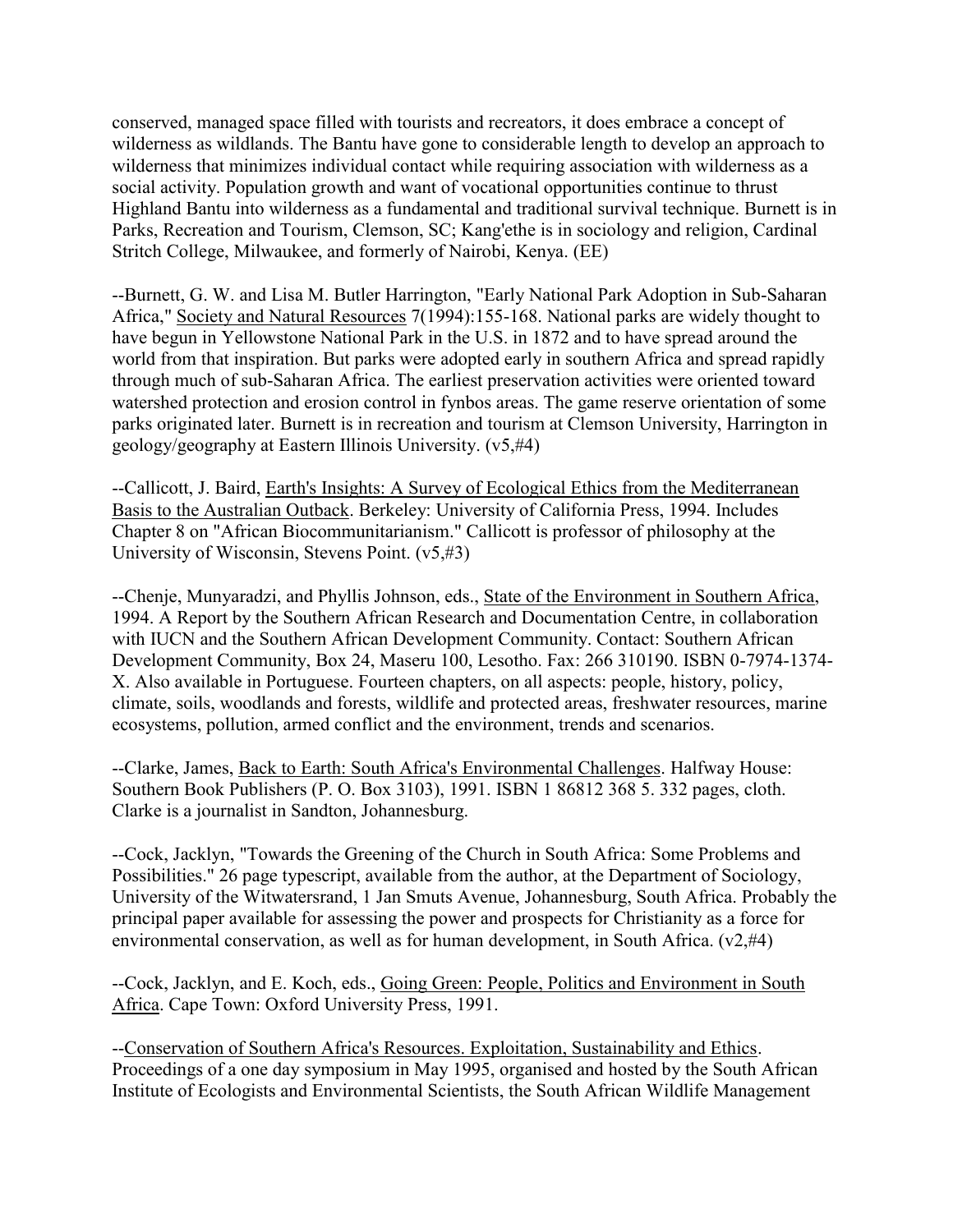Association, and the Marine Science Society of Southern Africa. 31 pages. Ten papers dealing with the "consumptive use of wild living resources."

--Council for the Environment, An Approach to a National Environmental Policy and Strategy for South Africa. Pretoria: Council for the Environment, 1990.

--Cowling, Richard and Dave Richardson, Fynbos: South Africa's Unique Floral Kingdom Vlaeberg: Fernwood Press, 1995. 154 pages. ISBN 1 874590 10 5 Fynbos, a vegetation type unique to South Africa, is the smallest floral kingdom in the world, yet for its size it boasts the largest number of plant species. Nowhere else on earth are so many species crammed into such a small area. This is an extremely attractive presentation in text and photography, not only of the flora but of the fauna it supports. Its conservation is of great concern and one of the leading arguments here is that the solutions to these problems lie in the recognition of fynbos as an economic resource. Cowling is an ecologist at the University of Cape Town and a 1994 winner in the Pew Conservation Award. Richardson is a researcher at the Institute for Plant Conservation, University of Cape Town.

--CSIR (Council on Scientific and Industrial Research) Environmental Services, Building the Foundation for Sustainable Development in South Africa. National Report to the United Nations Conference on Environment and Development (UNCED) in Rio de Janeiro. Pretoria: Department of Environment Affairs, June 1992.

--Curzon, Carrie, "Ecotourism - Conservation Ethics - Profit: Getting it Right in the Eastern Transvaal," Africa - Environment and Wildlife 1(no. 2, July-August 1993):36-42. Four game reserves along the western flank of Kruger National Park--Sabi Sand, Timbavati, Manyeleti, and Klaserie--have luxury lodges for high priced ecotourism and close encounter with wildlife. The lodges try to use local materials, labor, and supplies, and claim that they are committed to sound environmental principles, hoping to give credence to the term ecotourism. Fences have come down between the park and the reserves; animals roam where they will. Reserve managers have been following the advice of ecologists in the restoration of lands once degraded by cattle. Ecotourism is a major factor in earning foreign exchange. Still, there is the criticism of a high paying international elite enjoying wildlife while masses of the poor blacks are not far away. Meanwhile, wildlife viewing is much cheaper at nearby Kruger Park. Curzon is a free lance journalist.

--Davies, B. R., J. H. O'Keeffe, and C. D. Snaddon, A Synthesis of the Ecological Functioning, Conservation and Management of South African Rivers Ecosystems, 1993. ISBN 1 86845 001 3. Water Research Commission, P. O. Box 824, Pretoria 0001, South Africa. The dedication reads: "To all people that care for the earth, and who regard it as finite resource to cherish, rather than to pillage and to profit from, be the glory!" The conclusion is in the hope that the study will help South Africans to "give love to our rivers."

--Durning, Alan B., Apartheid's Environmental Toll. Worldwatch Paper 95. May 1990. 50 pages. \$ 4.00. Worldwatch Institute, 1771 Massachusetts Ave., N. W. Washington, DC 20036. A startling paper. "Apartheid reveals with exceptional clarity the way unfairness within the human estate extends its damage into the natural estate as well." "Forced relocations and natural increase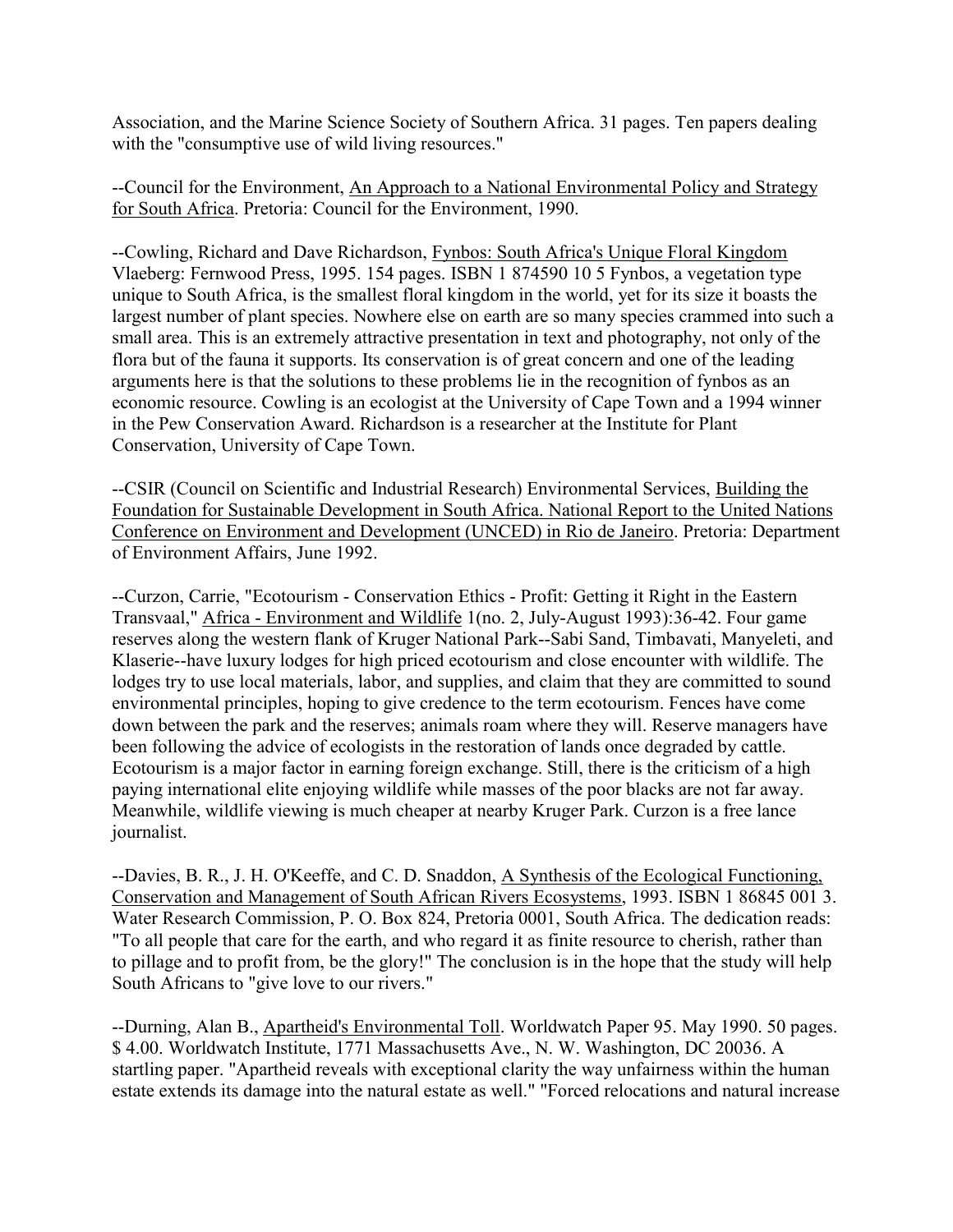combine to give the homelands an average population density higher than all but three countries on the continent." "Air and water near mining and smelting operations are little monitored, and what monitoring is done is not reported." "Aside from oil exporters and the notoriously inefficient centrally planned economies, South Africa is the most energy-intensive country in the world." "On a per person basis, white South Africans are the world's worst greenhouse offenders." "The bantustan system leaves South Africa with a pattern of land ownership more skewed than any on the seven continents." Reviewed in Environmental Ethics 14(1992):87-91.  $(v1, #4)$ 

--Endangered Wildlife is the journal of the Endangered Wildlife Trust, South Africa, c/o The Johannesburg Zoological Gardens, Jan Smuts Avenue, Parkview, 2193. (v1,#4)

--Engelbrecht, W. G., and P. T. van der Walt, "Notes on the Economic Use of the Kruger National Park," Koedoe: Research Journal for National Parks in the Republic of South Africa 36, no. 2, 1993: 113-120. In an economic analysis, the present use of Kruger National Park creates substantially more net social benefits than would its conversion to agricultural use, but the question remains whether these benefits are equitably distributed at various levels of the South African society. Engelbrecht is with the Development Bank of Southern Africa; van der Welt is with the National Parks Board, Republic of South Africa.  $(v5, \#1)$ 

--Environmental Planning Professions Interdisciplinary Committee, Poverty and the Environment. Proceedings of the EPPIC '92 Conference (28-29 September 1992, Midrand). 376 pages. EPPIC address: P.O. Box 62041, Marshalltown, 2107, South Africa. Telephone: (27) 11 836 8618. Fax: (27) 11 836 8657). Contains a keynote address, "The Nature of Poverty in South Africa," by Roy Siegfried, Percy Fitzpatrick Institute of Ornithology, University of Cape Town. These proceedings, resulting from the conference, are devoted to the following themes: 1. The Nature of Poverty in South Africa. 2. Economic Realities of Poverty in South Africa. 3. The Impact of Poverty on the Environment. 4. Energy Needs, Poverty and the Environment. 5. Strategies for Environmental Management in South Africa. 6. Environmental Education. 7. What Can The Planning Professions do to Alleviate Poverty and Reduce its Impact on the Environment. 8. Development of Viable Strategies for the Future.

--Fuggle, R. F. and M. A. Rabie, eds., Environmental Management in South Africa. Cape Town and Johannesburg: Juta and Co., Ltd (P. O. Box 14373, Kenwyn 7790), 1992. ISBN 0 7021 2847 3. 823 pages, a large volume with over fifty contributors, the Bible of environmental management in South Africa. Replaces the 1983 Environmental Concerns in South Africa.

--Geach, Bev and Bruce Cohen, eds., The Green Pages 1991/1992: Environmental Networking and Resource Directory for Southern Africa. 35 Rand, or US\$ 18. 206 pages. Published by the Weekly Mail, 1991, Johannesburg. Contact: The Green Pages, Box 260425, Excom 2023, South Africa. Fax 011 331-3339.

--Grossman, David, "An Overview of the Potential for Wildlife Utilisation in Bophuthatswana," NKWE Journal, Journal of Environmental Conservation in Bophuthatswana (official journal of the Bophuthatswana National Parks and Wildlife Management Board), no. 2, December 1992. Contact David Grossman and Associates, P. O. Box 29038, Sandringham 2131, South Africa.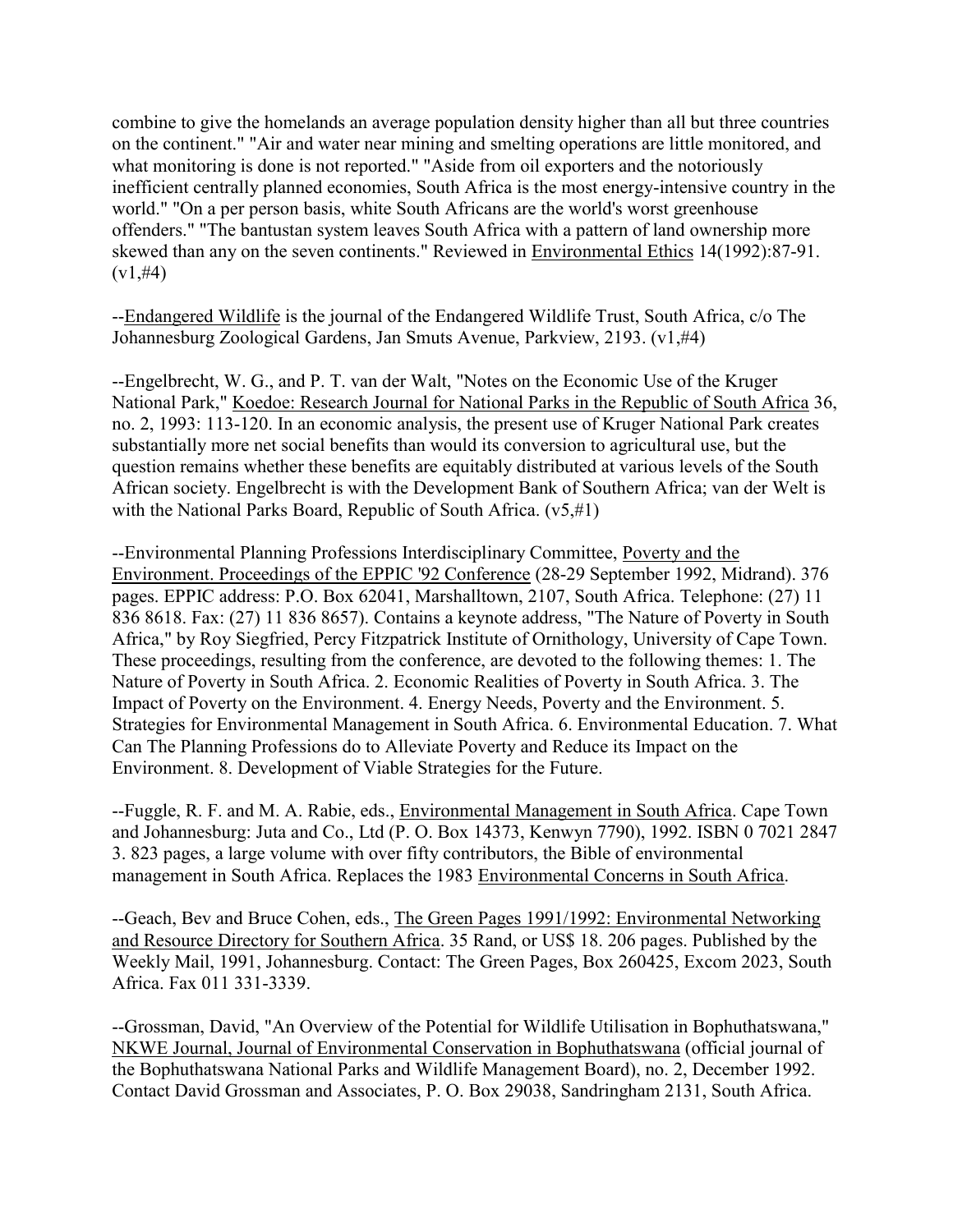--Hallowes, David, ed., Hidden faces: Environment, Development, Justice: South Africa and the Global Context. Scottsville, South Africa: Earthlife Africa, 1993. Proceedings of The Earthlife Conference, held in Pietermaritzburg, KwaZulu-Natal, 1993. Contact: Russel Friedman Books, P. O. Box 73, Halfway House, 1685, South Africa. 323 pages. ISBN 0-620-17450-1. Articles by over thirty authors. Sections: UNCED and after; Dominant and appropriate paradigms; labor; rural land use; urbanization and human settlements; consumption and population; growth and sustainable development. Sample articles: Dana Alston, "Environment and development: an issue of justice"; Barbara Klugman, "Putting people into perspective: women, environment and population policy"; Vandana Shiva, "Technology's mythic productions."

--Hattingh, Johan, ed., Genetic Engineering in Ethical Perspective. Stellenbosch: Unit for Bioethics, University of Stellenbosch, 1992. ISBN 0-7972-0401-5. Six papers from a conference on this topic.

--Hattingh, Johan, Ian Voges, Kobus Miller, Wilhelm Verwoerd, The Relationship between Ethics, Environment and Development: Guidelines for Policy Making in South Africa. A research report prepared for the Development Bank of South Africa by the Unit for Environmental Ethics, University of Stellenbosh, Stellenbosh. May 1994. 30 pages. At least the following values should inform policy making: Justice in the sense of fairness; development that expands people's functionings, capabilities, and freedoms; the environment has intrinsic value; an action is right if it preserves the beauty, integrity, and stability of the biotic community; it is right to exploit the environment for vital human purposes; it is wrong to over-exploit the environment because it has inherent worth and so doing will compromise the ability of future generations to meet their basic needs.  $(v5, #2)$ 

--Hattingh, Johan, Willie van der Merwe, and Wilhelm Verwoerd, "Is Access to Electricity a Human Right?" Research paper prepared for Eskom (the South Africa electricity corporation) by the Unit for Environmental Ethics, University of Stellenbosch, Stellenbosch. February 1993. Is it possible to speak of access to electricity as a human right? If so, what are the practical implications for the generation, transmission, and distribution of electricity in South Africa. The authors provide preliminary background and a broad outline for further debate.

--Hill, Richard C. and Paul A. Bowen, "Current Issues in Sustainable Construction," in Managing the Environment in Mining and Construction, July 1995, a supplement to EPM, SA Mining World, and SA Construction World. Seven principles for achieving sustainable construction. Minimize resource consumption, maximize resource use; use renewable or recyclable resources, protect the natural environment and restore degraded environments, create a healthy, non-toxic environment, pursue quality in creating the built environment, and promote labor intensive methods, skills training, and capacity building of local people. With applications to South Africa. Hill is in environmental evaluation, Bowen in construction economics and management at the University of Cape Town.

--Holt-Biddle, David, "The Heat is on: The Reality of Global Climate Change," Africa - Environment and Wildlife 2(no. 3, May/June 1994):31-40. In an Africa beset by environmental and social problems, concern about a minute shift in climate patterns may seem irrelevant. But climate change is as relevant to Africa as to any part of the world. Indeed, the effects could well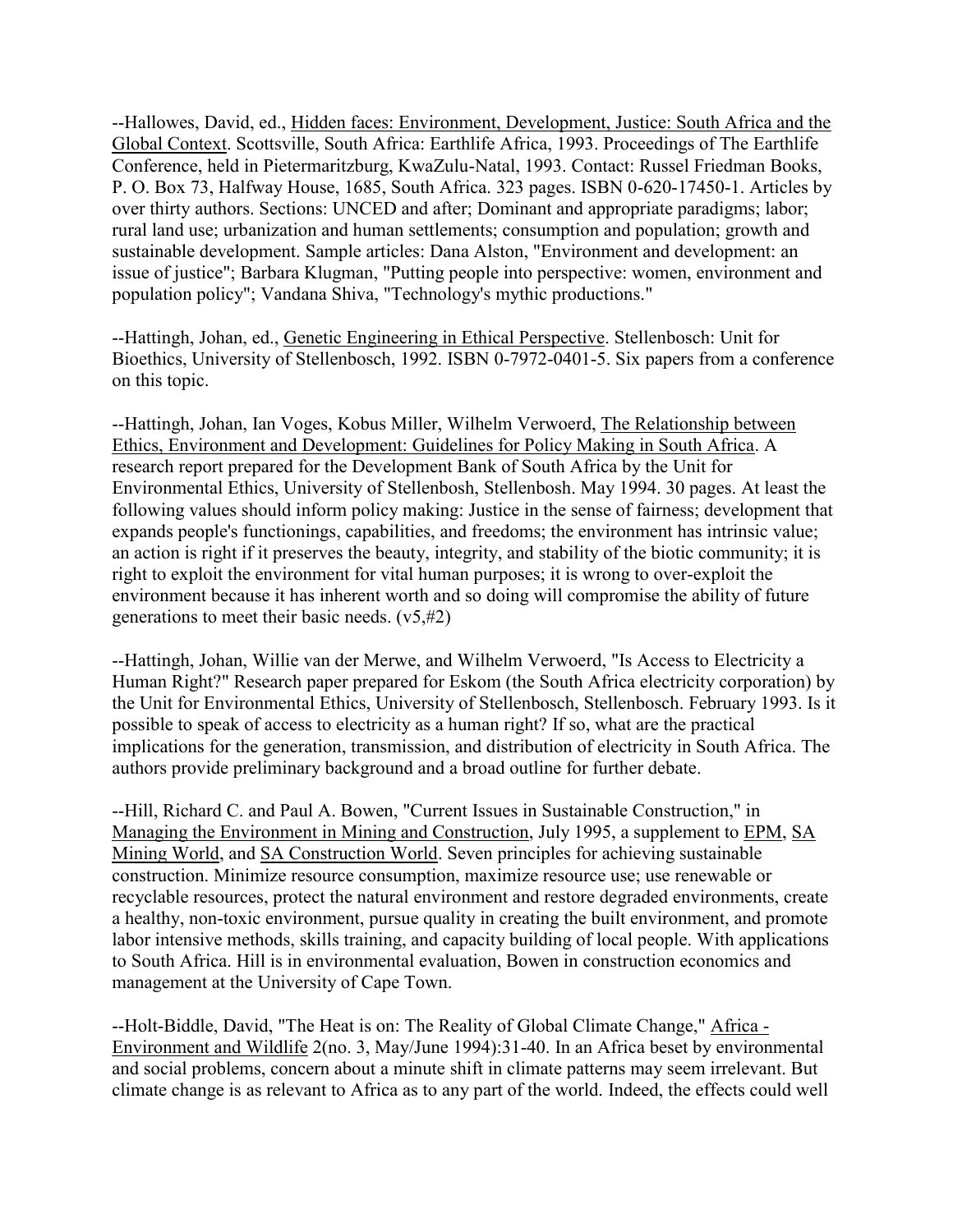be even more harshly felt in a continent where limited resources, particularly food and water, are already stretched by rapidly growing populations. Holt-Biddle is an environmental journalist in Johannesburg.

--Huntley, Brian, Roy Siegfried, and Clem Sunter, South African Environments into the 21st Century. Cape Town: Human and Rousseau Tafelberg, 1989. 127 pages. An effort to integrate environmental, political, and social issues as these loom in South Africa's uncertain future. Excellent descriptions of degrading conditions, joined with conservative political philosophy. Laissez faire economics is the key to the redistribution of wealth. "Too much state intervention" is the chief trouble (p. 58). They document that whites earn nearly ten times the per capita income of blacks (p. 50). They document that 70% percent of farmland is owned by 50,000 white farmers and only 13% by 700,000 black farmers (17% other) (p. 55). From these premises they conclude, "What is needed is a much larger cake, not a sudden change in the way it is cut" (p. 85). Black land ownership of land has long been severely restricted by law. Brian Huntley is Director of Kirstenbosch Botanical Gardens, Cape Town, a primary institution for botanical conservation in South Africa. Roy Siegfried is an ecologist at the University of Cape Town and director of an the FitzPatrick Ornithological Institute there, involved in bird and marine conservation. Clem Sunter, trained in philosophy, politics and economics, is a chief officer for environmental affairs with Anglo American Corporation in South Africa, the largest corporation in the nation. Reviewed in Environmental Ethics 14(1992):87-91. (v1,#4)

--Janse van Rensburg, Eureta, Environmental Education and Research in Southern Africa: A Landscape of Shifting Priorities. Ph.D. thesis in the Department of Education, Rhodes University, February 1995. 249 pages. Published copies are available from this department. Research priorities within universities and within the context of political and environmental change in southern Africa. The thesis seeks "a reflexive perspective" that is "outside modernist assumptions" and outlines "research priorities from this perspective. Reflexivity reveals the myths of expert-driven, instrumental and institutionalized research separated from environmental education and based upon rationalistic interpretations of science. It opens up possibilities for transformative knowledge emerging from `re-search' based versions of education as a process of, rather than a means to, social change." Janse van Rensburg is now teaching education at Rhodes University.

--Juma, Calestous, John Mugabe and Patricia Kameri-Mbote, eds., Coming to Life: Biotechnology in African Economic Recovery. Nairobi: African Centre for Technology Studies, 1995. ISBN 9966-41-087-2. Also published by Zed Books, London, ISBN 1-85649-268-0. Science and technology policy formulation and the status of biotechnology in Cameroon, Ethiopia, Kenya, Tanzania, and Uganda. African countries have the potential to move into the field of biotechnology, but they are hindered by the lack of coherent national policies.

--Kassas M., "Agriculture in North Africa: Sociocultural Aspects", Journal of Agricultural Ethics 2(1989):183-190. This article documents, in the cases of Libya and Egypt, situations that occur in many other nations: conversion of farmlands to nonagricultural uses, exhaustion of nonrenewable water resources, irrigation leading to waterlogging and salinization of agricultural lands, development that does not benefit people in the regions being developed. It is suggested that the use of natural resources should be in accord with nationally determined priorities and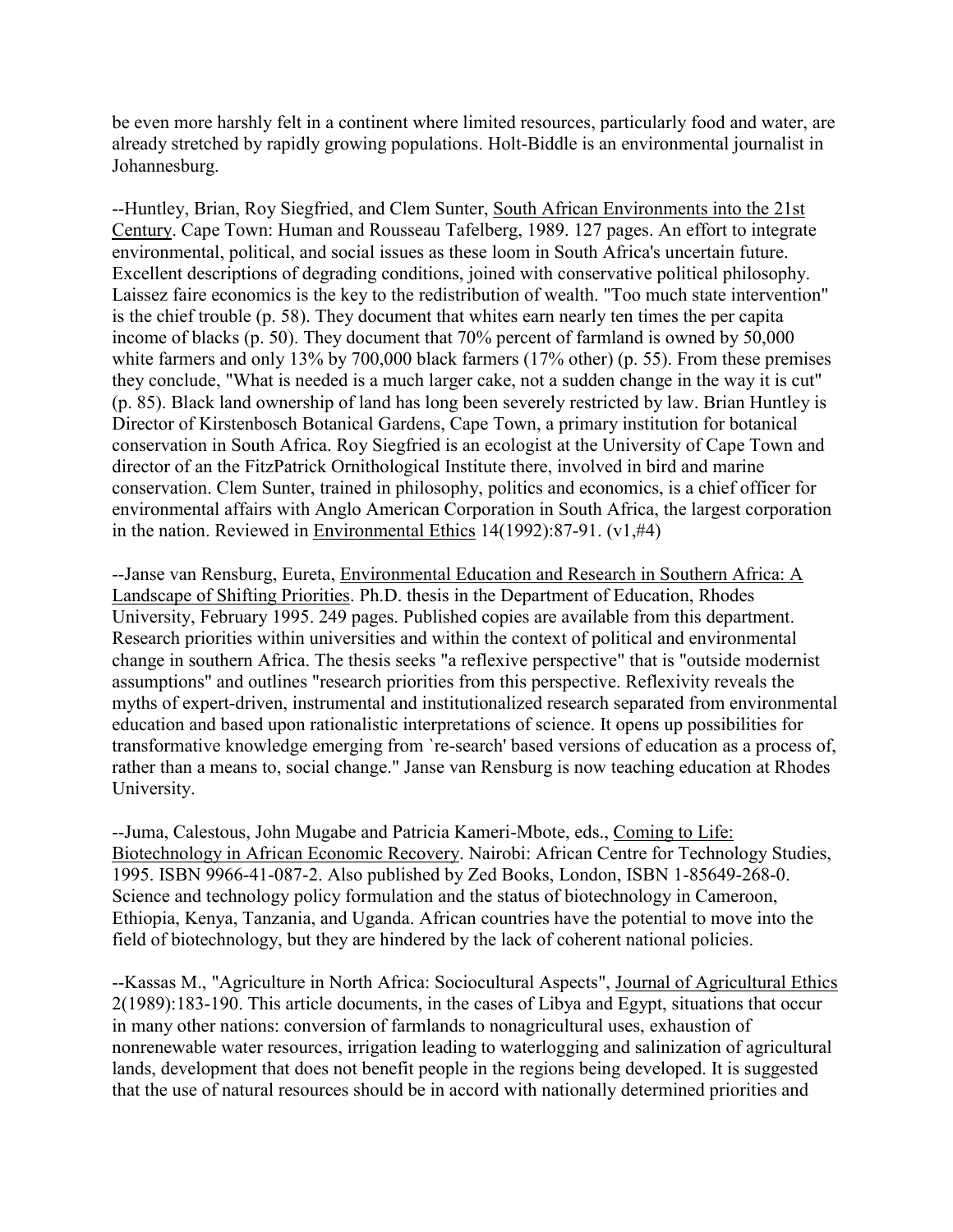should occur in a sustainable manner. Kassas is at the University of Cairo, Giza, Egypt.

--KwaZulu Conservation Trust, "An African Dilemma: Conservation Must Be Balanced by Human Needs," Financial Mail (South Africa), November 23, 1990, pp. 57-75. A sensitive study of the tradeoffs between wildlife conservation and the needs of the poor, largely blacks, in South Africa. Focuses on KawZulu, the land of the Zulu, a self-governing yet non-independent state made up of fragmented chunks of the province of Natal, carved out by the vagaries of colonial and subsequent apartheid politics. This is also a region of spectacular wildlife, with some of the principal designated conservation areas in South Africa. The blacks, although often on their own original lands, have been marginalized from white society, have seriously overpopulated, and do not always make intelligent use of their own lands (for example their large numbers of cows used as status symbols). Many examples are given of how blacks can derive income and sustainable harvest from reserved lands, with continuing populations of wildlife. In this region, more than elsewhere in South Africa, blacks have been incorporated into the professional personnel of wildlife management.  $(v2,\#1)$ 

--Logan, Bernard I., "Government Expenditures on Imported Inputs and the Goals of Food Self-Sufficiency and Food Security in the Southern African Development Co-ordination Conference", Journal of Agricultural Ethics 2(1989): This study is a broad examination of the relationship between government expenditures on imported inputs and the performance of the domestic food subsector. Because much data on government spending and agricultural production in Africa are unavailable, and those in published form are of suspect validity, the study is undertaken largely as a conceptual overview. Logan is in geography at the University of Georgia, Athens.

--Marshall, Alan Hilary, The Concept of Environmental Ethics, M.A. thesis at the University of South Africa (UNISA), Pretoria, 1993. 133 pages. Human development and excesses threaten not only the continued existence of the human species but that of all other forms of life on earth. Environmental ethics ought to confront and contain this threat. There are two opposed kinds of philosophical positions: a nature-centered ethic, here called biocentrism, from which environmental ethics was developed, and homocentrism, which has arisen in opposition to biocentrism. Marshall argues for a homocentric view. The homocentric view is the world view that the peoples and nations of the world currently adopt; morality is largely worked out in that context, and it is the view most likely to be successful in environmental conservation. The supervisors were Z. Postma de Beer and P. Voice.

--Masolo, D. A., African Philosophy in Search of Identity. Bloomington, Indiana: Indiana University Press, 1994, and Edinburgh: Edinburgh University Press, 1994. Is there an African philosophy? A Kenyan philosopher analyzes this debate, its history and current status. African thinkers have used philosophy as the primary vehicle for theoretical articulation of their identities as the means for contesting identities imposed by outsiders. Among the philosophers studied is H. Odera Oruka, who has an interest in environmental philosophy. African philosophy has grown out of unique cultural circumstances and now embraces many different constructions of African reality, problems, and methods of acquiring meaningful knowledge. Masolo is in philosophy at the University of Nairobi, also he has been visiting professor at Antioch College.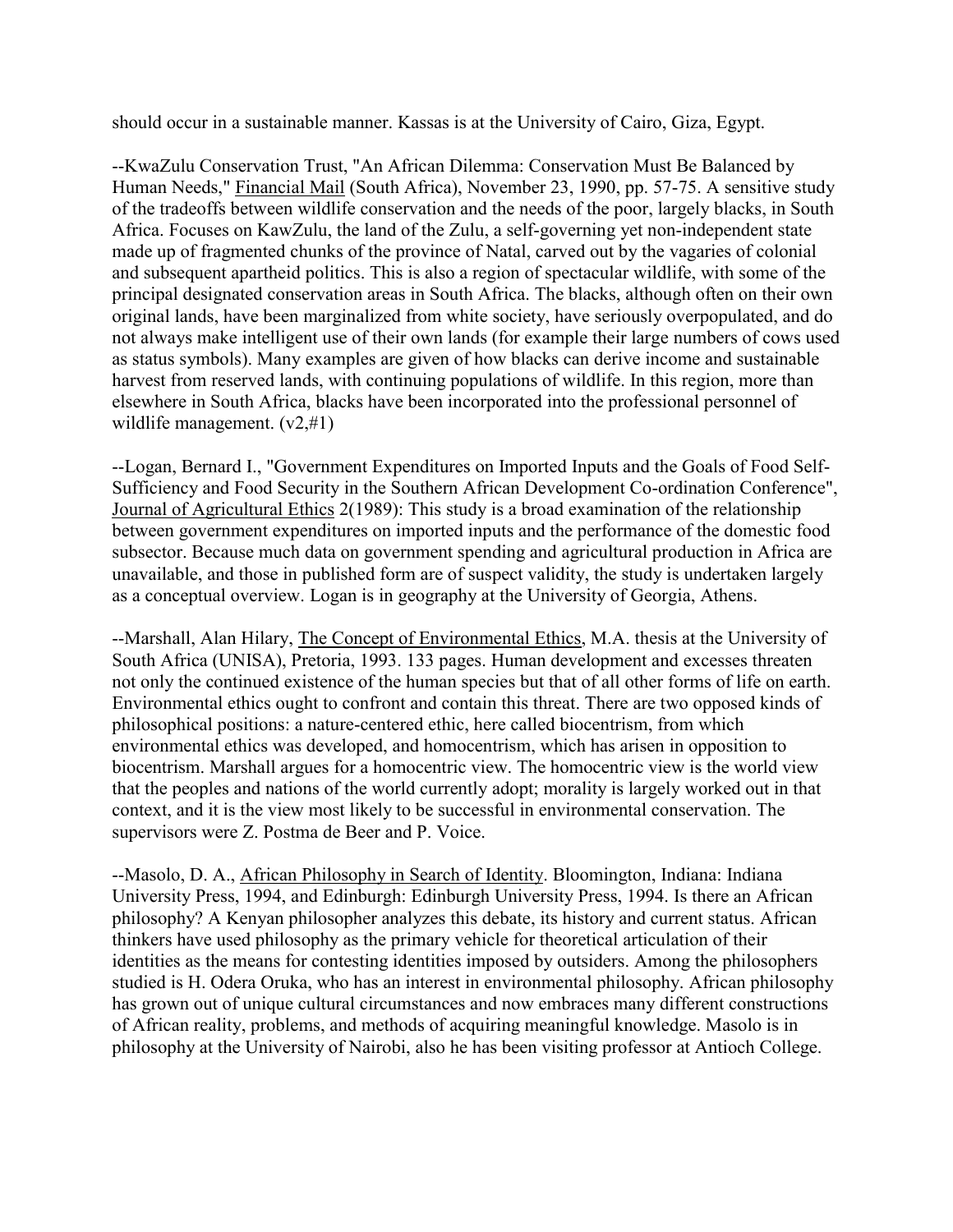--Kwame, Safro, ed., Readings in African Philosophy: An Akan Collection. Lanham, MD: University Press of America, 1995.

--Moseley, Albert G., ed., African Philosophy: Selected Readings. Englewood Cliffs, NJ: Prentice-Hall, 1995.

--Matthews, Sue, "The IMF and the World Bank: Financial Friends or Environmental Enemies," Africa - Environment and Wildlife 2(no. 2, January/February, 1994):27-31. In early 1993, after a hiatus of almost 30 years, the World Bank offered to lend South Africa 3 billion rand (\$ 800,000), following the new government there, and the lifting of United States and United Nations sanctions. There were detailed negotiations with the South African government and the African National Congress (ANC) party about potential projects within a social reconstruction program. The International Monetary Fund (IMF) also offered an equally large loan to help relieve the balance-of-payments strain South Africa had experienced as a result of the drought and the consequent heavy maize imports of 1992. These advances were met with jubilation on the one hand and words of warning on the other. Many critics felt it was unwise to drive South Africa further into debt, and even unnecessary, given its huge gold reserve. When World Bank President Lewis Preston visited the country, Nedbank's chief economist was quoted, "We have enough finance in this country, but we just don't know how to use it." Others were wary of accepting the World Bank and IMF loans, having seen the consequences of the debt crisis in the rest of Africa. And since both institutions are controlled by member countries whose votes are in accordance with the size of their respective donations, the United States wields the most power. Through the bank and the IMF, the United States has exerted such a strong influence over the macroeconomic policies of African nations that it has been likened to the recolonization of Africa. Particularly troublesome are Structural Adjustment Programmes (SAF's), which typically require currency devaluation to make exports cheaper and imports more expensive, spending cuts, withdrawal of subsidies, and trade liberalization, resulting in plummeting per capita incomes, rising unemployment and urban poverty, and reduced government spending on social services, also encouraging the expansion of cash crops for export at the expense of food crops which are grown for local consumption. Much of this burden of adjustment falls on the poor, especially women and children. The World Bank and IMF have been attempting reforms, but reform is difficult. Matthews is a marine ecologist and free lance journalist.

--Middleton, Neil, Phil O'Keefe, and Sam Mayo, Tears of the Crocodile: From Rio to Reality in the Developing World. Nairobi: East African Educational Publishers, 1993. ISBN 9966 46 584 4. 228 pages. This is a critique of those in the developed North who have failed to identify the links between poverty and environmental destruction. The real agenda at Rio was preserving the interests of the developed North both at the expense of the developing South and of the natural world. Middleton is a publisher in Dublin; O'Keefe is in environmental management at the University of Northumbria; Moyo is with the Zimbabwe Institute of Development Studies.

--Mills, M. G. L., "Conservation Management of Large Carnivores in Africa," Koedoe: Research Journal for National Parks in the Republic of South Africa 34 (no. 1, 1991): 81-90. Problems and opportunities in keeping people in reasonable harmony with big predators on a landscape.  $(v2, #4)$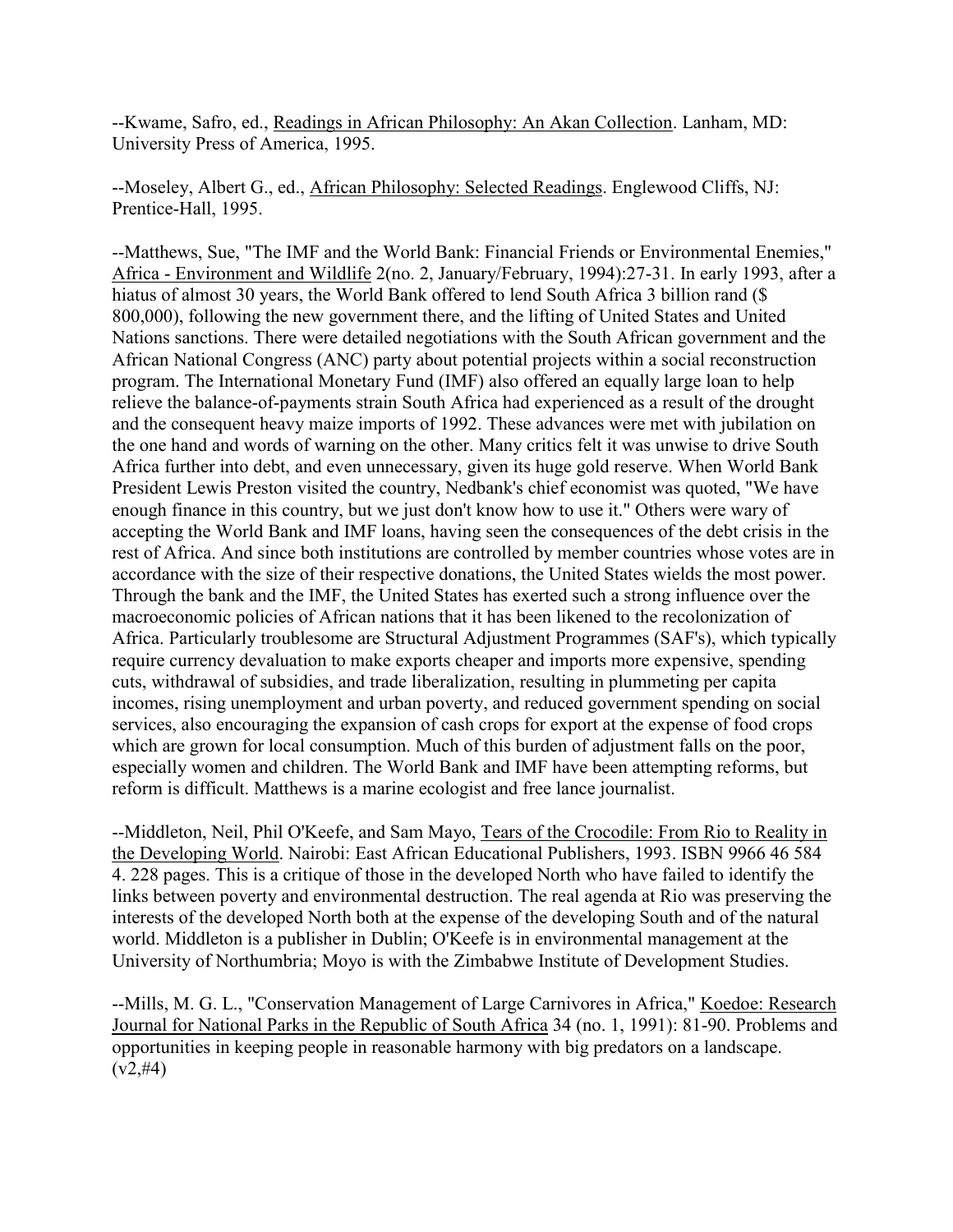--Mountain, Alan, Paradise under Pressure (St. Lucia, Kosi Bay, Sodwana, Lake Sibaya, Maputoland) Johannesburg: Southern Book Publishing, 1990. ISBN 1 86812 277 8. 133 pages. The St. Lucia area includes a nature reserve, including a wilderness area (the Greater St. Lucia Wetland Park), on the shoreline of northern Natal and the Indian Ocean, threatened to be mined for the rutile in the sand dunes, now forested with a rather dense coastal forest. Mining has been in progress some years in a coastal area to the south. In a celebrated conservation victory, a 1994 government board decided not to proceed with the mining, not at least at present.

--Njoroge, Raphael Gerard, and G. A. Bennaars, Philosophy and Education in Africa: An Introductory Text for Students of Education. Nairobi: Transafrica Press, 1986, 1994. 259 pages. Includes a section on education and ethics. Both authors teach philosophy of education at Kenyatta University, Nairobi.

--Okoth-Ogendo, H. W. O., and J. B. Ojwang, eds., A Climate for Development: Climate Change Policy Options for Africa. Nairobi: African Centre for Technology Studies. ISBN 9966-41-090- 2. Also published by the Stockholm Environment Institute, Stockholm. Accurate predictions of the effects of global climate change in Africa are not available, but are likely to be significant, and there are many actions that can now be taken to mitigate these impacts. Climate change brings the urgency of sustainable development into clearer focus.

--Oruka, H. Odera, ed. Philosophy, Humanity and Ecology. Volume 1: Philosophy of Nature and Environmental Ethics. Nairobi, Kenya: African Centre for Technology Studies, 1994. US \$20.00 (ISBN 9966-41-086-4). Papers presented at the World Conference of Philosophy held in Nairobi, Kenya, in July 1991. Attracting almost six hundred participants and observers, representing 55 countries, the papers in this volume incorporate contributions from Europe, North America, Asia and Africa, including Evandro Agazzi, Wolfgang Kluxen, Jerzy Pelc, Richard T. De George, S.S. Rama Pappu, Tomonobu Imamichi, Ali Mazrui, Kwasi Wiredu and Thomas R. Odhiambo. Chair of the organizing committee of the World Conference, H. Odera Oruka is Professor of Philosophy, University of Nairobi, and founder chair of the Philosophical Association of Kenya.

--Paice, Di, "Power Hungry: An Electricity Grid for Sub-equatorial Africa," Africa - Environment and Wildlife 3(no. 2, March/April 1995):65-68. An interview Charles Dingley, lecturer at the University of Cape Town, who claims that on the lower reaches of the Zaire River, with a series of water falls, there is enough power potential to supply the whole of Africa twice over. By the year 2025 the whole of sub-equatorial Africa could be linked in a power grid that would change the face of the region, bring an end to chronic poverty and environmental degradation resulting from overuse of fuel and from burning coal to make electricity. Paice is a free lance journalist.

--Pienaar, U. De V., "An Overview of Conservation in South Africa and Future Perspectives," Koedoe: Research Journal for National Parks in the Republic of South Africa 34 (no. 1, 1991):73-80. With particular concern for a national environmental plan and policy that will arrest and reverse current resource and environmental deterioration while at the same time promoting approaches to attaining a better quality of life for all South Africans.  $(v2, #4)$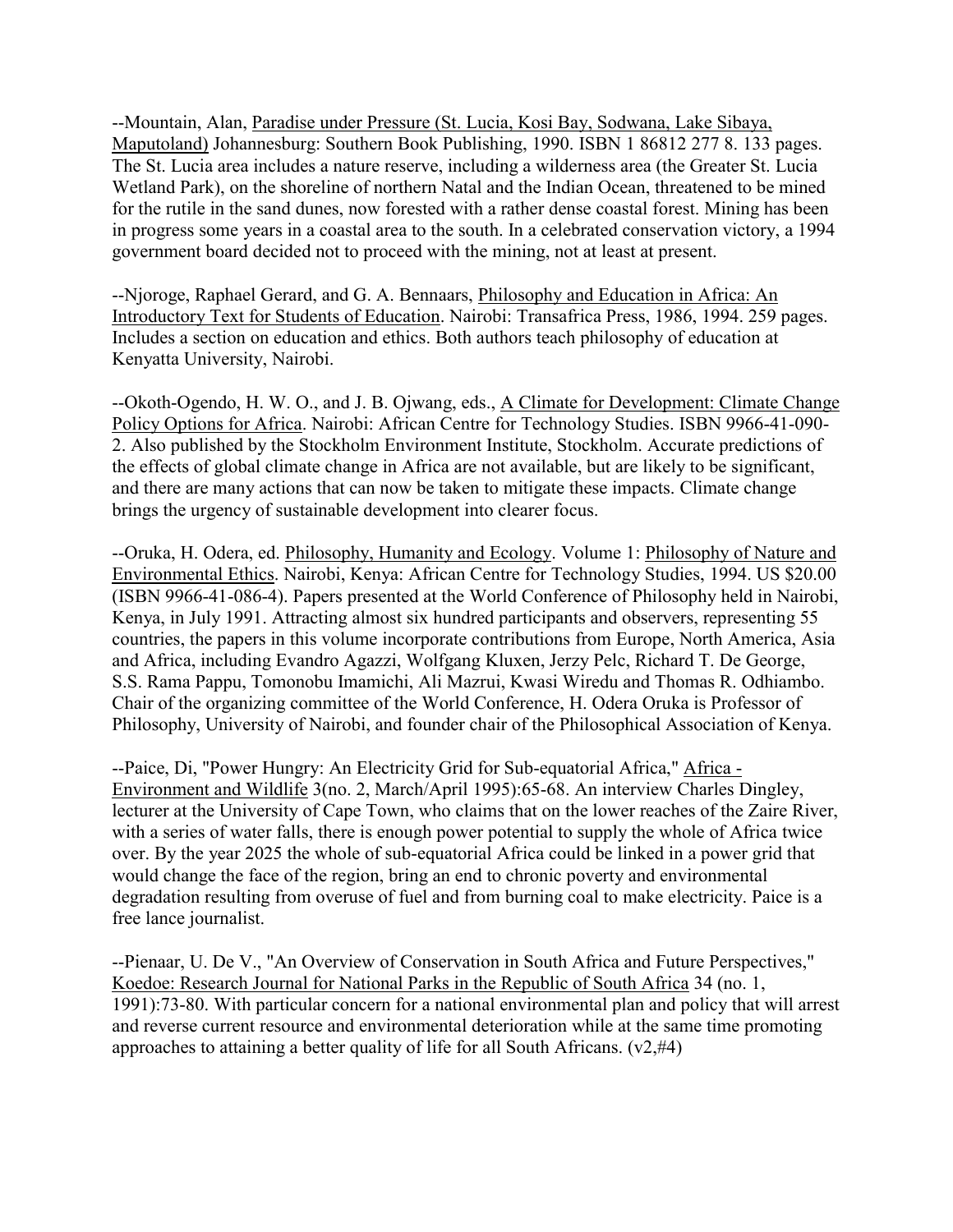--Press, Robert M. "Borlaug: Sowing `Green Revolution' Among African Leaders." The Christian Science Monitor, 29 June 1994, p. 9. (v5,#2)

--Preston, Guy and Helen Rees, "Now is the Time: Confronting South Africa's Population Growth," Africa - Environment and Wildlife 2(no.6, November/December 1994):27-32. In South Africa, population policy has been an almost taboo subject: highly politicized, manipulated, and, many would say, functionally ignored by previous governments. The urgent need for a sound policy has to be squarely faced--with South Africa's current population set to double within the next 30 years. There is no time for dithering if the country is to shake off its past and emerge with hope and optimism for a new era. In Africa, the whole continent, it is projected that the 1990 population of about 642 million people will increase by 2050 to 3,090 million, an increase of 500%. Preston is an environmental scientist at the University of Cape Town; Rees is a medical practitioner and chair of the South African Planned Parenthood Association.

--Preston, Guy, "Integrated Environmental Management: Will It Be Worth Having," Africa - Environment and Wildlife 1 (no. 1, May-June 1993):31-35. Environmental management in South Africa is coming to have much of the force of law, and this is desirable. It aims to insure that negative impacts of development proposals are minimized and positive aspects enhanced, in such a way that the social costs of development proposals, those borne by society, rather than the developer, be outweighed by the social benefits. In fact, integrated environmental management is often ineffectual because it is watered-down by interest groups; in result developers make a lot of money at considerable costs of environmental degradation that have to be borne by the community. There is far too great an emphasis on development rights and scant regard for development responsibilities. In one case (Hout Bay), poor policy planning resulted in 95% of the planning bill being footed by taxpayers. Preston is head of research in the Environmental Evaluation Unit at the University of Cape Town.

--Preston-Whyte, Rob and Graham House, eds. Rotating the Cube: Environmental Strategies for the 1990's (South Africa). Durban: Department of Geographical and Environmental Sciences, and Indicator Project South Africa, University of Natal, April 1990. With chapters on water, air, fire, the rape of the land, industry and environment, and humans and their environment. A revealing study. Some 28 authors are involved. The editors are in geography and environmental science at the University of Natal. Reviewed in Environmental Ethics 14(1992):87-91.

--Ramphele, Mamphela, ed., Restoring the Land: Environment and Change in Post-Apartheid South Africa. London: Panos Publications, 1991. ISBN 1-870670-27-2. 216 pages, paper. By a study group of nearly two dozen persons, from all races, from law, media, philosophy, universities, unions. Sample chapter titles: A Land out of Balance; The Legacy of 'Homeland' Policy; A Desert for the Deserted; Blighted Environment; Life in the Townships; Smoke over Soweto; People, Parks and Politics; Rural Democracy Revisited; A Fragile Land (Namibia).  $(v5, #2)$ 

--Rogerson, Christian and Jeffrey McCarthy, eds., Geography in a Changing South Africa: Progress and Prospects. Cape Town: Oxford University Press, 1992. 306 pages. South African rand 51.75. With a section on environment, education and health. Rogerson is a geographer at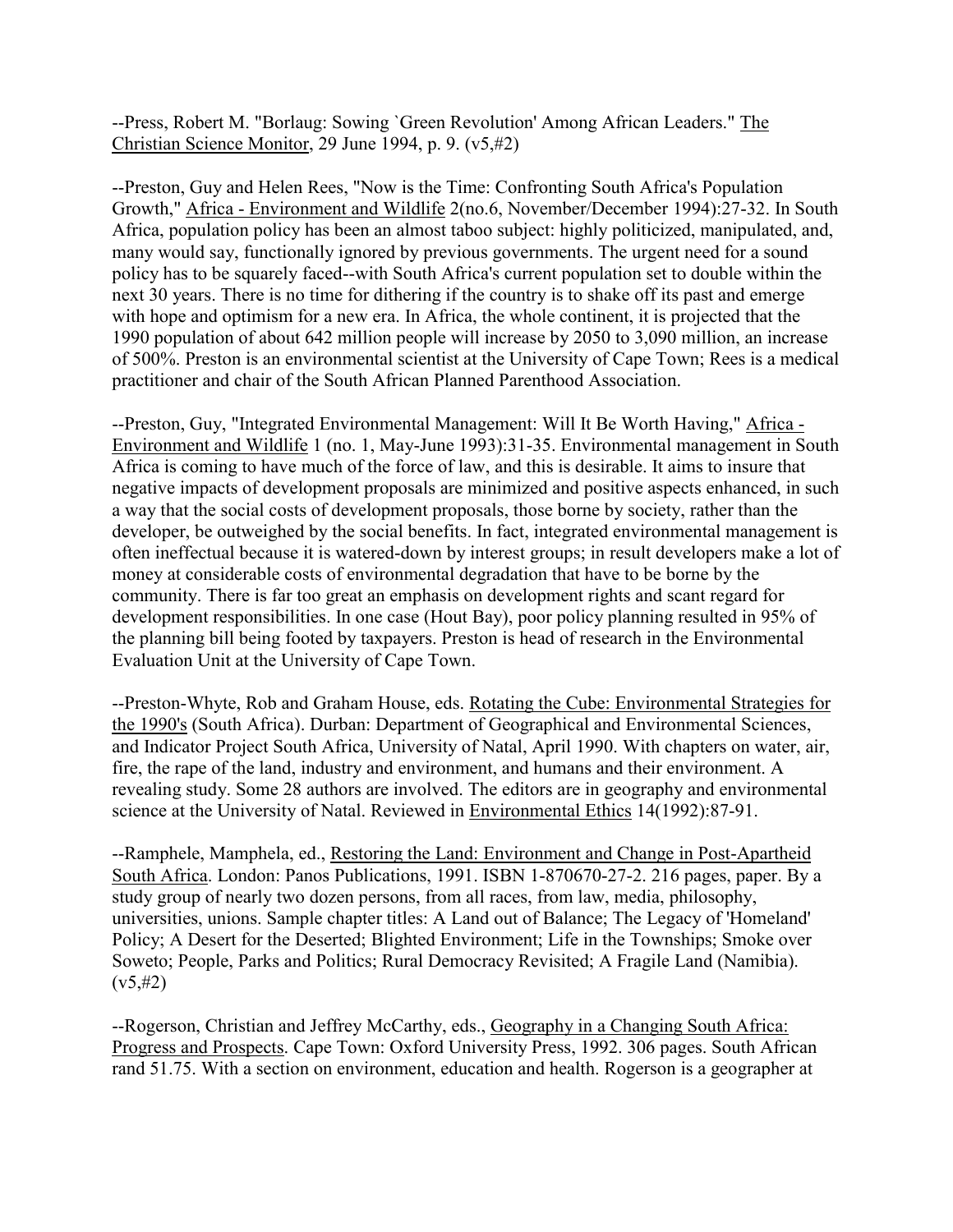the University of Witwatersrand, Johannesburg. McCarthy is a geographer at the University of Natal, Pietermaritzburg. (v5,#1)

--Saayman, Graham S., ed., Modern South Africa in Search of a Soul: Jungian Perspectives on the Wilderness Within Boston, MA: Sigon Press, 1990. Ten articles interpreting the psychological and spiritual dimensions of wilderness experience.

--Sachs, Albie, Protecting Human Rights in a New South Africa. Cape Town: Oxford University Press, 1990, 1991. With a chapter on "Rights to the Land," and "Conservation and Third Generation Rights: The Right to Beauty." Sachs is a lawyer and writer, long a member of the African National Congress (ANC) and a member of the ANC Constitutional Committee.

--Sánchez, Vincente, and Calestous Juma, eds., Biodiplomacy: Genetic Resources and International Relations. Nairobi: African Center for Technology Studies (ACTS), 1994. ISBN 9966-41-077-5. 16 articles. 371 pages. The Convention on Biodiversity balances conservation of genetic resources, technological development, regulated access to genetic resources, and international equity. But the issue is how to implement the Convention. Sanchez is a Kenyan diplomat; Juma is director of ACTS. \$ 22 from ACTS.

--Sayer, Jeffrey A., Caroline S. Harcourt, and N. Mark Collins, eds., The Conservation Atlas of Tropic Forests: Africa. By the World Conservation Union (IUCN). New York: Simon and Schuster, 1991. 256 pages, 62 maps. \$ 95.00. (v3,#4)

--Soulé, Michael, "A Conservation Biologist's Dilemma: "Does Boycotting South Africa Constitute Human Chauvinism?" Earthwatch, April 1988, pp. 12-13. Soulé first accepted, then declined a consulting trip to South Africa, protesting apartheid. "Clearly, in this case `humanism' (or is it `speciesism'?) triumphed over biological egalitarianism and whatever obligations I have to other species. This realization that I am, after all, a human chauvinist, came as a shock."  $(v3, #3)$ 

--Soutter, Di and Dave Mohr, Environmental Management and Auditing: Guidelines for South African Managers. Report prepared for the Southern African Nature Foundation and endorsed by the Department of Environment Affairs, 1993. ISBN 0-620-17324-6. 91 pages. Available from Russell Friedman Books, P. O. Box 73, Halfway House 1685, South Africa.

--Taylor, Ricky, The Greater St Lucia Wetland Park. Durban: Natal Parks Board, 1991. ISBN 0 949939 70 6. 48 pages. Interpreting conservation opportunities and issues at this park on the Natal coast.

--Time. October 16, 1989, contains a cover story on the slaughter of elephants for ivory. Elephants face a grim struggle against greed and deceit. Whole families are an increasingly rare sight. The older animals have been wiped out in many herds, and younger ones are now the targets. Poachers must take more tusks to get the same amount of ivory. From the bloody hands of poachers into the stashes of smugglers, ivory moves across Africa under the noses of often corrupt officials. By many routes, some direct and some devious, much of the trade flows to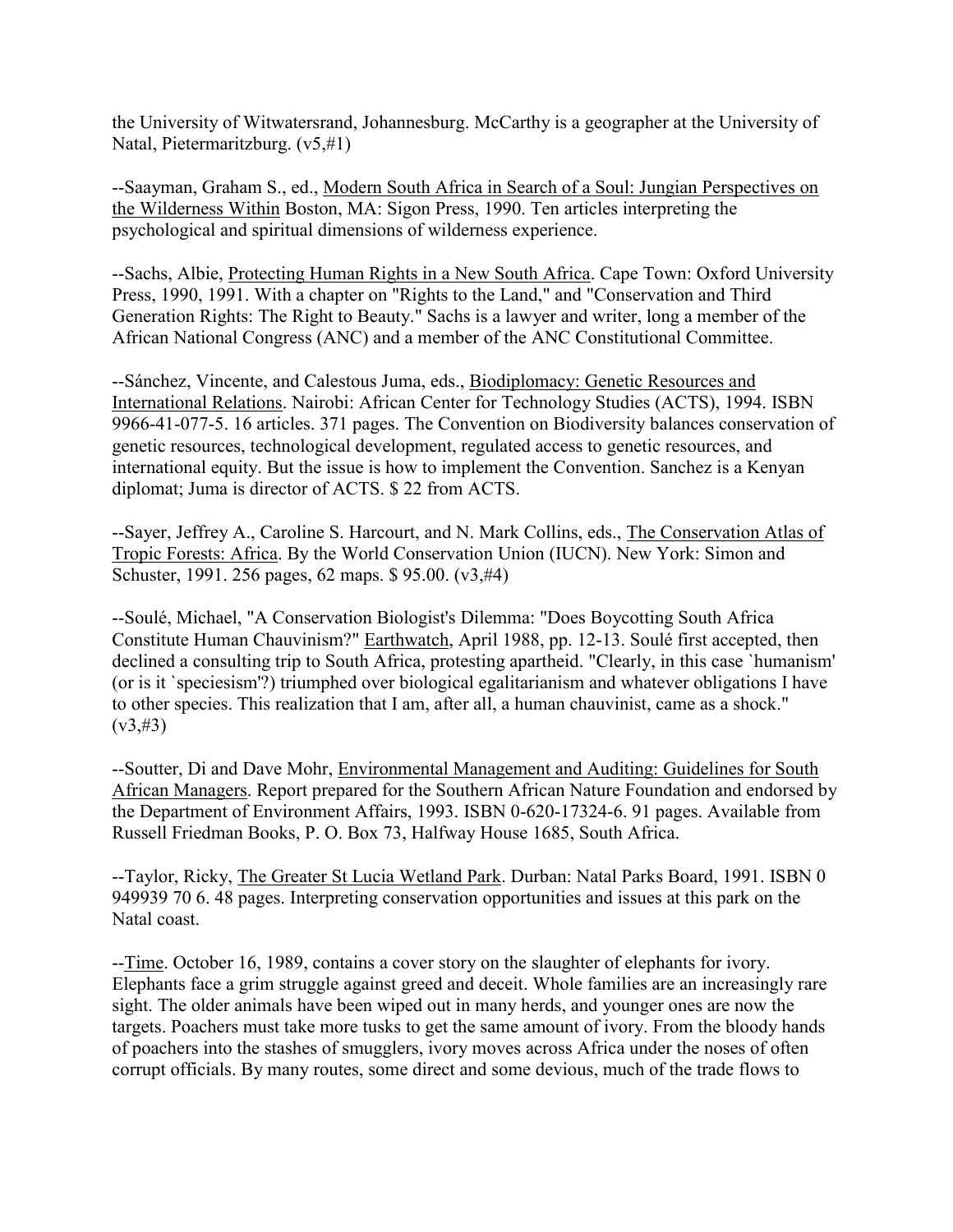Hong Kong. The final destination is most often Japan, where exquisite carving is a tradition.  $(v1, #1)$ 

--Travis, Lee A. and Oliver F. Williams, eds., The Pharmaceutical Corporate Presence in Developing Countries. Notre Dame, IN: University of Notre Dame press, 1993. 488 pages. \$ 34.95 cloth. 33 contributors. All aspects of the issue, including intellectual property rights. The ethical concerns of multinational corporations in the production, distribution, and use of pharmaceuticals in Africa, Asia, and Latin America. The authors teach business at Notre Dame.  $(v4,\#1)$ 

--Voges, Ian F., "Environmental Management: Implementing the Paradigm Shift," Global Strategies for Environmental Issues, NAEP 19th Annual Conference Proceedings. Washington, DC: NAEP (National Association of Environmental Professionals) Publications, 1994, pages 266-276. Environmental managers can only incorporate efficiency under their current management paradigm; they are unable to handle the recent values of sustainability and equity. This will require a new paradigm, one that places cost/benefit analyses in this larger perspective. Voges is in philosophy at the University of Stellenbosch, South Africa. (v5,#4)

--Whigham, D., D. Dyknová, and S. Hejny, eds., Wetlands of the World: Inventory, Ecology and Management. Vol. 1. includes Africa, as well as other nations. Dordrecht, The Netherlands, 1993. 788 pages. \$ 286.00. An important reference, at an exorbitant price. (v5,#3)

--Wynberg, Rachel, "Biodiversity for All: Protecting, Managing and Using South Africa's Biotic Wealth," Africa - Environment and Wildlife 3(no. 1, January-February 1995):33-38. Very useful summary of biodiversity and the present state of its conservation, and threats to it, in South Africa. Wynberg is with the Environmental Evaluation Unit at the University of Cape Town.

--Versfeld, Martin (Marthinus) (1909-1995), "On the Rights of Man and the Rights of Rocks," pp. 199-209 in Versfeld, Sum: Selected Works. Cape Town: The Carrefour Press, 1991. (The title: Sum is from Descartes' Cogito, ergo sum). Earlier, privately printed. "We were to hear a lot about the rights of man the developer and nothing about the rights of rocks. But this attitude to nature does not seem to me to make sense. It is highly artificial. In our ordinary experience, rocks have character and individuality and answer back. I know a sandstone wall where every rock speaks out its name. Stones sparkle with a manifold difference ... I submit that one can't write off the whole tradition of sacred stones and places ... as though it were simply due to a prescientific ignorance. ... Rocks, then, have enjoyed a good deal of reverence. If you see them at Stonehenge or Carnac the word `enjoy' does not seem entirely misplaced. Perhaps it is not so much a case of anthropomorphism as of symbiosis, a kind of life in rocks which our ancestors sensed when they maintained that some megaliths walked." Versfeld taught philosophy for many years at the University of Cape Town.

--Versfeld, Martin (Marthinus) (1909-1995), "The Egology of Ecology," pp. 221-230 in Versfeld, Sum: Selected Works. Cape Town: The Carrefour Press, 1991. What it means to be an "ego" in an "eco-system." The ego is an unreal self, a self-enclosed inner world; but the self is in reality always in an environment, which contains other humans and their artifacts, but also a natural world. "Real conservation is the freeing of Being, and it has its source and end in the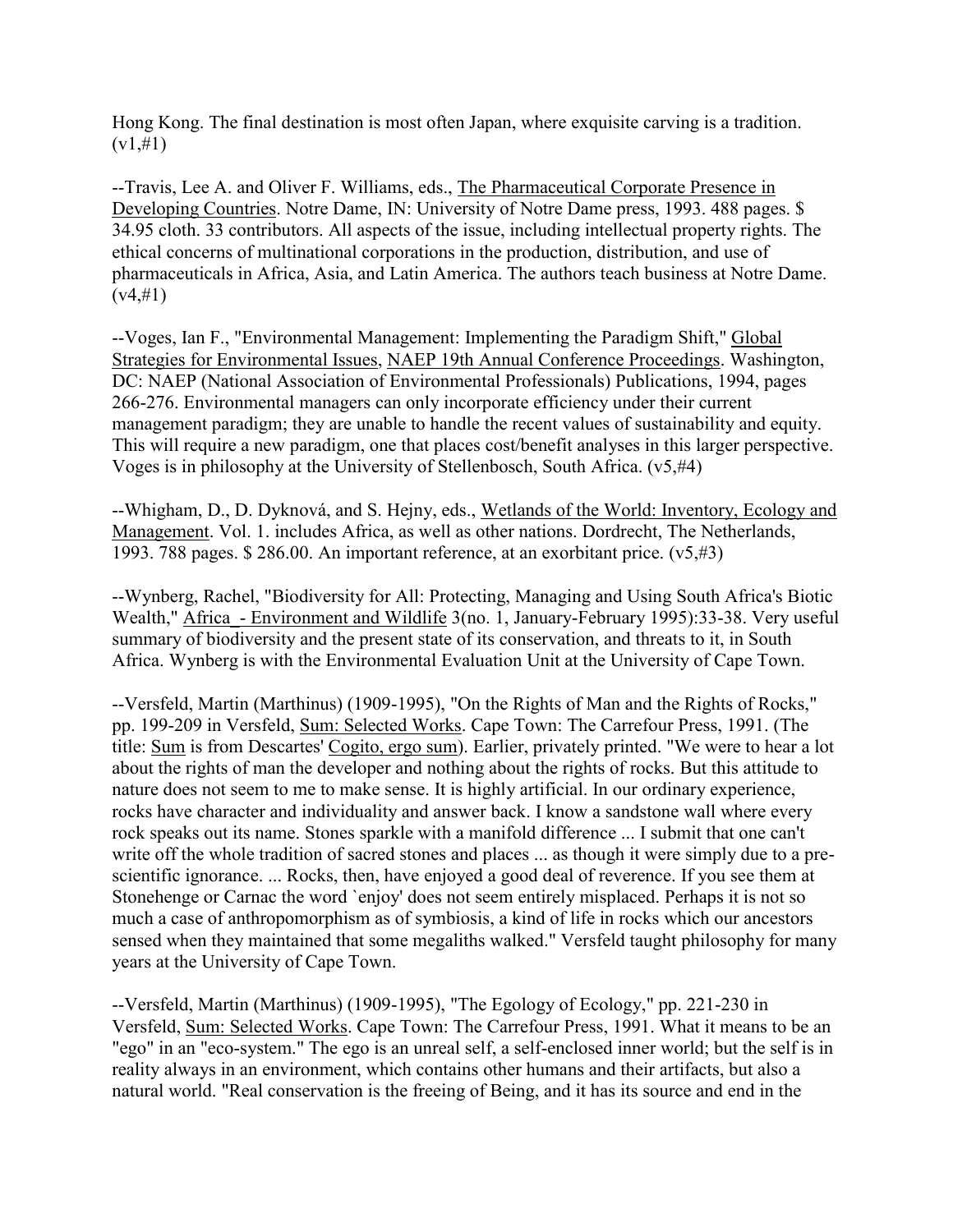freeing of inner being." "It will not profit us to gain the whole world if we do not creatively conserve ourselves." "When you chop down a tree, make sure that you are not chopping down the tree of life, the Paradise Tree." "Realize that you are not in the body, but the body in you, and the outer world, which is continuous with your body, shares in your salvation." Versfeld taught philosophy for many years at the University of Cape Town.

--Vorster, W. S., ed. Are We Killing God's Earth? Pretoria: University of South Africa, 1987. Proceedings of the Institute for Theological Research held at the University of South Africa in Pretoria, September 1987. Contains: R. F. Fuggle, "Convergence between Religion and Conservation: A Review of the Assisi Celebrations"; J. A. Loader, "Image and Order: Old Testament Perspectives on the Ecological Crisis"; P. J. Le Roux, "Environment Conservation: Why and How?"; K. Nürnberger, "Ecology and Christian Ethics in a Semi-industrialized and Polarised Society"; D. F. Toerien, "Water: The Limiting Resource"; I. J. Van Eeden, "Ethical Questions Pertaining to the `Soft Explosion'"; N. Boegman and C. J. Els, "Air Pollution: Is It Serious?"; D. F. Olivier, "`God's Rest': The Core and Leitmotif of a Christian Holistic View of Reality?" ISBN 0 86981 525 3.

--Yeld, John, Caring for the Earth: South Africa. A Strategy for Sustainable Living. Stellenbosch, South Africa: Southern African Nature Foundation, 1993. 55 pages.

# **Employment Opportunities**

Carlton Collge. Henry R. Luce Professorship in the Human Dimensions of Global Change. Beginning September 1996. Candidates may be from any discipline, but applications are especially invited from those with broad backgrounds in philosophy, ethics, history, or social sciences. Firm gounding in scientific method is essential. The Luce Professor will play a leading role in the college's Environmental and Technology Studies Program, a new interdisciplinary program involving ten departments. Duties will include co-teaching an introductory environmental studies course, teaching departmental courses and an advanced seminar related to global change, and leading colloquia and faculty tutorials and workshops. The appointinent will be made at the associate or full professorship level in an appropriate department for up to six years with the possibility of renewal with tenure. Salary is negotiable and additional research support is anticipated. Carleton College is an equal opportunity employer and strongly encourages applications from women and minority candidates. Applications including a letter of interest, a statement on the relevance of human dimensions of global change to undergraduate liberal arts education, a curriculum vitae, and three letters of recommendation should be received by Prof. Norman J. Vig, Director, Environmental and Technology Studies Program, Carleton College, Northfield, MN 55057, USA no later than November 15, 1995.

Pitzer College, a member of The Claremont Colleges, invites applications for a tenure-track Assistant Professorship in Environmental Studies, beginning Fall 1996. We seek candidates with teaching and research interests in human ecology, broadly construed as the study of cultural and social factors that mediate between the human species and elements of the natural environment. We are interested in interdisciplinary approaches that connect one or more areas of the social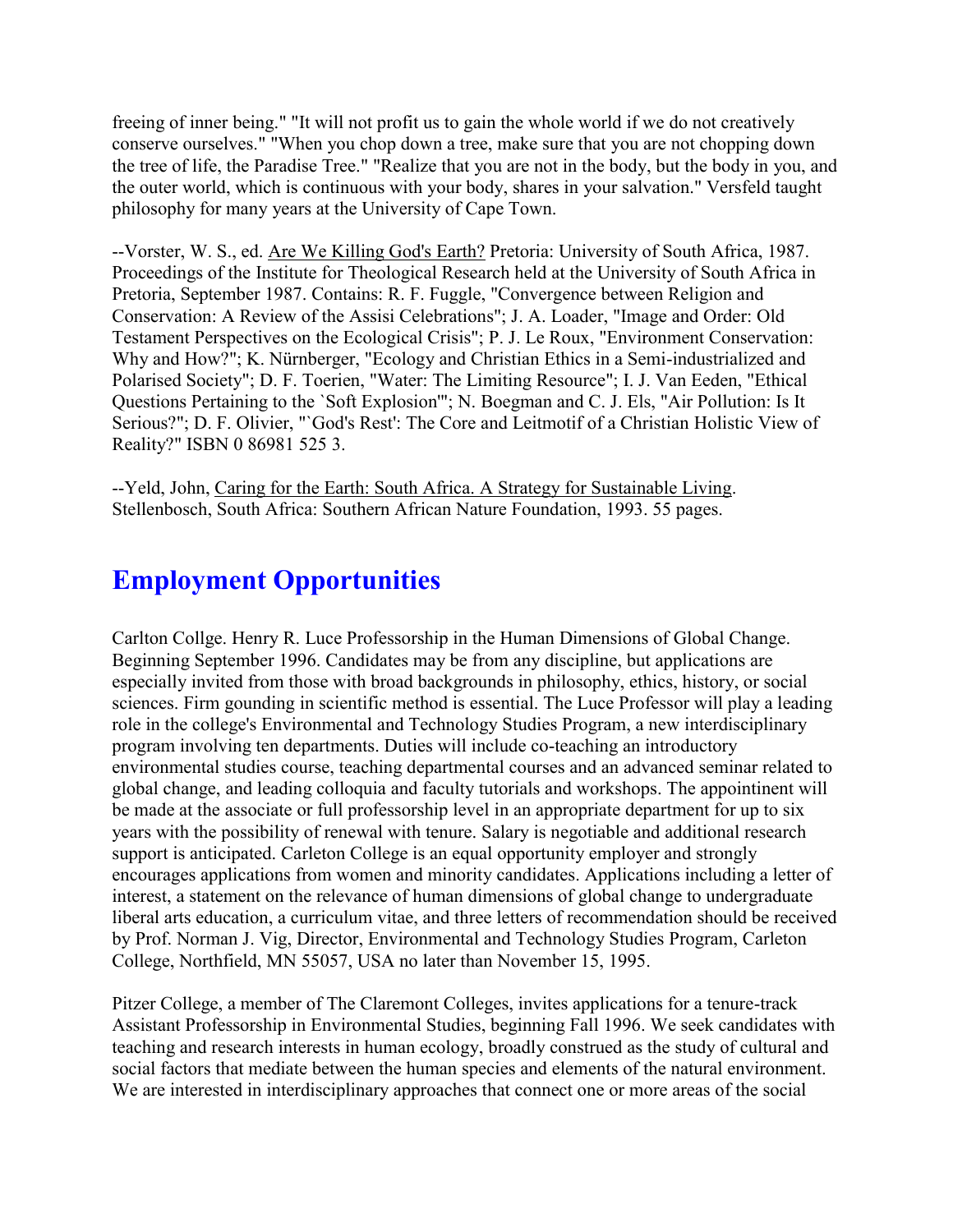sciences and humanities with environmental concerns, and with the work of colleagues in environmental science and environmental policy. Candidates should have a commitment to undergraduate teaching. An interest in experiential/participatory modes of teaching and learning, as well as a cross-cultural approach, would be especially welcome. Pitzer College, a member of The Claremont Colleges, maintains a set of educational objectives which promotes interdisciplinary perspectives, intercultural understanding, and concern with the social consequences and ethical implications of knowledge and action. In addition, our College is committed to maintaining and enriching a socially and culturally diverse faculty. We encourage applications from people who have been historically underrepresented on college faculties. Pitzer is an Affirmative Action/Equal Opportunity employer. Applications will be considered until November 1, 1995 or until the position is filled. Send a letter briefly describing your educational philosophy and your current teaching and research interests, a curriculum vitae, and names and addresses of three references, to Susan Seymour, Dean of Faculty, Pitzer College, 1050 North Mills Avenue, Claremont, California USA 91711-6110.

### **Events**

#### **1995**

--October 1-21. Rethinking Progress with Helena Norberg-Hodge, Susan Griffin and Mira Shiva. Residential course at Schumacher College, Devon. Contact Schumacher College, Dept. IE, The Old Postern, Dartington, Devon, TQ9 6EA, UK. Tel 44-1803-865934; Fax 44-1803-866899

--October 26-28. Grassland birds. International Conference on the Ecology, Conservation, and Management of Grassland Birds, Tulsa, Oklahoma. Special attention to Latin American conservation and research. Proceedings will be published. Contact Dan Reinking, Sutton Avian Research Center, P. O. Box 2007, Bartlesville, OK 74005-2007, USA. 918-336-7778.

--October 29-November 3. Large Organisations in the 21st Century with Jonathon Porritt. Residential course at Schumacher College, Devon. Contact: Schumacher College, Dept. IE, The Old Postern, Dartington, Devon, TQ9 6EA, UK. Tel: 44-1803-865934; Fax: 44-1803-866899

--November 5-25. Ecology and Theology with Thomas Berry and Rupert Sheldrake. Residential course at Schumacher College, Devon. Contact: Schumacher College, Dept. IE, The Old Postern, Dartington, Devon, TQ9 6EA, UK. Tel: 44-1803-865934; Fax: 44-1803-866899

--November 9-10. The Conservation of Nature Outside Protected Areas, University of Ljubljana, Slovenia. See notice in general announcements.

--November 9-11. Consumption, Population and the Environment: Religion and Science Envision Equity for an Altered Creation. The Boston Theological Institute and the American Association for the Advancement of Science, funded by Pew Charitable Trusts. Campion Renewal Center, Weston, Massachusetts. Contact: Brian Boisen, Conference Registrar, B.T.I., 210 Herrick Road, Newton Centre, MA 02159. Phone 617/527-4880. Fax 617/527-1073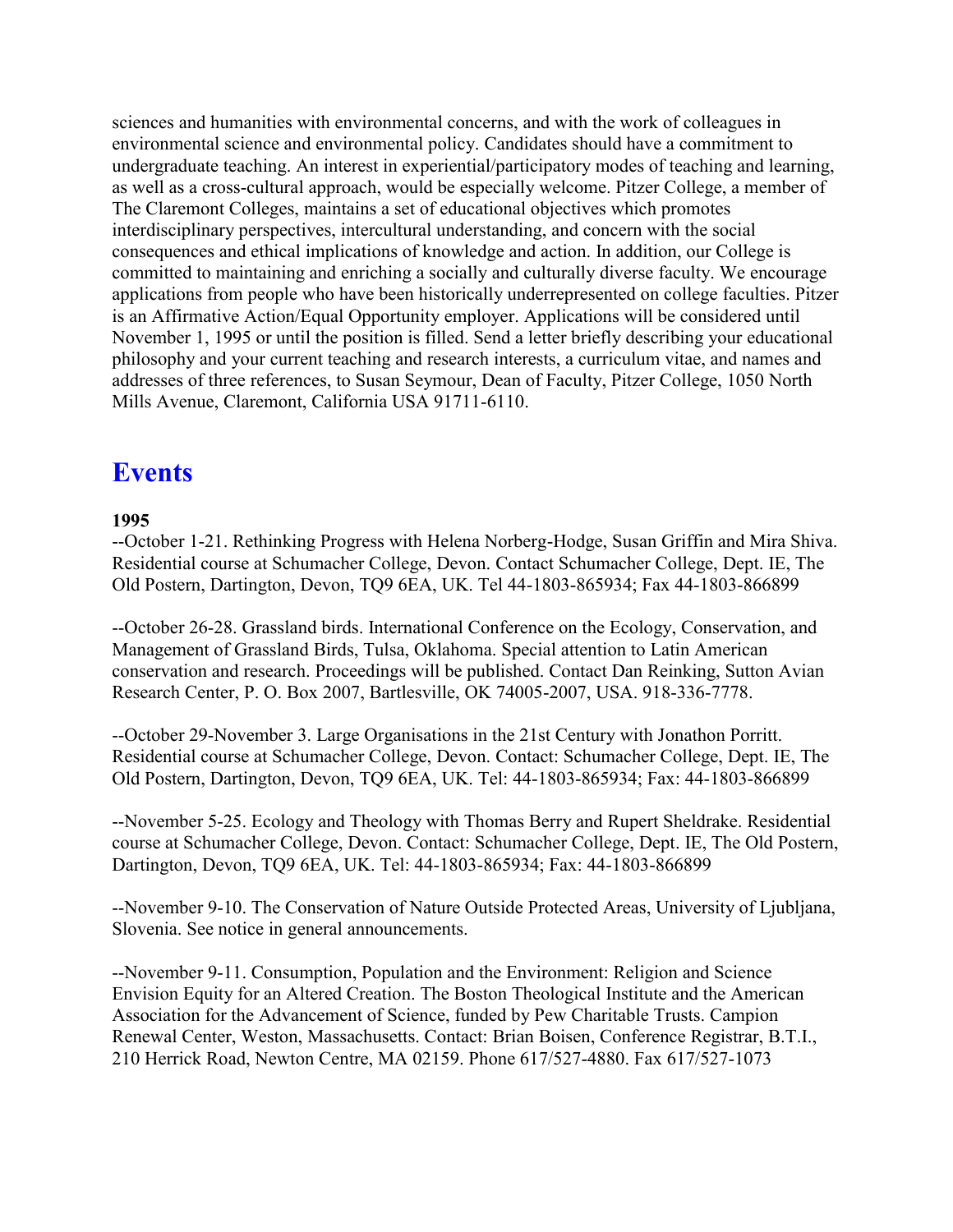--November 13-15. Fire and Rare and Endangered Species and Habitats, Coeur d'Alene, Idaho. The International Association of Wildland Fire. Contact: Dr. Jason Greenlee, IAWF, P. O. Box 328, Fairfield, WA 99012, USA. Phone 509-283-2397. Fax 509-283-2264.

--November 13-17. Philosophies of Nature: A Boston University Symposium in Honor of Erazim Kohak. See notice in general announcements.

--December 8-15. Encuentro Centroamericano de Filosofia, Universidad Centroamericana, Managua, Nicaragua. Theme: "Philosophical Implications of Globalization." Papers due: August 30, 1995. Contact: Joroi Corominas, UCA-Nicaragua, Apdo. 69, Managua, Nicaragua CA. cong@nicarao.apc.org

--December 27-30. American Philosophical Association: Eastern Division. New York. APA contact: Linda Smallbrook, APA, University of Delaware, Newark, DE 19716, USA. ISEE sessions: see above.

#### 1996

--January 2-9, 1996. International Development Ethics Association (IDEA), Fourth International Conference, on Globalization, Self-Determination, and Justice in Development, in Tamil Nadu, India. Contact: Peter Penz, Faculty of Environmental Studies, York University, 4700 Keele Street, North York, Ontario M3J 1P3, Canada. Fax 416-736-5679. es\_ppenz@orion.yorku.ca

--February 4-6, 1996. Seventh International Waterfowl Symposium, Memphis, Tennessee. Contact Mickey Heitmeyer, Institute for Wetland and Waterfowl Research, Ducks Unlimited, Inc., 1 Waterfowl Way, Memphis, TN 38120. Fax 901/758-3850 --February 8-13, 1996. Baltimore, MD. AAAS will meet. ISEE has successfully arranged a joint session with another ISEE (International Society for Environmental Epidemiologists) on "Intersection of Environment, Health, Professional Ethics and Law." Laura Westra is coorganizer with Colin Soskolne, University of Alberta, Department of Public Health. Complete roster of speakers in next Newsletter.

--March 7-9, 1996. Society for the Advancement of American Philosophy. University of Toronto. Theme: "Contingency and Continuity." Papers due 15 October 1995. Contact: Kenneth W. Stikkers, Philosophy, Seattle University, Seattle, WA 98122, USA. ISEE Session? If interested, contact Jack Weir, UPO 662, Morehead State University, Morehead, KY 40351, USA, or Professor Laura Westra, Department of Philosophy, University of Windsor, Windsor, Ontario N9B 3P4 Canada.

--March 27-29, 1996. First International Conference on Restoration Ecology for Sustainable Development, in Zurich. Contact: Secretary, Geobotanical Institute SFIT Zurich, Zurichbergstrasse 38, CH-8044 Zurich, Switzerland. Fax 41-1-632-12-15.

--April 3-6, 1996. American Philosophical Association: Pacific Division. Seattle, WA, USA. Papers due: September 1, 1995. Contact: Anita Silvers, Philosophy, San Francisco State University, San Francisco, CA 94132. Papers for ISEE sessions are due 15 October 1995.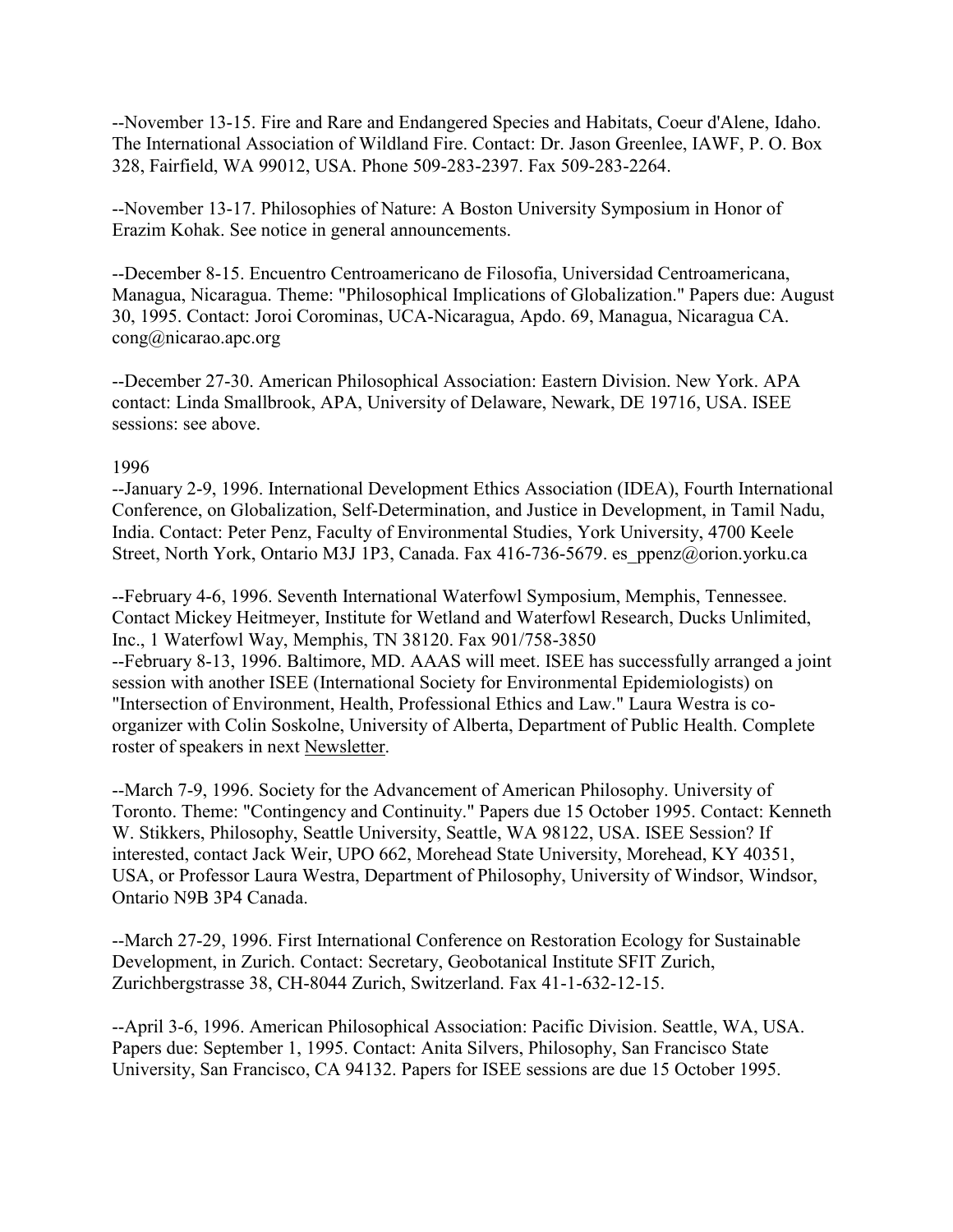Contact Prof. James Heffernan, Department of Philosophy, University of the Pacific, 3601 Pacific Avenue, Stockton, CA 95211, USA.

--April 24-27, 1996. American Philosophical Association: Central Division. Chicago. ISEE sessions. See announcement above.

--May 18-23, 1996. Sixth International Symposium on Society and Resource Management, Pennsylvania State University, State College, PA.

--June 2-6, 1996. National Association of Environmental Professionals, Houston, Texas. NAEP, 5165 MacArthur Boulevard, NW, Washington, DC 20016. Papers invited, including those on ethics of advocacy by environmental professionals, takings issues, risk management, environmental law, and other ethics and value issues.

--July 25-28, 1996. International Society of Business, Economics, and Ethics: First World Congress. Tokyo, Japan. Papers due: December 15, 1995. Contact: Georges Enderle, College of Business Administration, University of Notre Dame, Notre Dame, IN 46556, USA.

--September 22-28, 1996. Perth, Australia. Wetlands for the Future, the fifth International Association of Ecology (INTECOL) International Wetlands Conference. Contact: Jenny Davis, School of Biological and Environmental Sciences, Murdoch University, Murdoch, Western Australia 6150. Phone 61-9-360-2939. Fax 61-9-310-4997.

### ISEE BUSINESS AND ANNOUNCEMENTS

Current Officers of ISEE President: Mark Sagoff (Institute for Philosophy and Public Policy), term to expire end of academic year 1997 Vice-President, J. Baird Callicott (University of Wisconsin, Stevens Point), term to expire end of academic year 1997 Secretary: Laura Westra (University of Windsor), term to expire end of academic year 1998 Treasurer: Ned Hettinger (College of Charleston), term to expire end of academic year 1996.

Election of Treasurer and Nominating Committee. ISEE will hold elections by mail ballot for membership on the Nominating Committee and for Treasurer. Nominations were due by 1 September 1995. The current Committee is: Kristin Shrader-Frechette (University of South Florida), Chair; Jack Weir (Morehead State University); George Sessions (Sierra College); Robin Attfield (University of Wales). For more information, contact any member of the Committee or the Chair: Kristin Shrader-Frechette, Chair of the Nominating Committee of ISEE, Dept. of Philosophy, 107 Cooper Hall, University of South Florida, Tampa, FL 33620-5550, USA.

### ISEE Newsletter PUBLICATION AND SUBSCRIPTION INFORMATION

TO SUBMIT ITEMS FOR PUBLICATION: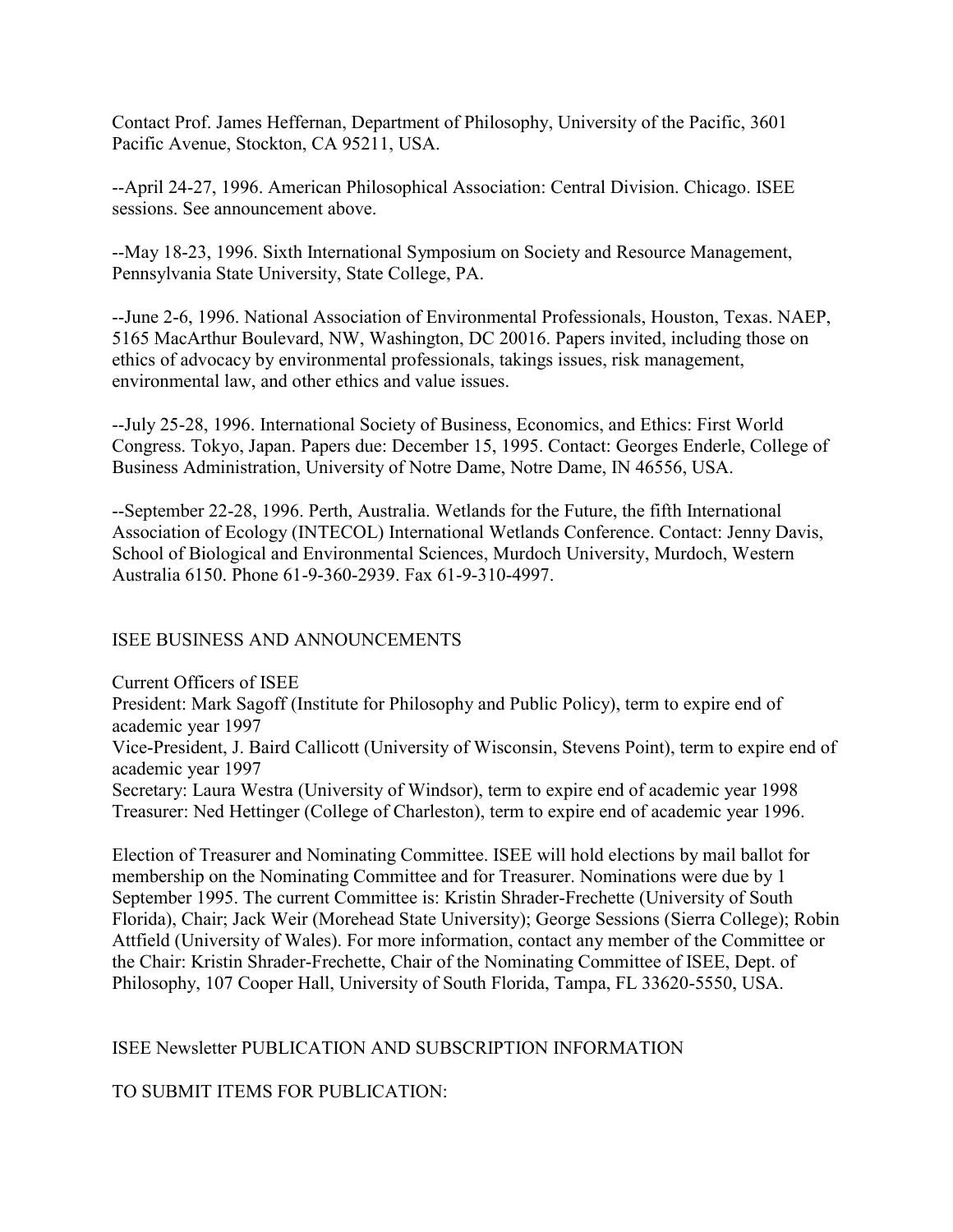Profs. Jack Weir and Holmes Rolston, III, are editors of the ISEE Newsletter. Items should preferentially be sent to Jack. Send information for the Newsletter to Jack either on a disk (3 1/2 inch) or via Email (preferred) since this saves re-typing and avoid erros: j.weir@msuacad.morehead-st.edu (Note the hyphen!)

or

iseenewsletter@msuacad.morehead-st.edu

Postal address: Jack Weir, Philosophy Faculty, UPO 662, 103 Combs Bldg., Morehead State University, Morehead, Kentucky 40351-1689 USA. Phone: 606-784-0046 (Home Office, Voice Mail); 606-783-2785 (Campus Office, Voice Mail); 606-783-2185 (Secretary, Dept. of English, Foreign Languages and Philosophy); Fax 606-783-2678 (include Weir's name on the Fax). Scholarly articles are not published. Due to the large number of submissions, receipt of items cannot be acknowledged. Please submit items via Email, if possible (or on a computer disk via parcel post, especially if the submission of over 100 words).

#### DUES AND ADDRESS CHANGES:

U.S. and Canada: Send dues and address changes to Prof. Westra (address below). Outside the U.S. and Canada: Send dues and address changes to the regional contact person named below. (The Newsletter is duplicated and mailed by the regional contact person. Dues and addresses changes should be sent to these regional contact persons.) If you are uncertain where to send dues or address changes, sendthem to Prof. Westra (address below).

### CONTACT PERSONS AND CORRESPONDENTS:

U.S. and Canada

The contact persons are:

Ned Hettinger, Philosophy, College of Charleston, Charleston, SC 29424 USA. Tel. 803-953- 5786 office, 803-883-9201-home. Fax 803-953-6388. Email HettingerN@CofC.edu. Peter List, Philosophy Dept., Oregon State University, Corvallis, OR 97332 USA. Email listp@cla.orst.edu.

Holmes Rolston, III, Colorado State University

Jack Weir, Morehead State University

Laura Westra, University of Windsor

Dues and address changes from members in the US and Canada should be sent to Prof. Westra (address below).

#### Australia and New Zealand

The contact person is Robert Elliot. Send membership forms and dues in amount \$15.00 Australian (\$10.00 for students) to him. Address: Department of Philosophy, University of New England, Armidale, NSW, 2351, Australia. Phone: 61 (country code) (0)67-732657 (direct line). (0)67-732896 (Dept. office). Fax 61 (country code) (0)67-733317. E-mail:

relliot@metz.une.edu.au

Western Europe (Including U.K. and the Mediterranean)

The contact person is Wouter Achterberg. Send the equivalent of \$15 U.S. to Prof. Achterberg. Address: Faculty of Philosophy, University of Amsterdam, Nieuwe Doelenstraat 15, 1012 CP Amsterdam, Netherlands. He reports that it is difficult to cash checks in this amount without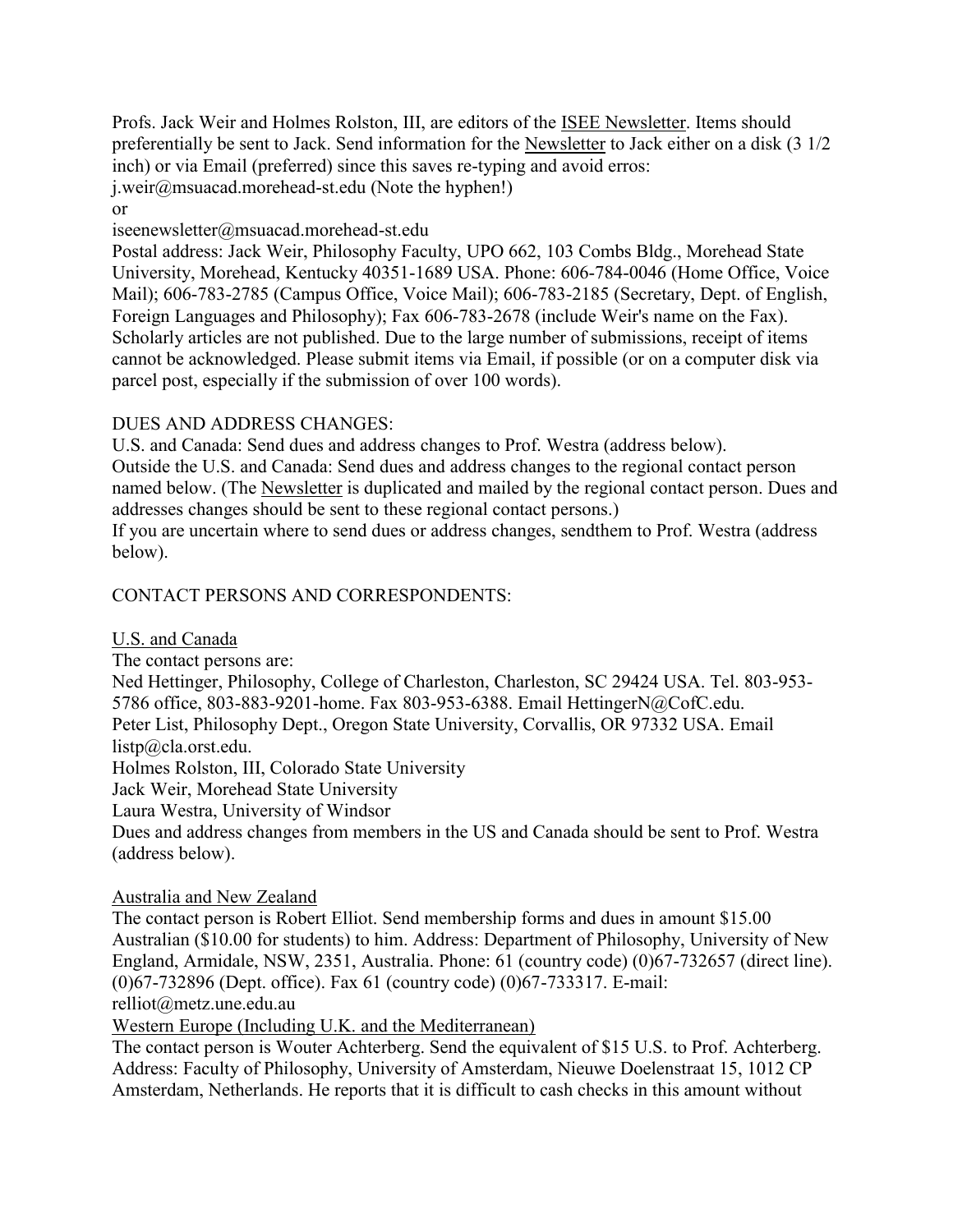losing a substantial part of the value of the check and encourages sending bank notes and cash directly to him, as it is reasonably safe. Contact him if in doubt regarding what currencies he can accept. Fax: 31 (country code) 20 (city code) 5254503. Phone: 31-20-5254530.

#### Eastern Europe (Including the Former Soviet Union)

The contact person is Jan Wawrzyniak. He is on the faculty in the Department of Philosophy at Adam Mickiewicz University of Poznan, Poland. Because of the fluid economic situation in Eastern Europe, members and others should contact him regarding the amount of dues and the method of payment. He also requests that persons in Eastern Europe send him information relevant to a regional newsletter attachment to this newsletter. Business address: Institut Filozofii, Adam Mickiewicz University, 60-569 Poznan, Szamarzewskiego 91c, Poland. Phone: 48 (country code) 61 (city code) 46461, ext. 288, 280. Fax: 48 (country code) 61 (city code) 535535. Home address: 60-592 Poznan, Szafirowa 7, Poland. Phone 48-61-417275. Checks sent to his home have more security.

#### Africa

The contact person is Prof. Johan P. Hattingh, Department of Philosophy, University of Stellenbosch, 7600 Stellenbosch, South Africa. Contact him with regard to membership and dues, again the approximate equivalent of \$15 U.S., but with appropriate adjustment for currency differentials and purchasing power. Hattingh heads the Unit for Environmental Ethics at Stellenbosch. Phone: 27 (country code) 21 (city code) 808-2058 (office), 808-2418 (secretary); 887-9025 (home); Fax: 886-4343. E-mail jph2@maties.sun.ac.za.

#### Mainland China

The contact person is: Professor Yu Mouchang, Institute of Philosophy, Chinese Academy of Social Sciences, Beijing 100732, P. R. China.

#### Pakistan and South Asia

The contact person is: Nasir Azam Sahibzada, Senior Education Officer, WWF-Pakistan (NWFP), UPO Box 1439, Peshawar PAKISTAN. Tel. (92) (521) (841593). Fax (92) (521) (841594). Email .

------------------------------------------------------------ -------------------------------------------------------- ---- -----------------

The Newsletter of the International Society for Environmental Ethics is published quarterly by the International Society for Environmental Ethics (ISEE). Holmes Rolston, III, and Jack Weir are editors. The Spring issue is published and mailed in April; the Summer issue in July; the Fall issue in October; and the Winter issue in January.

Requests for subscriptions should be sent to Laura Westra, ISEE Secretary, at the address below. Items for inclusion in future issues of the Newsletter should be sent to Jack Weir, the producing editor, via Email where possible. Items received after the deadlines will be held until the next issue. Also, when an issue is too long, some items will be held until the next issue. Deadlines for receipt of materials are: April 1st, July 1st, September 1st, and January 1st. Send items to: j.weir@msuacad.morehead-st.edu (Note the hyphen!)